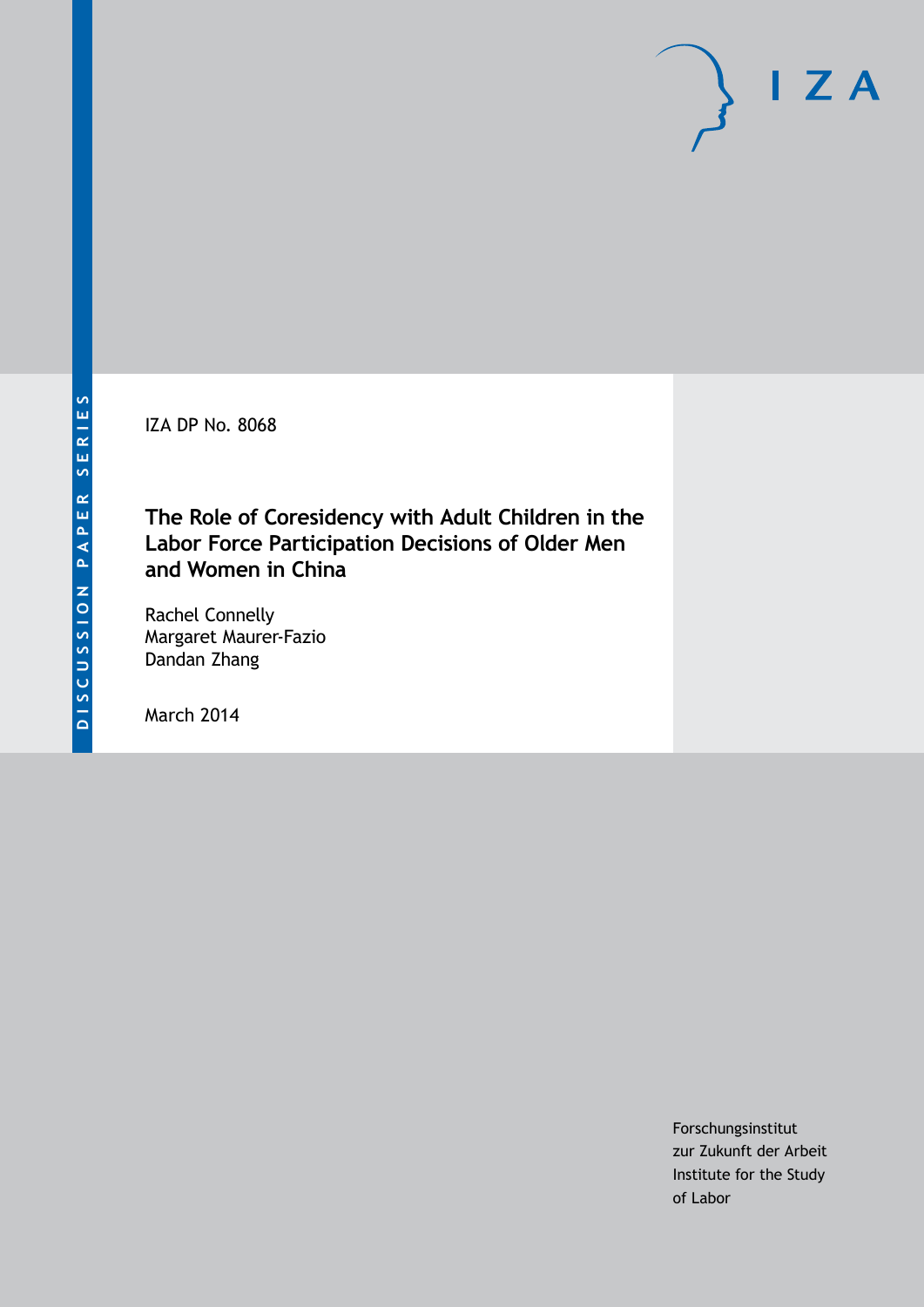# **The Role of Coresidency with Adult Children in the Labor Force Participation Decisions of Older Men and Women in China**

### **Rachel Connelly**

*Bowdoin College and IZA*

### **Margaret Maurer-Fazio**

*Bates College and IZA*

### **Dandan Zhang**

*National School of Development, Beijing*

Discussion Paper No. 8068 March 2014

IZA

P.O. Box 7240 53072 Bonn Germany

Phone: +49-228-3894-0 Fax: +49-228-3894-180 E-mail: [iza@iza.org](mailto:iza@iza.org)

Any opinions expressed here are those of the author(s) and not those of IZA. Research published in this series may include views on policy, but the institute itself takes no institutional policy positions. The IZA research network is committed to the IZA Guiding Principles of Research Integrity.

The Institute for the Study of Labor (IZA) in Bonn is a local and virtual international research center and a place of communication between science, politics and business. IZA is an independent nonprofit organization supported by Deutsche Post Foundation. The center is associated with the University of Bonn and offers a stimulating research environment through its international network, workshops and conferences, data service, project support, research visits and doctoral program. IZA engages in (i) original and internationally competitive research in all fields of labor economics, (ii) development of policy concepts, and (iii) dissemination of research results and concepts to the interested public.

IZA Discussion Papers often represent preliminary work and are circulated to encourage discussion. Citation of such a paper should account for its provisional character. A revised version may be available directly from the author.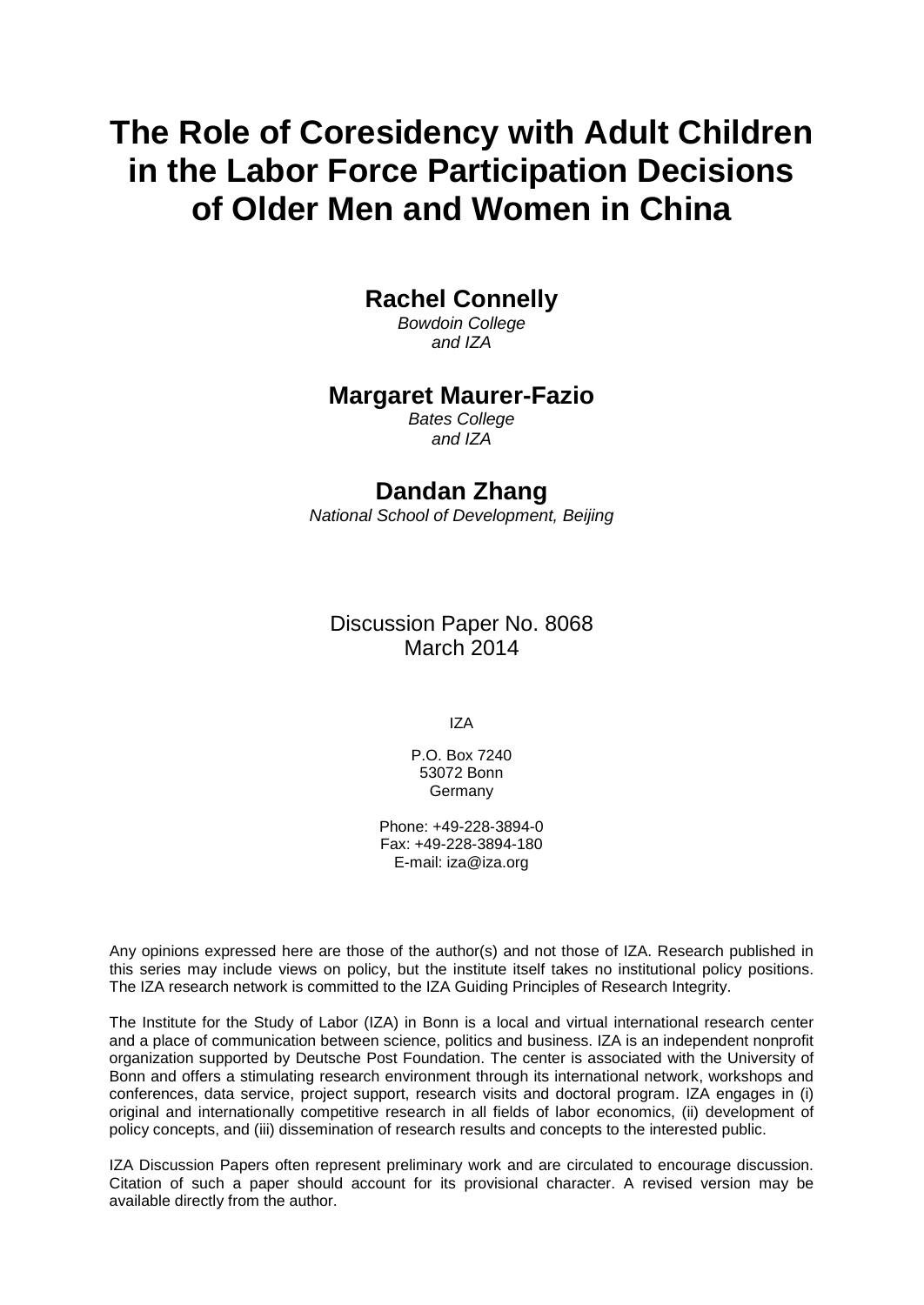IZA Discussion Paper No. 8068 March 2014

## **ABSTRACT**

### **The Role of Coresidency with Adult Children in the Labor Force Participation Decisions of Older Men and Women in China**

Over the course of China's economic reforms, a pronounced divergence in the labor force participation patterns of rural and urban elders emerged – rural elders increased their rates of participation while urban elders reduced theirs. In this project, based on the data of the Chinese population censuses of 1982 and 2000, we employ a two-stage procedure to take into account the endogeneity of the residency and labor force participation decisions of older persons. We find that the effect of coresidency with adult children on the labor force participation of older adult differs by urban vs. rural residence. In 1982, the LFPR of urban elders who coresided with their adult children were significantly higher than those who did not coreside. By 2000, this effect completely disappeared. In contrast, in rural areas, coresidency with adult children had a large and significant negative effect on the labor force participation of both male and female elders. This effect diminished only slightly over the reform period. Finally, we decompose the changes over time in elders' labor force participation decisions and find that the response effect for all groups (male and female, urban and rural) is positive, such that, holding the levels of demographic and economic variables constant, each group of elders would have had higher rates of participation in 2000 than in 1982. The remarkable divergence in urban and rural elders' labor force participation trends are due to differences in the relative sizes of their attribute and response effects.

JEL Classification: J14, J26, J11, J12, J13, J16, J22, O15, O53, P23, R23

Keywords: labor force participation, elders, China, retirement, coresidency, rural and urban, living arrangements

Corresponding author:

Rachel Connelly Department of Economics Bowdoin College 9700 College Station Brunswick ME 04011 USA E-mail: [connelly@bowdoin.edu](mailto:connelly@bowdoin.edu)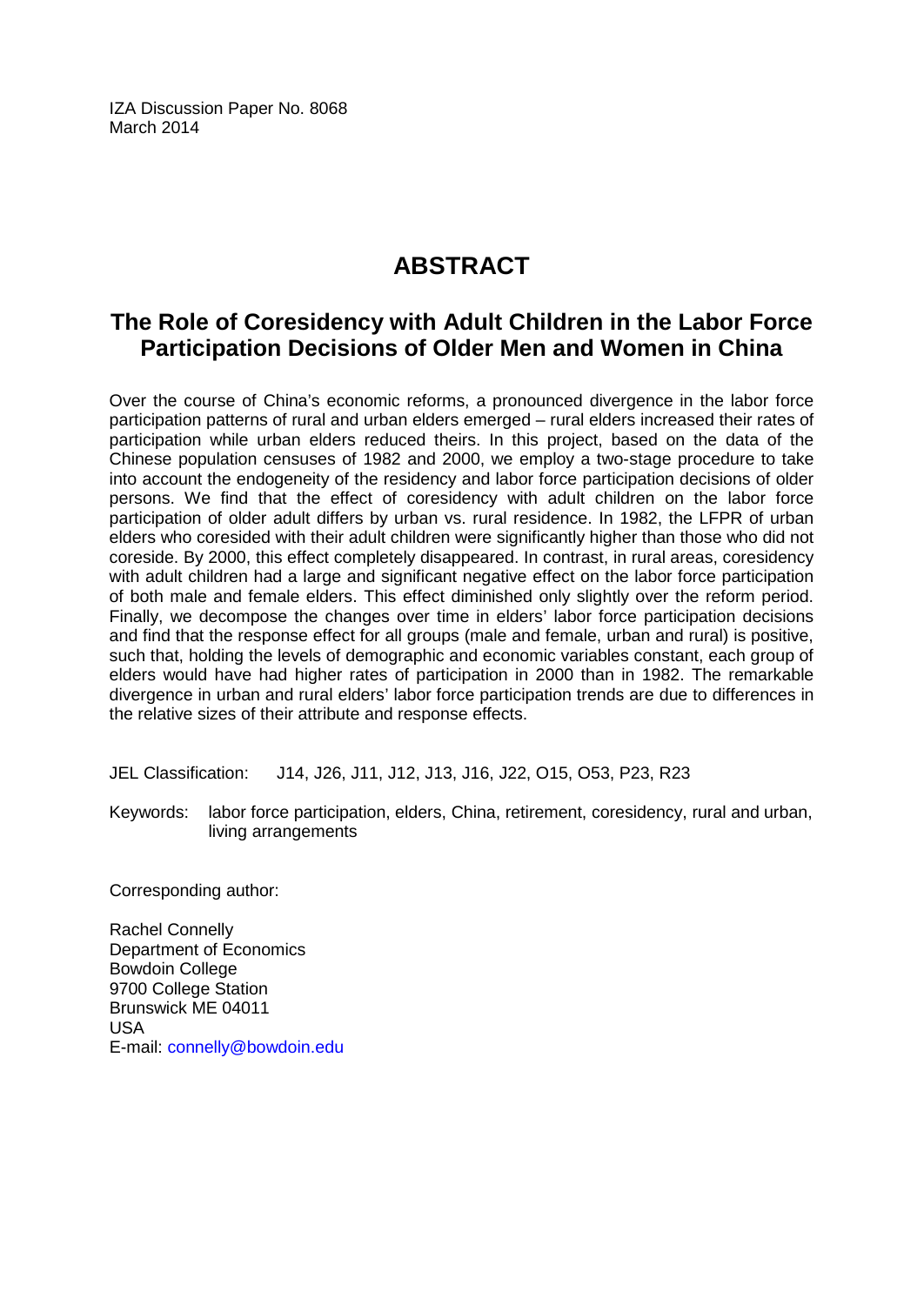The Role of Coresidency with Adult Children in the Labor Force Participation Decisions of Older Men and Women in China

#### **I: Introduction**

In 2000, China entered the ranks of societies recognized as aging, that is, societies with at least 10 percent of their population aged 60 and above and 7.5 percent aged 65 and above (Cai *et al,* 2012, p.12). China's aging process is advancing rapidly: by 2010, 14 percent of the population were already at least 60 years of age and the population share of this age group is expected to rise to 20 percent by 2020 and to 27 percent by 2030 (Wang, 2012). Aging populations bring with them a host of policy issues, including the financing of income security for the aged and issues of who will replace them in the labor force. In China these issues, already very much on the mind of policy makers, are complicated by the large and rapid migration of rural workers to urban centers. The flow of migrants, composed mainly of young people, leads to additional concerns about the elders (and youth) who are left behind in the rural areas. Rural elders have picked up some of the agricultural work abandoned by their adult children, thus increasing the age of their (informal) retirements. In urban areas, formal retirement is fairly widespread. Official retirement ages are quite young in China, a legacy of the excess labor eras of the 1970s, 80s, and 90s. Many policy makers are calling for increases in the official retirement ages to address the changing labor force demographics. These proposed changes to retirement ages carry profound implications not only for the well-being of elders but also their children and their grandchildren as many grandparents continue to provide infant and childcare.

In order to address the policy issues related to China's population aging, we need to understand the recent changes in the labor force participation of elders in both rural and urban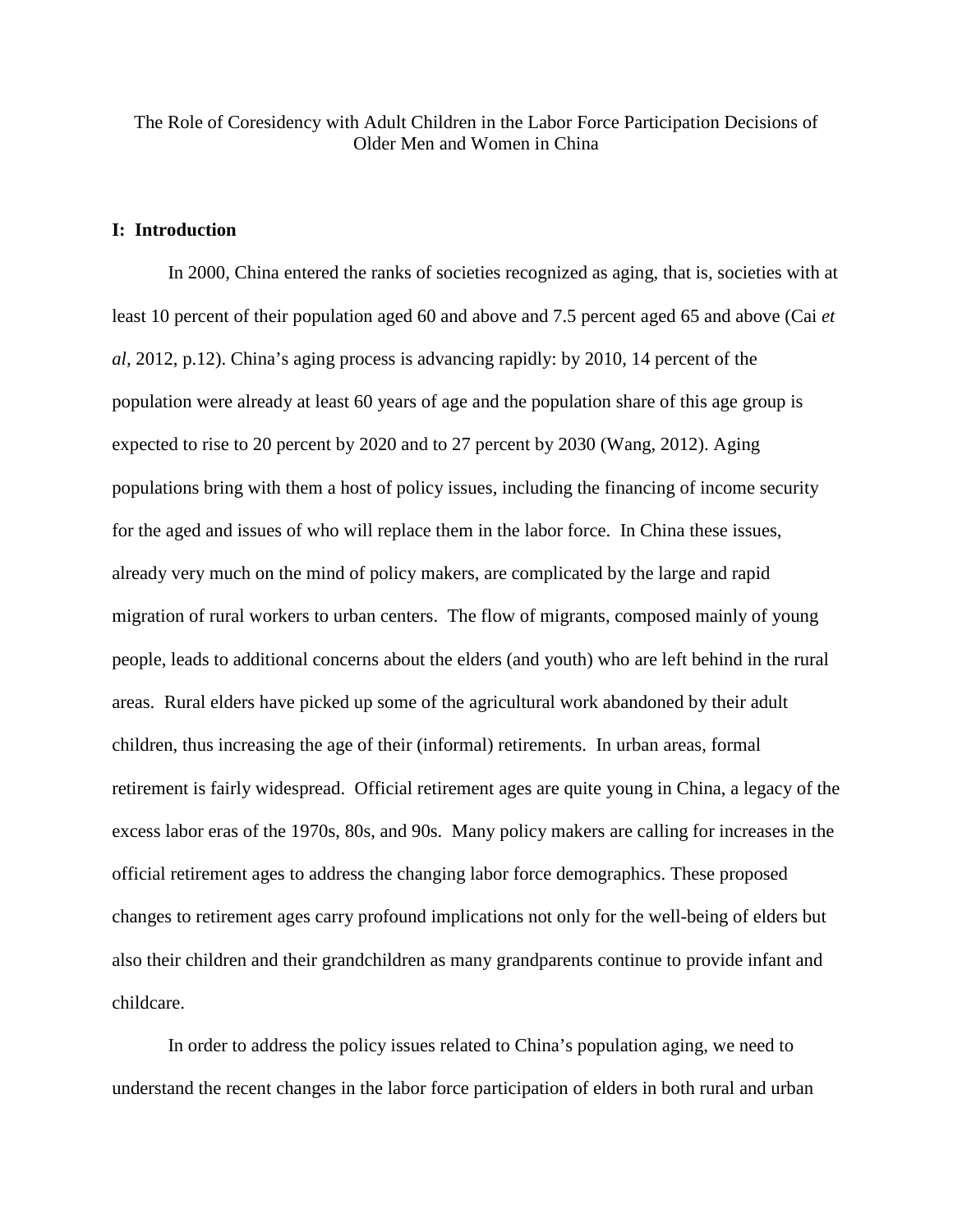areas. Urban labor participation rates of Chinese elders fell between 1982 and 2000 while rural participation rates rose.<sup>1</sup> We are interested in whether the changes in participation are the result of changing demographic characteristics, changes in the roles of demographic characteristics on labor force participation, or changes in institutional and economic elements that are independent of demographic factors. Given rapidly declining fertility rates, increasing educational levels among younger Chinese, increasing rates of migration, and increasing life expectancy, we have plenty of potential smoking guns. We focus here on young elders, those between the ages of 50 and 74. They most likely to be marginal workers, those who might be pushed out of the labor force by a contracting economy or kept in the labor force by changes to institutional retirement ages or by increases in the demand for labor.

We examine the labor force participation decisions of both male and female elders. Women's labor force participation, more than men's, is affected by family composition.<sup>2</sup> Research on women's labor force participation around the globe has often found that the need to care for children and disabled adults reduces women's labor market employment. However, Maurer-Fazio *et al* (2011) found that in urban China in 1982, married women's labor force participation rates were 5 percentage points higher in households with young children than in households without young children. On the other hand, coresidence with a disabled adult under age 65 decreased these women's labor force participation by 14 percentage points. By 2000, in urban China, the marginal effect of living with preschool aged children had turned negative, reducing prime-aged women's labor force participation rate by 6 percentage points. Living with

<u>.</u>

<sup>&</sup>lt;sup>1</sup> We define labor force participation in the traditional way as including both employed individuals and those looking for work. In our census samples, the vast majority of elders in the labor force are employed as opposed to looking for work.

 $2<sup>2</sup>$  The effect of the presence in the household of young children and elders on men's labor force participation is smaller, and less well studied. In most Western countries, the presence of young children increases fathers' hours of employment, probably to compensate for mothers' reduced hours and to satisfy the higher income needs of families with young children.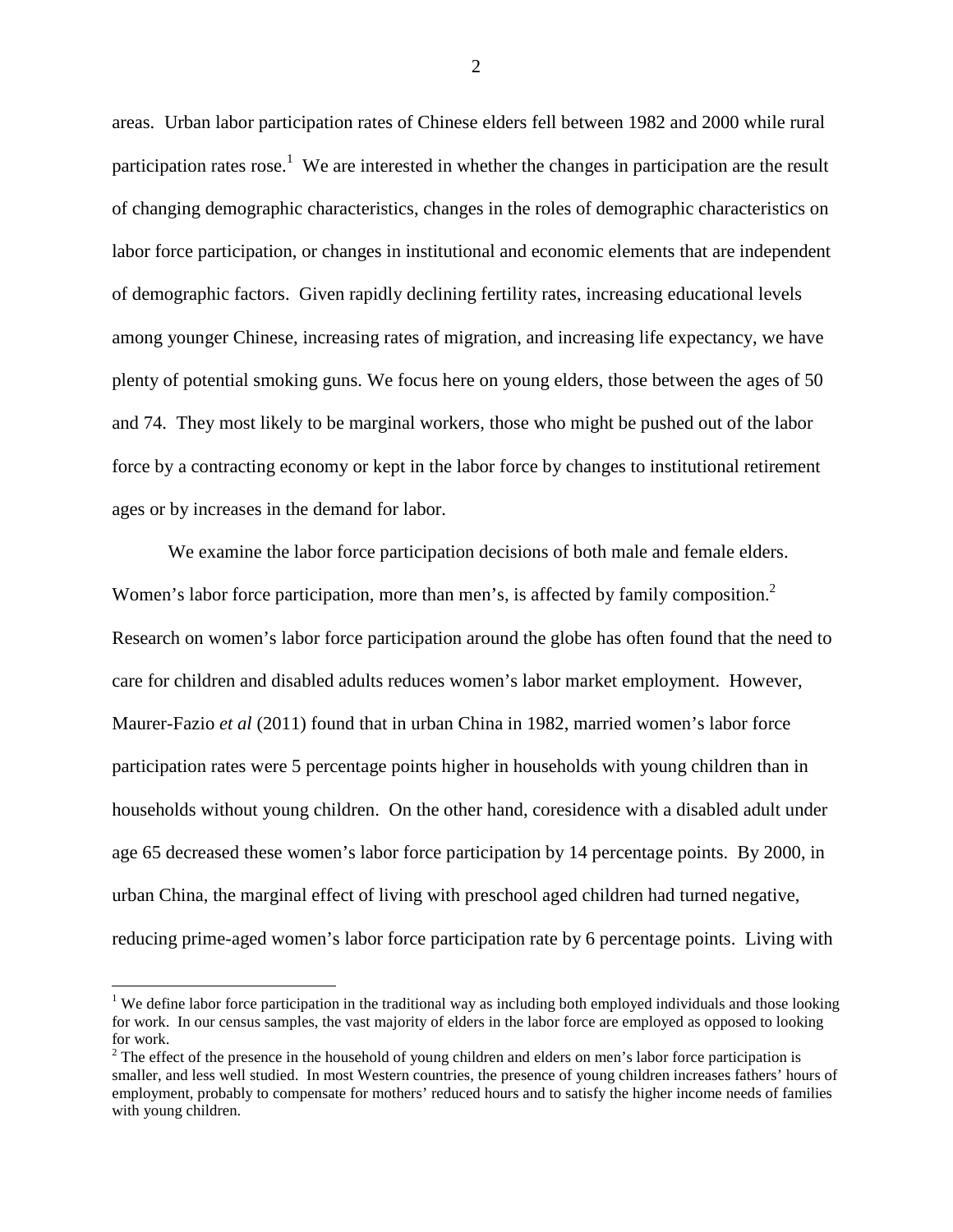a disabled adult, continued to have a large negative impact on prime-aged women's labor force participation rates. These results, based on the data of the 2000 census, are consistent with the findings of studies focused on other countries.

But quite different from that found for other countries is the effect of coresidency with elders on prime-aged urban Chinese women's labor force participation. In Western countries, coresidence most often occurs when elders need help with the tasks of daily living. We thus expect labor force participation to be quite low for older adults who coreside with their adult children. Social scientists have thus focused their investigations instead on the effect of coresidence of parents and adult children on the labor force participation of the prime-age adult children. For example, Heitmueller and Inglis (2007), Johnson and LoSasso (2006), Carmichael, and Charles (2003), Stern (1996), Ettner (1996), Wolf and Soldo (1988) have shown that having an elderly parent living in one's home reduces prime-age married women's labor force participation both in the U.S and the U.K. However, the incidence of coresidence is much higher among Chinese than Western families and the recent research by Maurer-Fazio *et al* (2011) provides evidence that older adults in urban Chinese households were generally giving rather than receiving care. In their findings, having a coresident parent increased the labor force participation rate of urban (non-migrant) women aged 25 to 50 by 12 percentage points in 2000. Also, see Chen (2005) and Zhang (2004) for evidence of the productive role coresident elders play in modern urban Chinese households. On the other hand, Liu, *et al* (2010) found that the labor force participation rate for prime-age women with coresident parents-in-law was reduced when the parents-in-law were in need of care. In this paper we shift the focus of the research question to ask what is the effect of coresidence with adult children on the labor force participation rates of China's older adults? Understanding the role coresidency plays in labor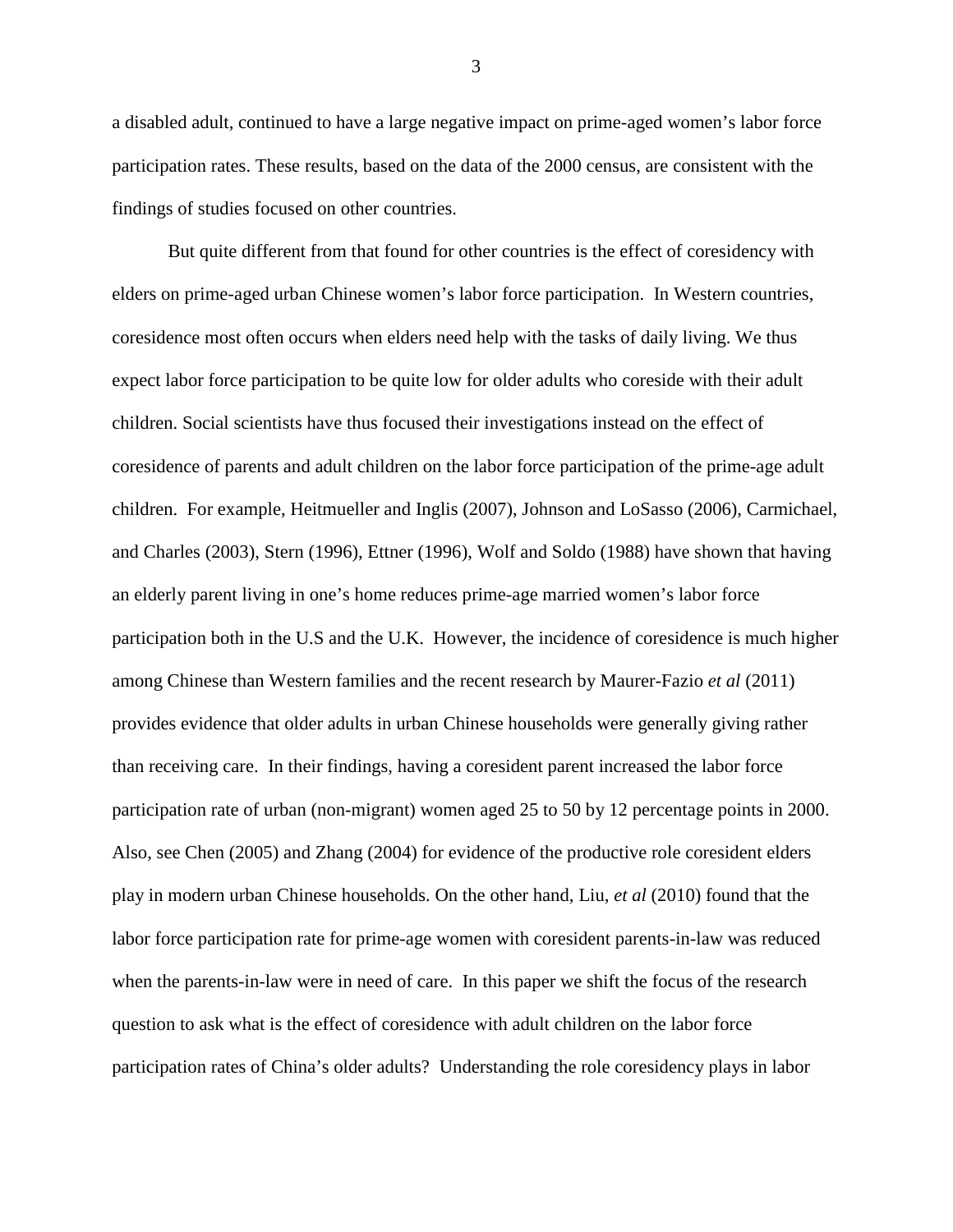force participation rates can help us predict the full effects of changes in formal retirement ages in urban China and the effects of labor migration in rural China on the labor force participation of China's young elders.

 Our research is based on data from the 1% Micro Sample of the 1982 Population Census of China and the 0.095% Micro Sample of the 2000 Population Census of China. We have invested considerable effort to ensure that variables are comparable across the two censuses. The national coverage and large number of observations allow us a very detailed look at the patterns of both coresidence and labor force participation of China's elderly population.

Even though the incidence of coresidence is much higher in China than in Western nations, one still suspects that elders' decisions on coresidence and labor force participation are very much interrelated. Our empirical model tests and corrects for the potential endogeneity of coresidence using the two-stage residual inclusion method of Terza, Basu, and Rathouz (2008). We find that accounting for the endogeneity of coresidence matters and further that it matters differently for rural and urban residents. For rural men and women in 2000, coresiding with adult children substantially reduces the likelihood that elders are in the labor force. On the other hand, in 2000, coresidency status does not appear to affect whether urban men and women are in the labor market.

 In Section II, we discuss a number of factors that are expected to affect the labor force participation rates of elders in urban and rural China. We consider these factors in the context of China's changing economic and demographic environment between 1982 and 2000. Section III presents the basic patterns of labor force participation of older adults over time and across rural/urban location. Section IV presents our findings of the marginal effects of a model of labor force participation that includes a full range of household composition variables. In Section V,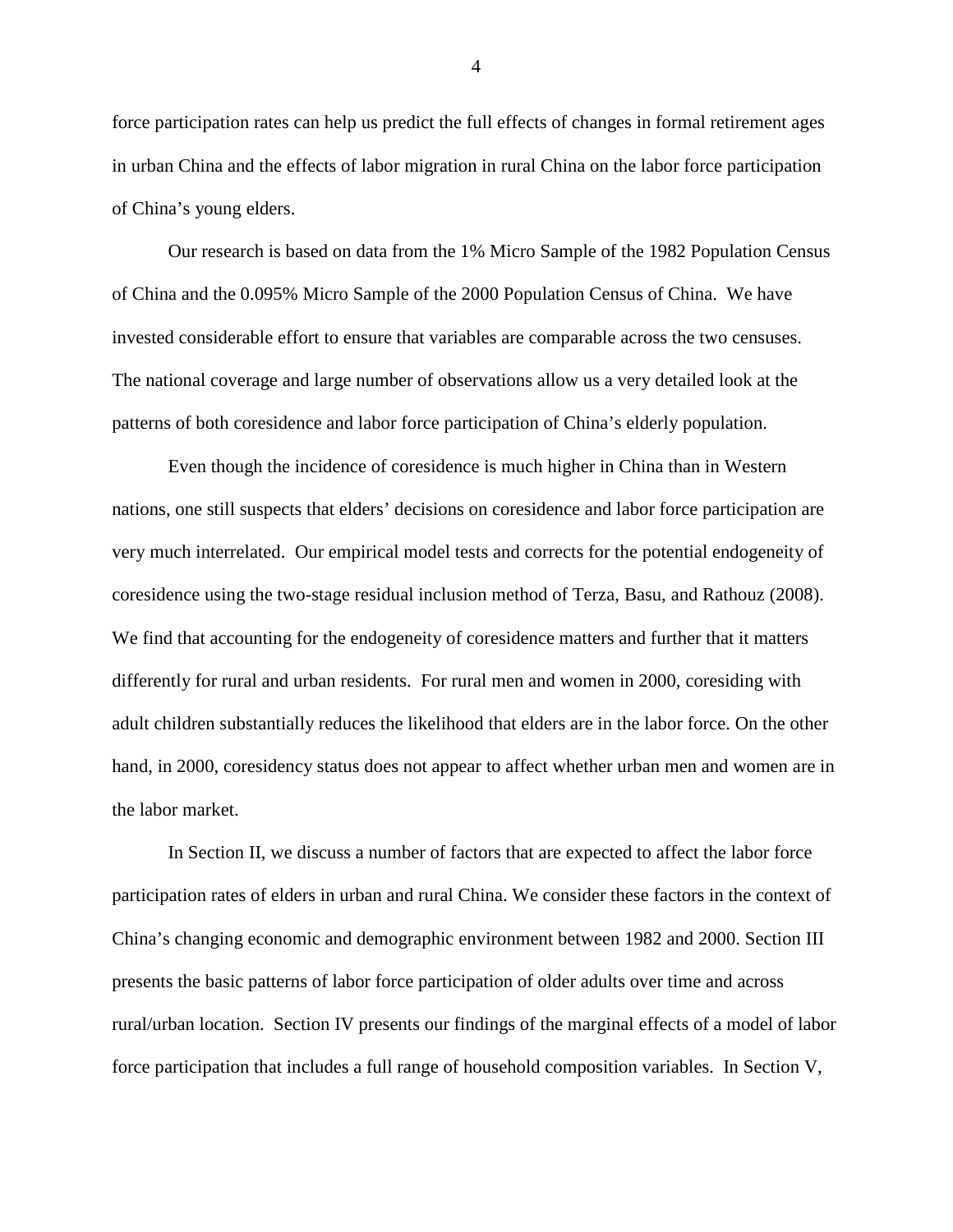we employ Borooah and Iyer's (2005) strategy to decompose the changes in participation rates over time into attribute and response effects. Section VI reports our robustness checks. Section VII concludes the paper.

#### **II: Determinants of Labor Force Participation in a Changing Chinese Context**

#### *II.A Theoretical Framework*

<u>.</u>

Labor force participation can be thought of as the outcome of individual or household calculations of the costs and benefits of an initial hour of employment.<sup>3</sup> On the cost side is the opportunity cost of the individual's time spent in employment. On the benefit side is earnings or the value of what is being produced (as it would be in farming, for example.)

The opportunity cost of a household member's time is affected by household composition. The presence of young children and others in need of care increases the opportunity cost of the household member's time. Household size might also influence the opportunity cost of time as there will be more domestic tasks to do, but potentially more members to carry out these tasks.

Age is expected to be an important variable in determining labor force participation as it is negatively correlated with good health, fitness, and strength. In addition, we expect that cultural expectations and labor market institutions play a role. For example, the official retirement age in urban China's state-run enterprises sets expectations about retirement ages even for people working in other sectors. In addition, there may be cultural norm effects such that when elders look around and observe that many of their contemporaries are retired, they are more likely to decide that they themselves are of retirement age.

 $3$  If there are substantial fixed costs of employment (either time or money costs) individuals will enter the labor market with hours of work much greater than one. However, the cost benefit calculation is essentially the same.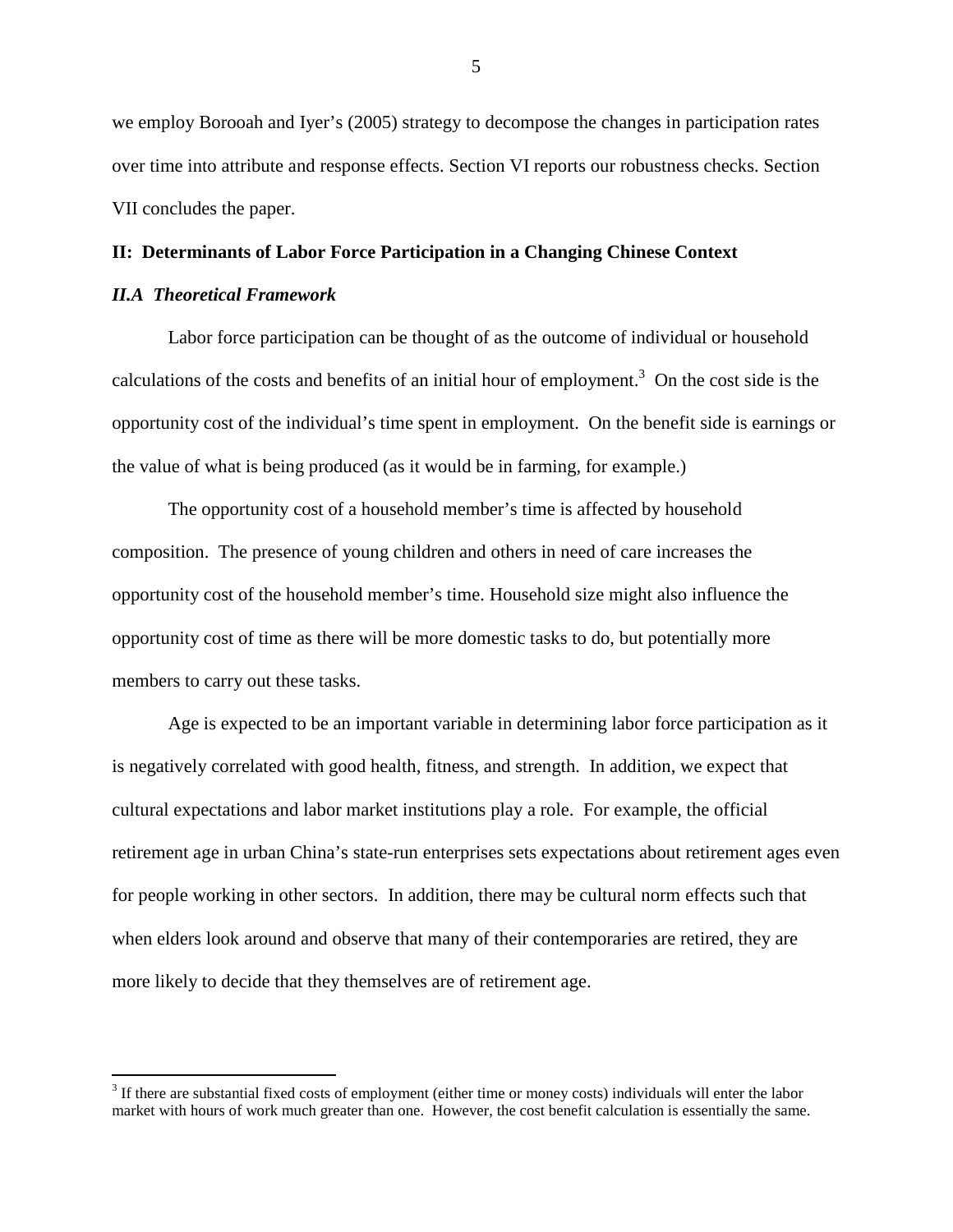We also expect differences in labor force participation by industrial sector. In this paper we are mostly concerned with differences across the agricultural and non-agricultural sectors. If one's household is engaged in agriculture, there are numerous tasks, some large, some small, some heavy, some light, to be carried out. The transactions cost of finding employment and getting to and from the location of employment is, in some sense, much lower for farmers than for those working in other sectors. Thus, we expect that the labor force participation rate of elders who live in households engaged in agriculture will be higher than those without someone engaged in agriculture. This concern is not adequately captured by the urban/rural distinction. There are a substantial number of agricultural workers living on the fringes of China's urban centers who are counted in the census as urban residents. We thus control for both urban/rural status and having an agricultural worker in one's household.

 Education is increases workplace productivity and consequently compensation and the benefits of employment. It might also increase productivity in the home, but we expect the effect on earnings to be greater. Economic growth such as that experienced in urban China increases the benefits of employment, making more formal jobs available and increasing the monetary compensation of labor market time.

 Populations may differ along cultural lines in the ways they value time at home versus time in the market. If a group agrees, implicitly or explicitly, that older people "deserve" to stay at home, its elders will be less likely, all else equal, to be in the labor market than some other group. We do not have any *a priori* expectations of cultural differences between Muslim and non-Muslim elders in China, but other work on labor force participation in China has found differences in labor force participation across Muslim and non-Muslim ethnic groups (Maurer-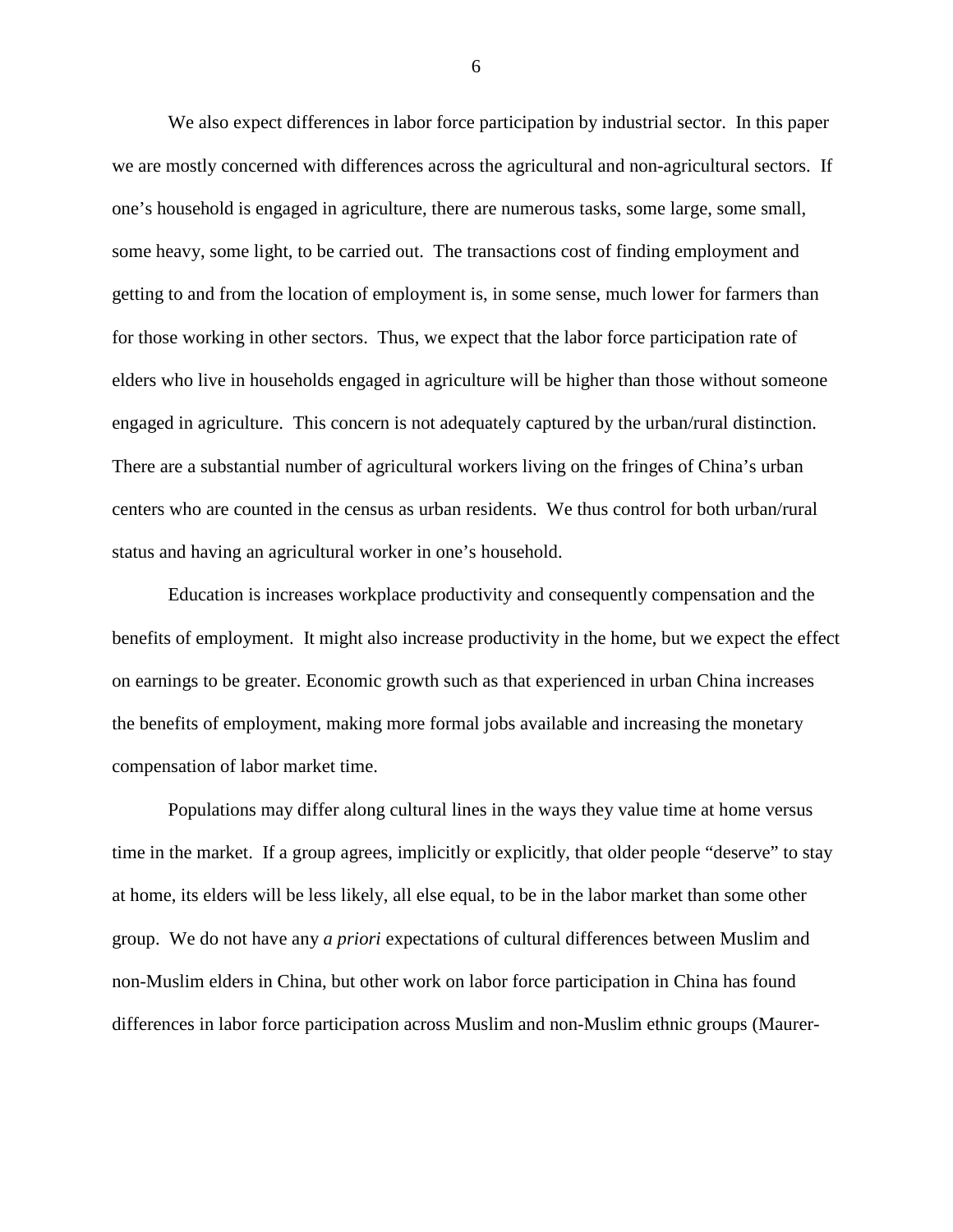Fazio, Hughes and Zhang, 2007, Maurer-Fazio, Hughes and Zhang, 2010, and Maurer-Fazio, *et al* 2011).

 Local labor market conditions are also expected to affect labor force participation rates. A growing economy demands workers. Young elders in fast growing areas may elect to stay in the labor market longer than those in low growth areas. High unemployment rates increase search costs and reduce expected wages. Both effects are likely to cause some marginal workers to withdraw from the labor market.

 A recent paper by Giles, Wang, and Cai (2011) focuses on two additional individual characteristics that are expected to affect labor force participation of elders: health status and the availability of pensions. They find that both have important impacts on Chinese elders' labor market decisions. Unfortunately the census data do not provide information on either of these factors. Our sample, however, does have the advantage of full national coverage.<sup>4</sup>

#### *II.B Changes in Key Determinants of Labor Force Participation in China 1982 to 2000*

*Changes in coresidency with adult children, with one's spouse and with young children*—We have identified five mutually exclusive and exhaustive residency categories of older adults based on census categories. They can live alone; with spouse only; with an adult child or child-in-law amongst others including spouse; with children under age 18 and no other adult except possibly their own spouse; and with other related or unrelated individuals. Table 1 shows the distribution for residency categories for urban and rural male and female elders across the two census years.

[Table 1 here]

 $\overline{a}$ 

 Table 1 reveals that the proportion of elders age 50 to 74 living with their adult children was quite high in both urban and rural China in 1982. The rate was higher for urban than rural residents. Space constraints may have played an important role in coresidency decisions in urban

<sup>&</sup>lt;sup>4</sup> The Giles *et al*, 2011 results are based on a survey collected in only two provinces.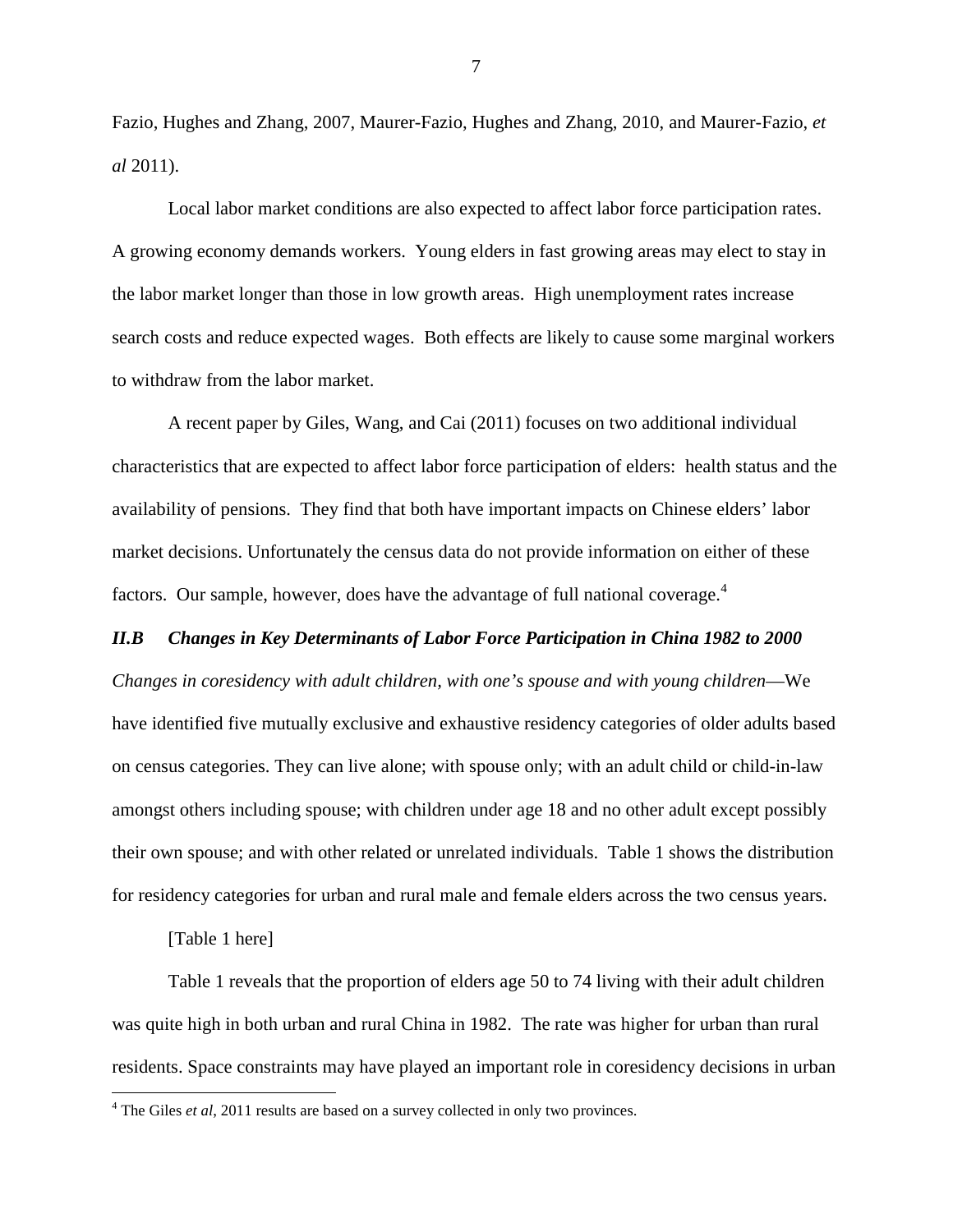areas at that time (Meng and Luo, 2008). Housing shortages caused many adult children to remain with their parents even after marriage. The rate of coresidency amongst elders was high for both men and women, suggesting that widowhood was not necessarily the threshold for joint residency.

Table 1 reveals that by 2000 the proportion of elders living with their children had decreased for both men and women in urban and rural areas.<sup>5</sup> Since the proportion of elders living with adult children declined, at least one of the other categories must have increased. The living arrangement category with the largest increase was that of living with one's spouse alone. In 2000, 28 percent of rural male elders and 26 percent of rural females elders lived only with their spouses. The comparable percentages for urban elders were 33 percent for men and 29 percent for women.

#### [Figure 1 here]

Figure 1 reveals the percent of elders of various age categories living with only their spouse. The increases from 1982 to 2000 are larger for the younger age categories than for the older ones. The mean age of those living with their spouse only is younger in the rural areas than in the urban. This is due, in part, to the lower average ages at which rural parents bear children and to higher mortality rates. Living only with a spouse requires that the spouse is still alive and that the children live elsewhere. Longer lifespans have contributed to the former condition and in rural areas, young adults' migration has increased the probability that adult children are elsewhere. Urban-to-urban mobility has resulted in an increase in the number of urban elders lively separately from their adult children. During the period of our study, an active housing market developed in urban areas, reducing the housing shortage and allowing young couples to

<sup>&</sup>lt;sup>5</sup> Our findings echo those of Zeng and Wang (2004), who document a similar decline in the co-residency of elders with adult children from 1982 to 2000 for rural and urban elders age 65 and above.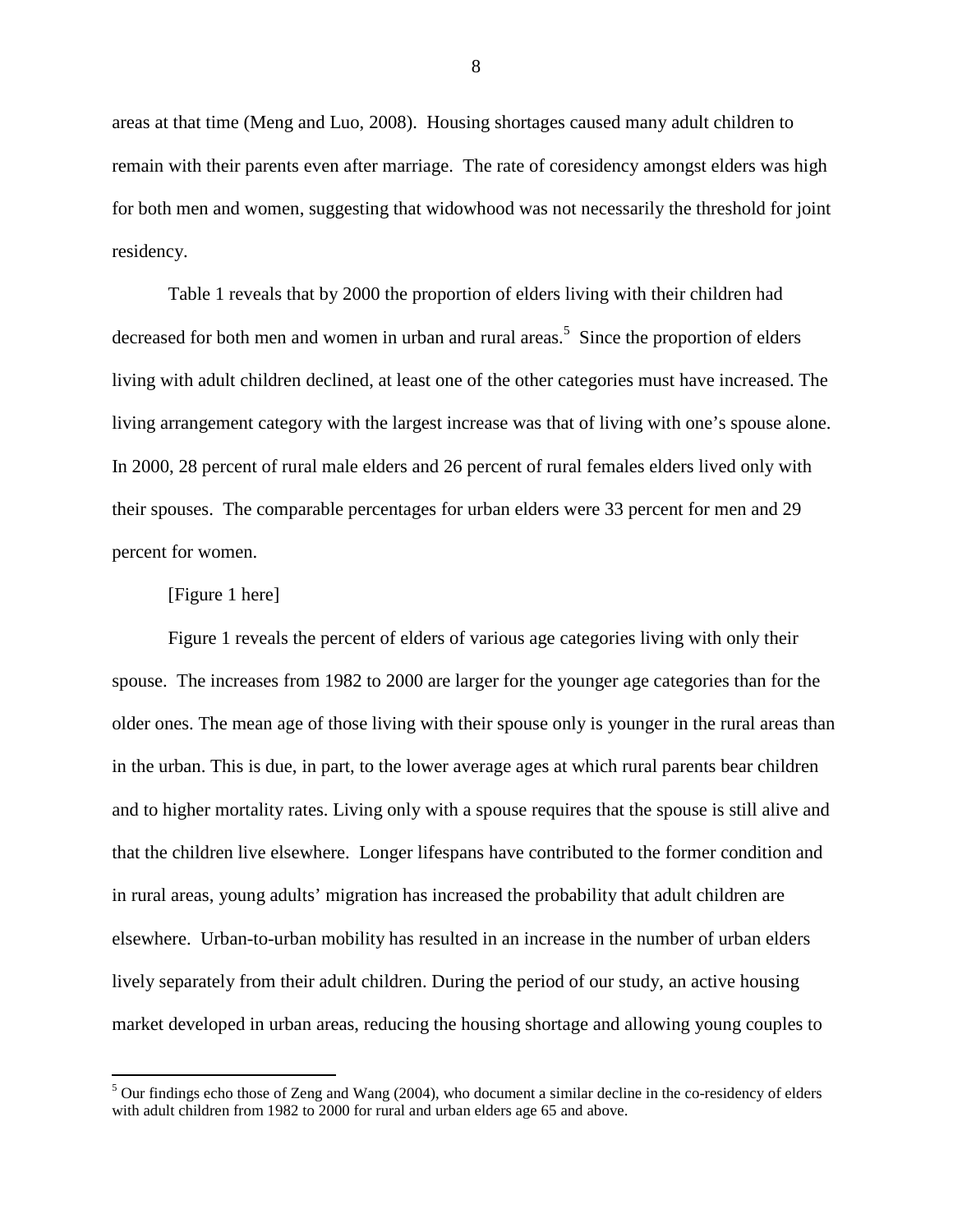live separately from their parents. In rural areas also, increased incomes from both rural and migrant endeavors were used to build new houses, which might also have contributed to a reduction of coresidence. We expect that the very nature of coresidency has changed in ways that will impact elders' labor force participation decisions. In both rural and urban settings in 2000, coresidency could be considered more the outcome of choice than it was in 1982. However, such choice might well involve matters such as elders substituting for adult children in household chores and in agriculture or elders needing greater care. Each option has a different predicted effect on the effect of coresidency on labor force participation.

 In both urban and rural areas in 2000, more than five percent of elders lived in households with children under the age of 18 but with no middle generation present. For rural residents, this is likely the result of the out-migration (to urban areas) of prime-age parents who leave their children behind in the care of the grandparents (Connelly *et al,* 2012). In urban areas, this phenomenon could also be caused by the out-migration of the middle generation; or by children living with grandparents who supervise their schooling; or by parents who give birth later in life such that they could be over age 50 and yet have own children younger than 18. For example, if a woman had a child at 35, her child would 16 years old when she was 51. Thus, it is possible that at the younger end of the elders' age distribution, coresident children are own children. In such cases, there is no missing middle generation. Figure 2 reveals that there was a sizable share of younger elders living only with children in 1982, especially in rural areas. Given the higher fertility rates of the 1960's and 70's, these households were most likely composed of the relatively older parents whose youngest offspring were still under 18. However, Figure 2 also reveals that there was a sizable increase from 1982 to 2000 in the incidence of such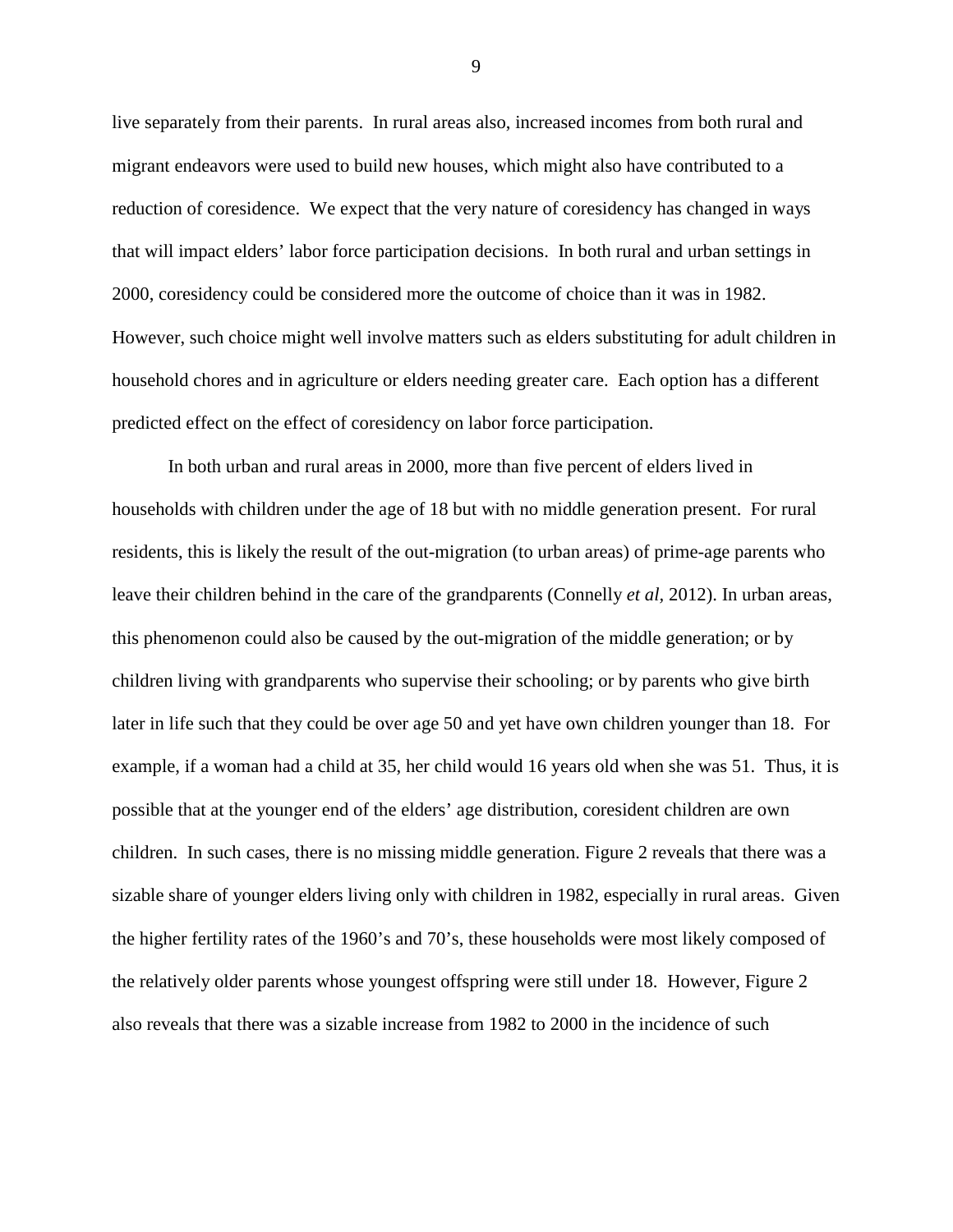households amongst rural elders aged 60 and over. With these older rural elders, a missing prime-age generation due to out migration is surely the most likely explanation.

#### [Figure 2 here]

 The missing prime-age generation in rural households puts substantial extra pressure on the elders who are left to both take care of farming and look after young children. Two recent papers directly measure the impact of adult children's migration on the time use of elders. Mu and van de Walle (2011) using the Chinese Health and Nutrition Survey found that rural women aged 51-60 increased their weekly time in agriculture by 4.7 hours if their child was an outmigrant.(p.592) Similarly, Chang, Dong and Macphail (2011), using the same data, find that both rural elder men and women (elder is defined as age 51 plus) increased their hours of offfarm work, farm work, and domestic work by substantial amounts they lived in a household which included outmigrants. Neither paper looks at urban households. In urban households, the likelihood of this double pressure is lessened by the already low level of older women's labor force participation and by the existence of more readily available institutionalized childcare. In the empirical work below, we test the effect of the missing middle generation on young elders' labor force participation.

*Changes in education levels—*The average level of education was quite low among elders in 1982, most notably among rural women. Ninety four percent of rural women aged 50 to 74 and 56 percent of rural men did not attain primary school graduation in 1982. At the other end of the education spectrum, less than 0.1 percent of rural women elders and 2 percent of rural men had attended senior high school. By 2000, we find that the share of rural female (male) elders who failed to graduate from primary school had declined to 52 percent (20 percent), while high school graduation still remained less than 0.1 percent (4 percent).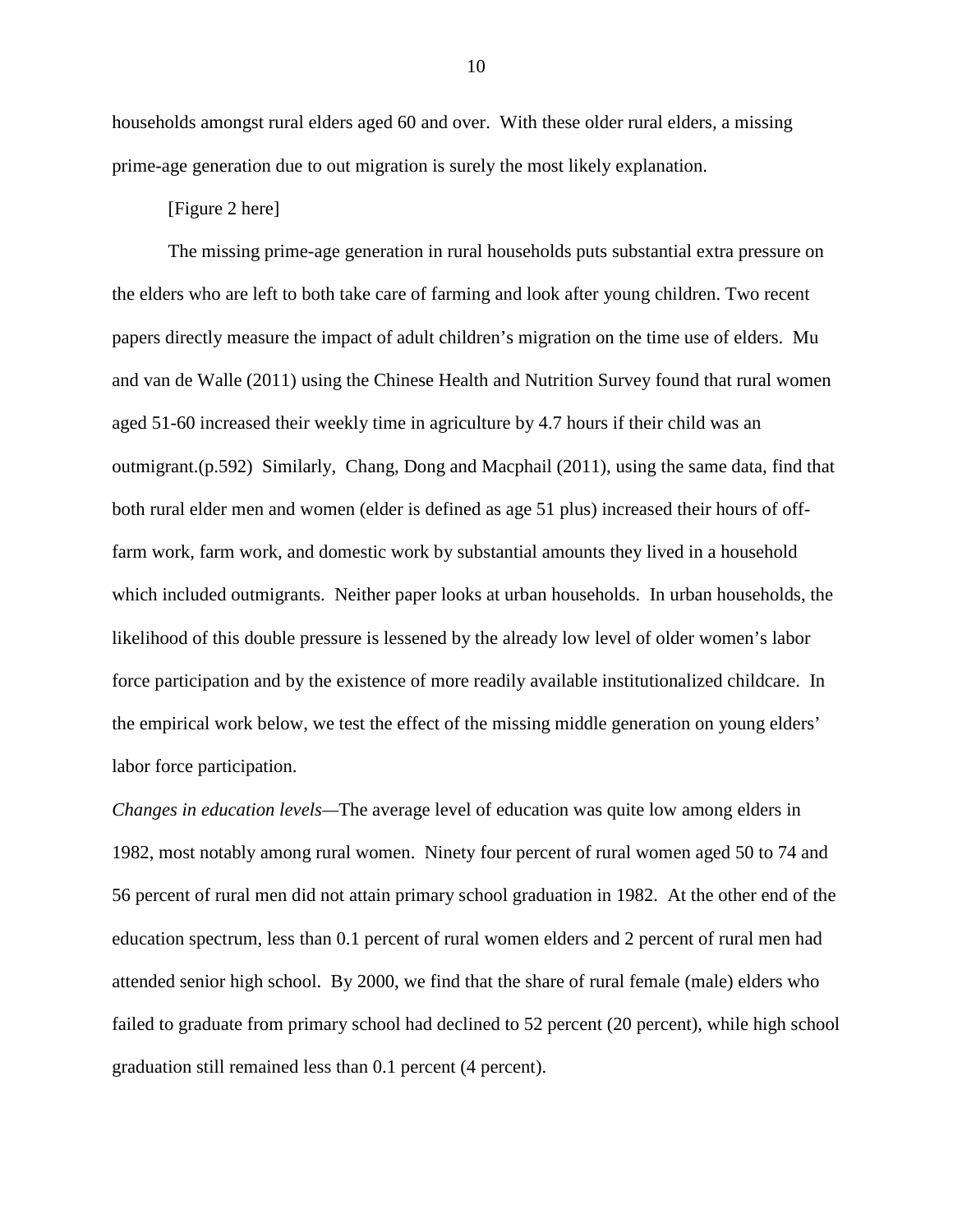By 2000, the new generation of urban elders had higher average educational attainment than the urban elders of 1982. In 1982, 72 percent of urban women and 28 percent of urban men had failed to graduate from primary school and only 4 percent and 11 percent managed to attend senior high school. In 2000, 30 percent of urban women and 8 percent of men failed to graduate from primary school and 14 percent of women and 28 percent of men had attended high school. We expect that these substantial changes in the education levels will impact labor force participation rates, particularly in urban areas where official retirement ages differ by occupation in ways that are highly correlated with educational attainment.

*Changes in the mean age of elders—*One might expect that increases in life expectancy and the baby booms and busts of the past would increase the mean age of the group aged 50 to 74. However, China's population increases over the better part of a century have yielded increasingly larger cohorts of younger elders. The net result is that the mean age of the group aged 50 to 74 has remained nearly static between 1982 and 2000 in both rural and urban areas and for both men and women. The mean age is between 59 and 61 for each group in each period of our study.

*Changes in local labor market conditions--* Certainly, the substantial changes in the basic economic structure of the economy of China from 1982 to 2000 can be expected to change, in many fundamental ways, the decision making of elders about their labor force participation. For the elders of 2000, it is quite likely that their earlier expectations of the future turned out to be poor predictors. Many of their urban work units closed and their expected pensions were reduced (or disappeared) due to enterprise bankruptcy and by the high rates of inflation in the 1990s. In order to reduce employment rolls companies encouraged the retirement of middle-aged workers.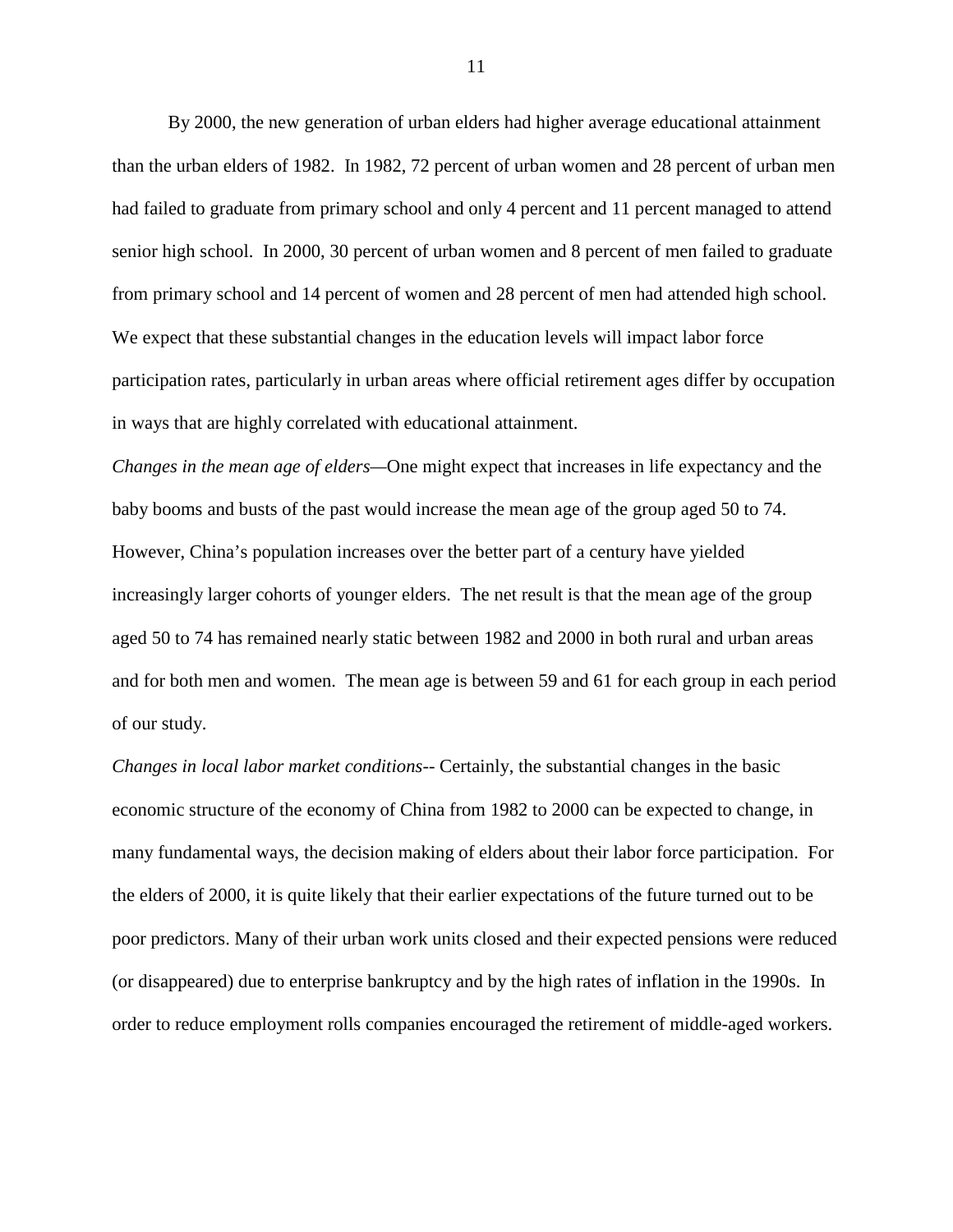In the same time period, urban income increased. The increased wealth allowed elders to stay laid off. High unemployment rates also discouraged elders from returning to the labor market.

For rural workers, the dismantling of the collective farms and return to family farming increased the benefits to hours of employment for rural elders. The decade of the 1990s also witnessed massive increases in migration, which drew younger men and women away from rural areas, leaving elders in charge of both farming and, in many cases, grandchildren.

#### **III: Patterns of Labor Force Participation of China's Population Aged 50 to 74**

When China counted itself in 1982, the year of the first national census of the post-Mao era, the labor force participation of prime-age workers was extremely high. The labor force participation rates (LFPR) of both urban and rural prime-age men in 1982 were over 90 percent<sup>6</sup> within the entire 25-to-50 age range. The LFPR of married urban and rural women aged 25 to 50 was also extremely high at 87 and 84 percent. However, women's rates, unlike men's, were not uniformly high, rather they declined rapidly after age 40. By age 50, urban women's LFPR was 52 percent and rural women's was 59 percent.

The data of the 1982 census further reveals that the rapid decline in LFPR for women continued beyond age 50, following a similar pattern for both urban and rural women. By age 65, the LFPR were 9 percent and 11 percent for urban and rural women, respectively. The participation rates of older men declined to 41 and 54 percent for urban and rural men by age 65.

Now fast forward to the year 2000 when China counts itself again after more than two decades of massive economic reform. For elders aged 50 to 74, the divergence in labor force participation trends of urban and rural residents is quite startling. In this 18-year period, the LFPR of rural women aged 50 to 74 increased from 28 percent to 59 percent. The rate of rural

<sup>&</sup>lt;sup>6</sup> Throughout this section, the LFPR for 1982 and 2000 are based on the authors' calculations using sample data of the 1982 and 2000 Population Censuses of China.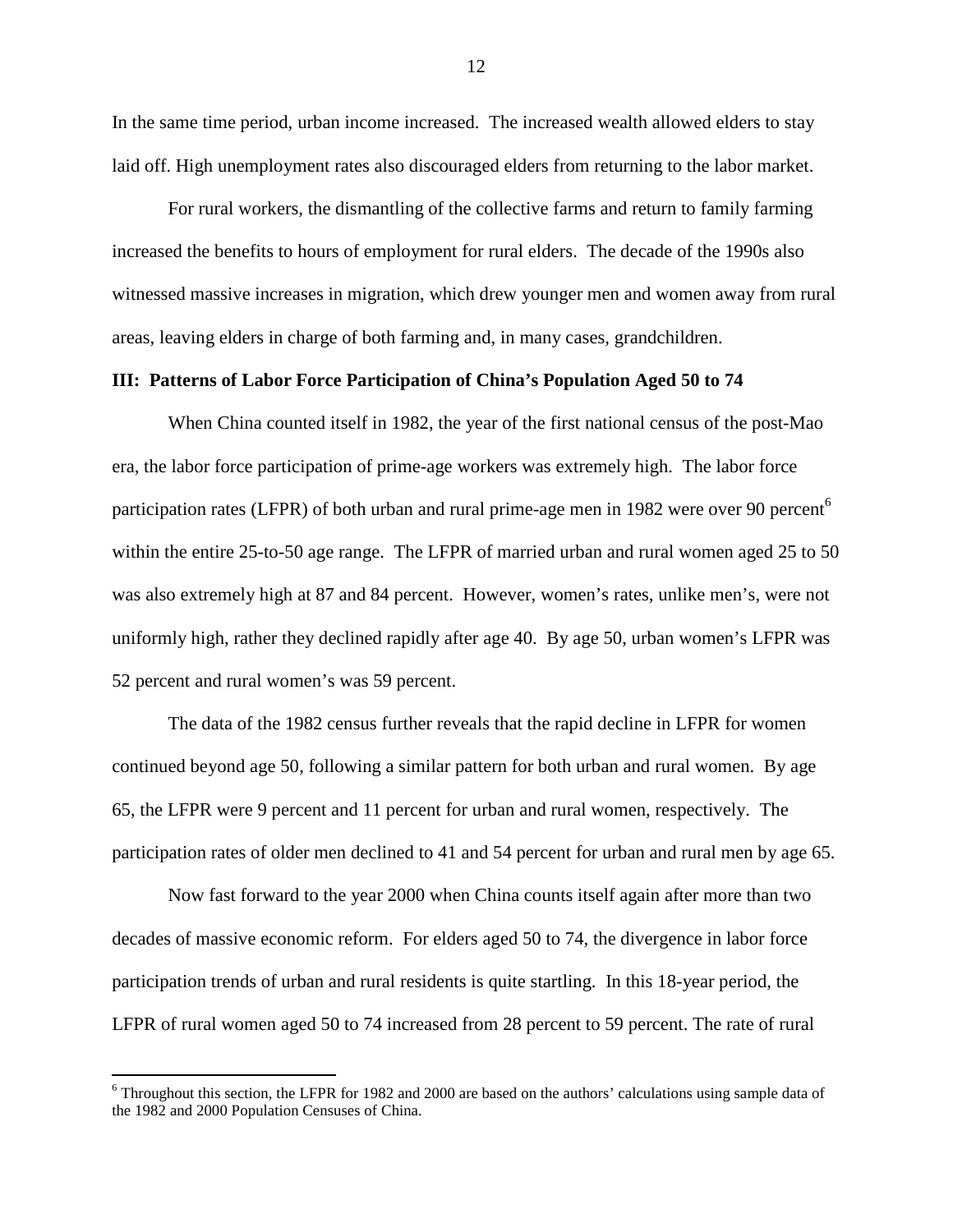men increased from 71 percent to 79 percent. During the same period, the labor force participation rate of urban women of the same age group decreased slightly from 23 percent to 21 percent while the rate for urban men of the same age group fell substantially from 65 percent to 47 percent. The decline in the labor force participation of China's urban elders stands in contrast to the trend in many developed countries where the labor force participation of elders has increased in recent years. For example, in the U.S. women over age 54 had a labor force participation rate of 24 percent in 1994 and 30.5 percent in 2004. (U.S. Department of Labor, 2005)

Table 2 shows LFPRs by age category. Looking down the columns of Table 2 we see that, as expected, labor force participation rates decline with age, but the patterns are quite different for urban and rural workers. For urban men, the institutionalized retirement ages of 55 and 60 are quite evident, while the decline in participation is more gradual for rural workers. Giles *et al* (2011), employing different data sources, report similar retirement age distributions. Official retirement ages in urban China vary by gender and occupation, but the occupational differences are highly correlated with education. For example, ordinary women urban workers retire at 50, while women working in a heavy physical labor retire at 45. A woman government worker retires at 55, but if she is in a leadership position then at age 60. For men, add five years to the women's retirement ages in most categories with some compression at the upper ages. In the multivariate analysis below the differences in urban labor force participation by education level become quite apparent.

#### **IV: Determinants of Labor Force Participation**

 Given the observed increases in the labor force participation rates of male and female rural elders and the decreases in the labor force participation rates for urban male elders, we are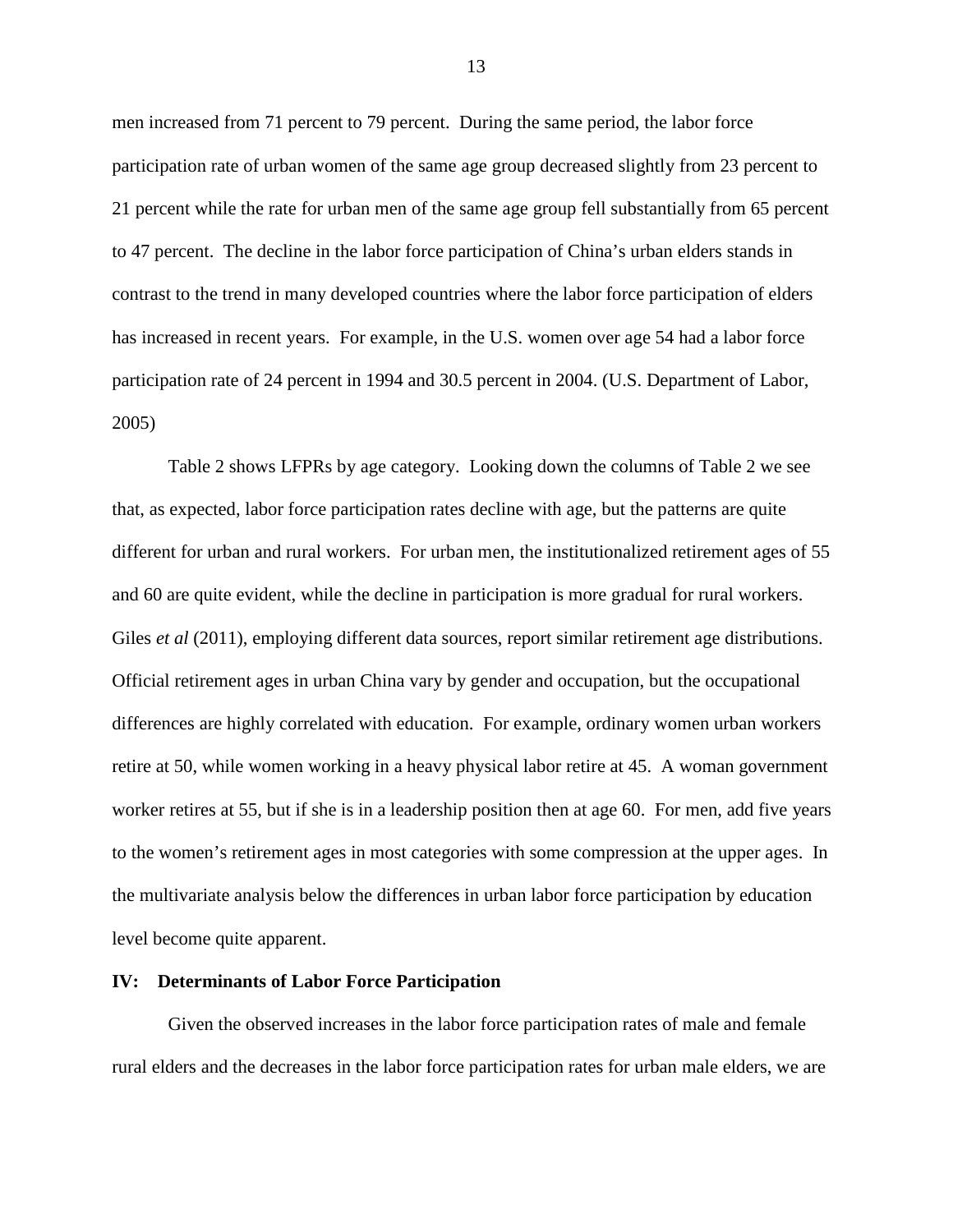interested in seeing how the determinants of elders' labor force participation have changed over time. Our model of labor force participation places special emphasis on the role that familial obligations. Employing the two-stage residual inclusion model introduced by Terza, Basu, and Rathouz (2008), Maurer-Fazio *et al* (2011) modeled coresidency with parents or parents-in-law, with elders 75 years or older, and with children under age 6 as variables that were (potentially) endogeneously determined. Their empirical work revealed that the concern with endogeneity of coresidence with parents or parents-in-law and with elders 75 years or older was well founded, but that coresidency with children under age 6 was exogenous. Here we model the potential endogeneity of coresidence with one's adult children, but assume that other coresidency variables are exogeneous. We also employ the two-stage residual inclusion model of Terza, Basu, and Rathouz (2008). The first stage is a reduced form coresidency equation, while the second stage is a labor force participation equation, which includes both coresidency with adult children and the residuals of the coresidency equation as separate independent variables. The work of Terza, Basu, and Rathouz (2008) has demonstrated that this two-stage model leads to consistent estimates of all coefficients. The resulting marginal effect of the coresidency variable can be interpreted as the exogenous portion of the effect, while the marginal effect of the residual can be interpreted as a measure of the relationship of the unobserved characteristics correlated with the choice to coreside with one's adult children to the choice elders make to participate in labor markets.

 The variables in the labor force participation equation include: age in five year categories, coresidency with adult children, coresidency with children of various ages, coresidency with parents or parents-in-law, current marital status, educational attainment, an indicator of whether anyone in the household is employed in agriculture, an indicator of whether the elder is a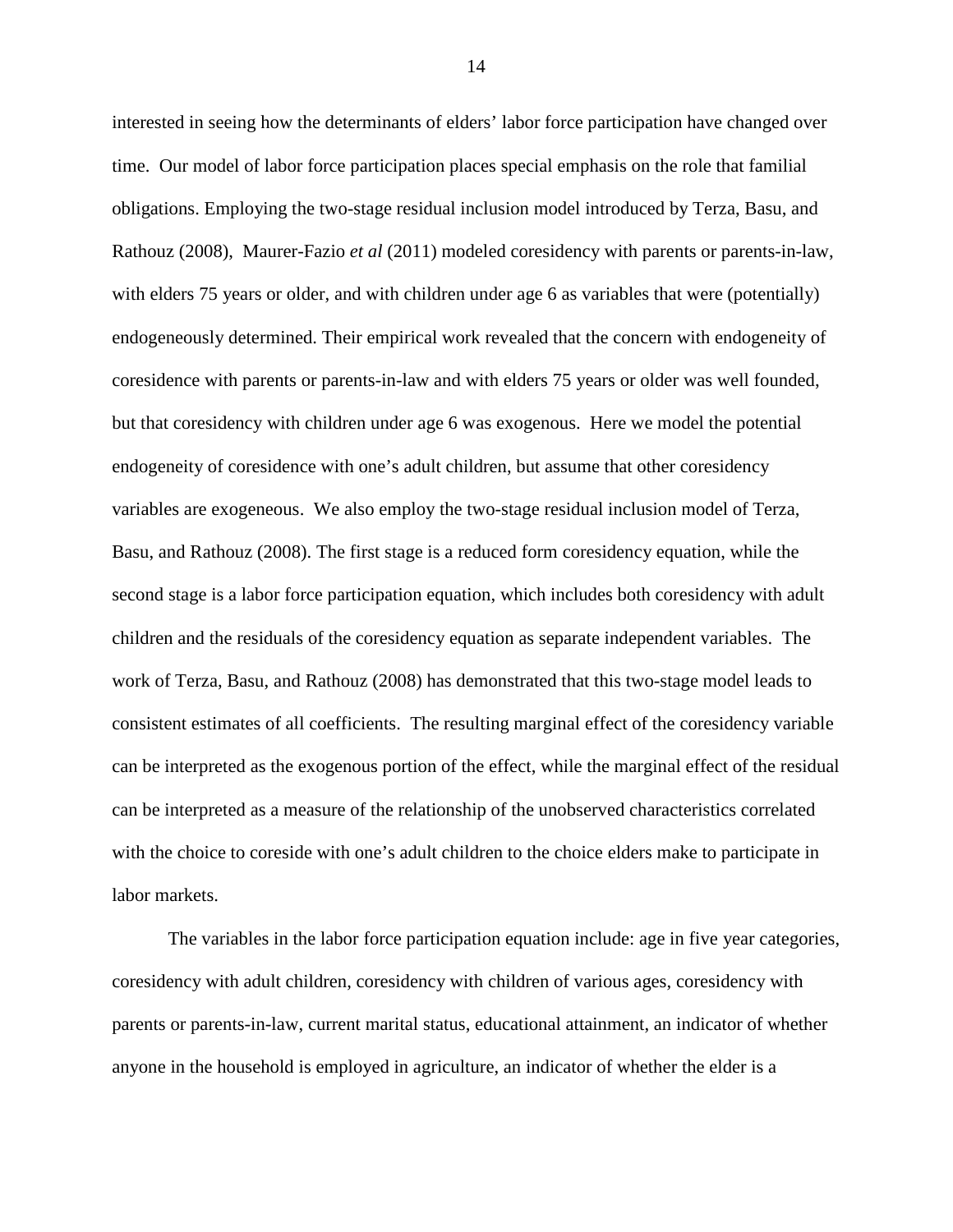member of one of China's ethnic Muslim minorities, and, to account for exogenous differences across locations, a set of the prefecture and provincial contextual variables. We used the census data to calculate prefectural unemployment rates, sex ratios at birth, and illiteracy differential between men and women, as well as the share of the prefectural population that belongs to Muslim ethnic minorities.<sup>7</sup> The unemployment rate is included to explore the hypothesis that high rates of unemployment discourage older workers' participation in labor markets. The sex rate at birth and the illiteracy differential between men and women are included to test whether areas that differ in gender disparity also differ in labor force participation rates. We include both provincial urban (or rural) per capita mean incomes and provincial GDP growth rates over the 5 years preceding the census to control for the different economic fortunes of the elders residential locations.

The identifiers in the first-stage coresidency equation are two prefectural-level variables: the mean rates of coresidency of married and not married elders. These two variables, which allow for the possibility that location-based norms affect individual decision making, are strong predictors of coresidency. They are included in the first stage equation and excluded from the second stage. Slightly different treatments of age and marital status also serve as identifiers of the residuals included in the second stage equation.

The effect of coresidency with young children (mostly grandchildren) is one of the variables that we are most interested in since it signals the increased home production needs of households. Given the finding of Maurer-Fazio *et al* (2011) that the presence of elders increased the labor force participation of prime-aged urban women, we expect to find reduced labor force participation of elders who live in households where young children are present. This would

<u>.</u>

 $<sup>7</sup>$  A prefecture is a Chinese administrative unit that is one level below provincial units and one level above county</sup> units. There are approximately ten times as many prefectures as provinces and ten times as many counties as prefectures.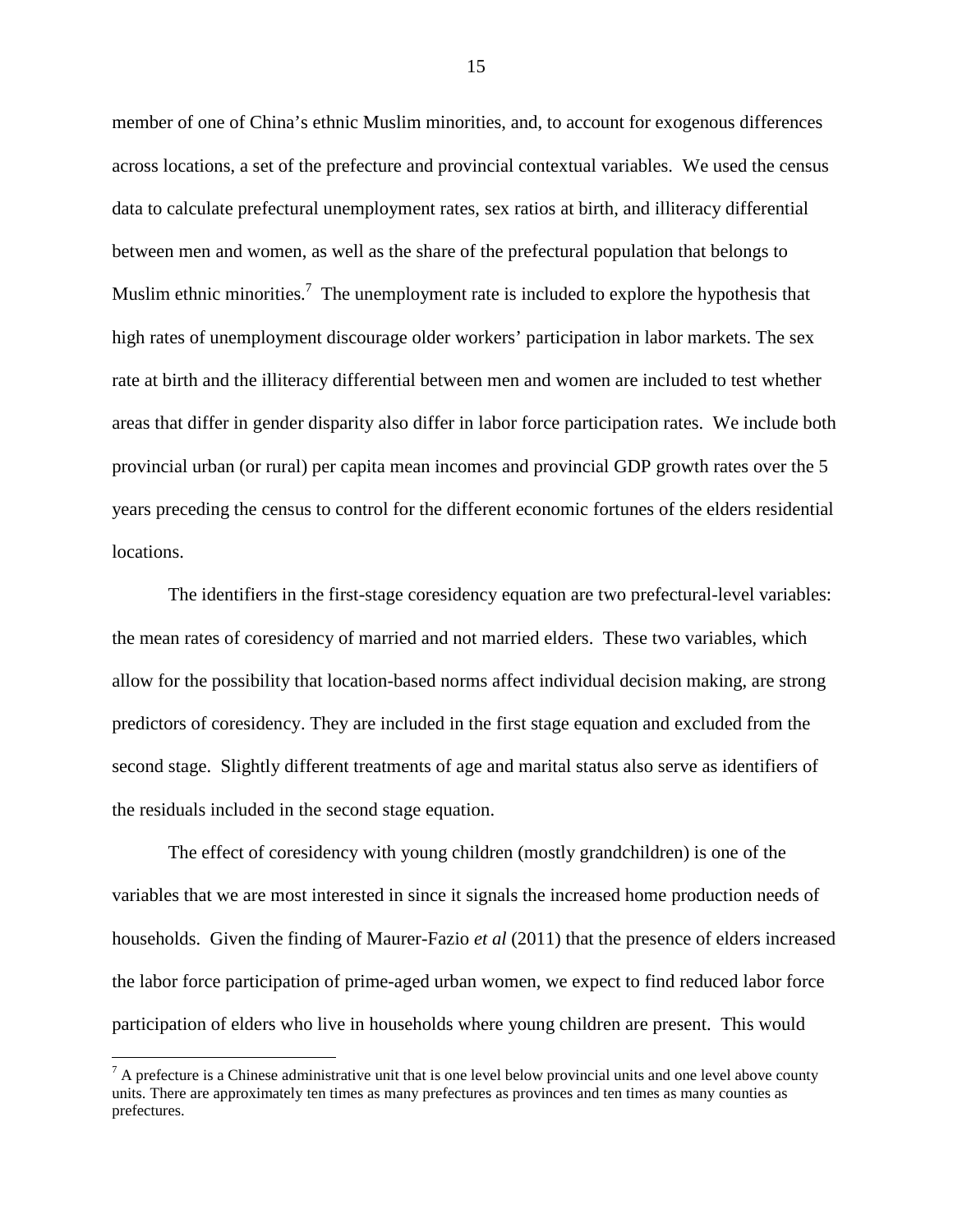occur if those elders supply labor in the household to free prime-age women (often their daughters-in-law) to work outside the home. Given this expected interaction between generations, when prime-age woman are missing from elders' households, we expect some limitations on the elders' ability to withdraw from the labor market. Thus, we test whether the presence of young children plays differential roles on elders' labor force participation, depending on the presence or absence of prime-age household members by including indicator variables for the presence of children of various ages in households with no adult children present. As discussed above, for the youngest elders, it is possible that the children we observe in the household are own children, but especially by 2000, these households are more commonly households where young children and grandparents are living together while the children's parents are elsewhere. We predict that, especially in rural areas, the missing prime-age generation will increase the probability that elders are in the labor market.

 We run the model separately by sex and rural/urban residence and, of course, by census year. We will discuss the results across years, separately by sex and location. We begin with urban women and then compare their results to those of the urban men. We then discuss our findings for rural men and women and make comparisons both between sexes and across locations.

#### *IV.A. Labor Force Participation of Older Urban Non-Migrant Women, 1982 and 2000*

 Table 3a compares the marginal effects of the explanatory variables of our model of labor force participation across the two censuses for urban women. In our analysis of the 2000 data, we limit the sample to non-migrant women.<sup>8</sup> The characteristic of prime concern here is the effect of coresidency with adult children, which for urban women in 1982 is positive, but

 $\overline{a}$ 

<sup>&</sup>lt;sup>8</sup> Maurer-Fazio, *et al* (2011) found that prime-age migrants from rural areas, currently living in urban centers, differed substantially from urban non-migrant residents in terms of their labor force participation decision making.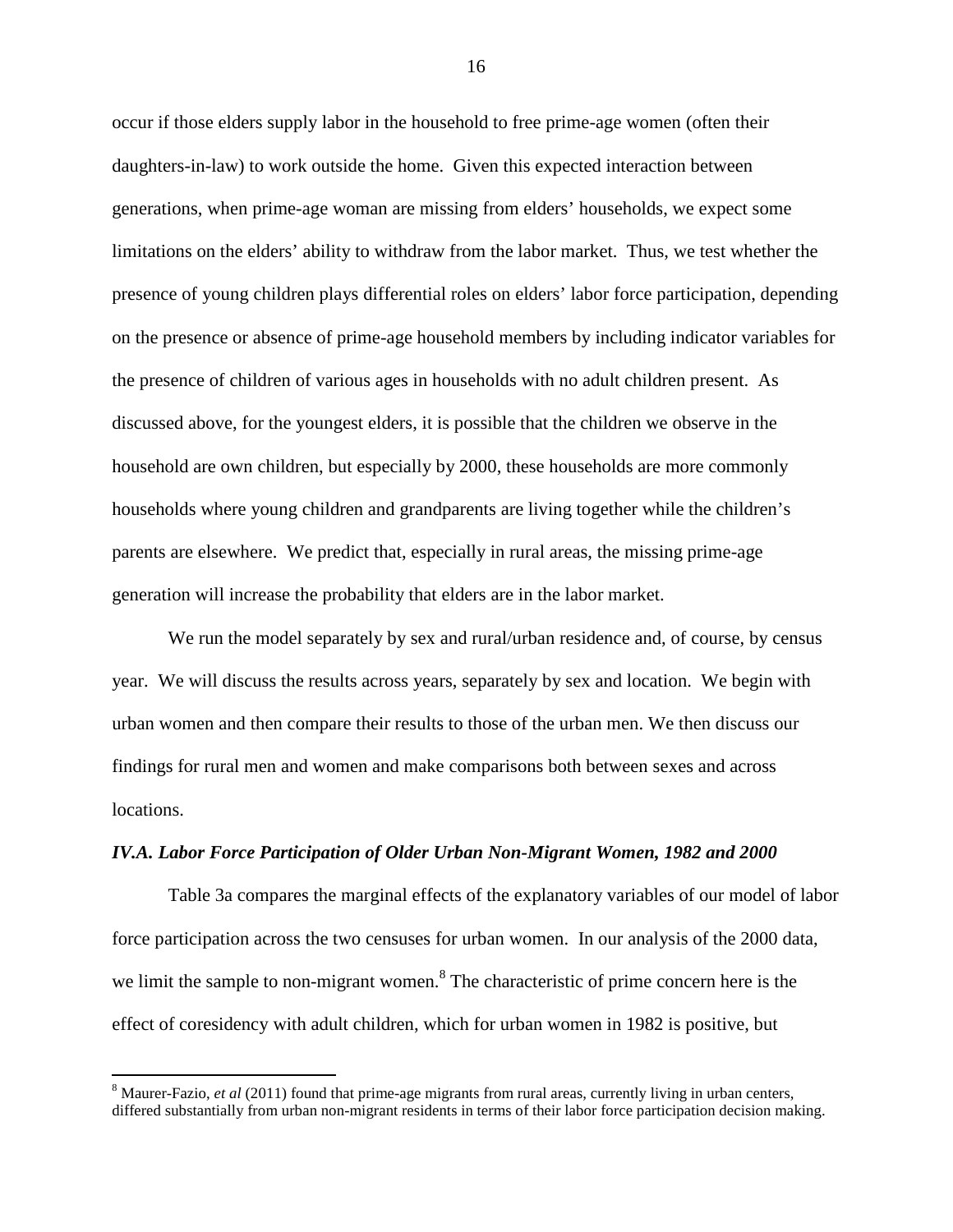becomes insignificant in 2000. Table 3a reveals that the size of the marginal effect falls from .181 in 1982 to -.007 in 2000, indicating a reduction in the exogenous effect of coresidency on labor force participation of urban women elders. The residual of coresidence is negative and significant in both years, but here too the absolute value of the marginal effect diminishes over the period of analysis. The negative sign on the coefficient on the residual indicates that the characteristics correlated with the choice to coreside with adult children reduce labor force participation. Poor health is a good example of a characteristic that would increase coresidency and reduce labor force participation. The census data do not provide any indicators about elders' health status. When we deliberately ignore the potential endogeneity of the coresidency decision and rerun the model as single stage, we find negative and significant effects of coresidency on elder urban women's labor force participation in both years. This net marginal effect of coresidency, which combines both the exogeneous component and the residual, is approximately equal to the sum of the two marginal effects from the two-stage model. For example, when we estimated a model which omitted the residual (thus ignoring the potential endogeneity) the marginal effect of coresidency with adult children in 2000 is -.026 and is significant at the .01 level. Thus, we conclude that older urban women who live with their children are somewhat less likely to be employed than those who live independently, but for reasons other than the coresidency *per se*.

#### [Table 3a here]

 The other variables of central interest are the effects of coresiding with young children. Table 3a shows that coresiding with children aged 0 to 5 or 6 to 12 reduces the labor force participation probability of urban women elders in both years and that coresiding with children aged 13 to 17 reduces the labor force participation rates of elderly urban women in 2000. This is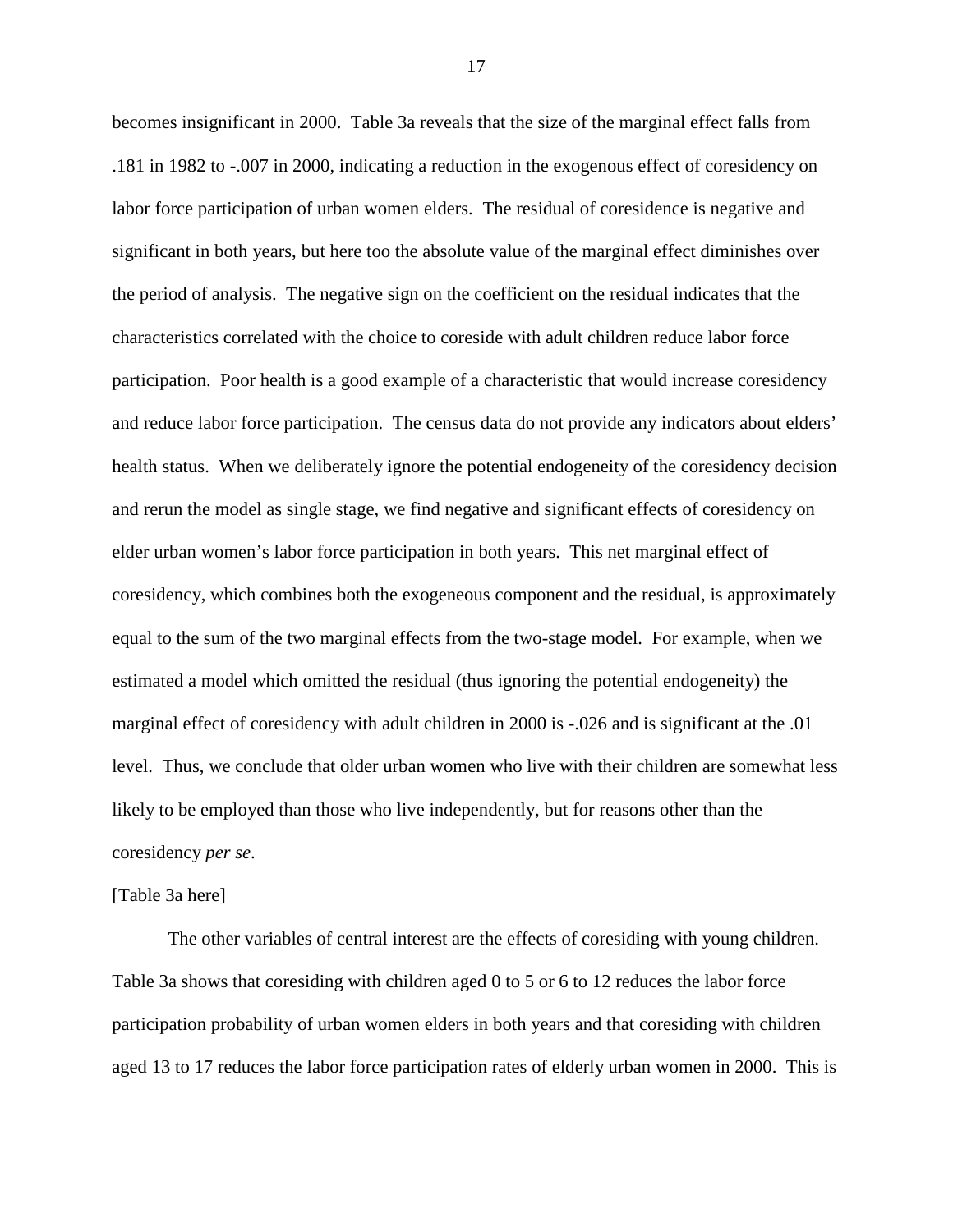what we expected to find as the flip side to Maurer-Fazio *et al*'s (2011) result that coresidency of the prime-age urban women with parents or parents-in-laws and any elder over age 75 increased the labor force participation of the prime-age women. It seems clear now, from both sides, that many of these older women are acting as caregivers for children instead of remaining in the labor market. Since the presence of 13 to 17 year olds also reduces urban women elders LFPR it seems clear that caregiving goes beyond the physical care of very young child and includes the education facilitating care of older children.<sup>9</sup>

In households with no prime-age adults present, the coefficient on school-age children is large and positive to such an extent that this interaction term outweighs the negative general effect of the presence of school-age children in elder women's households. In other words, there is a net positive effect of the presence of older children on the labor force participation of urban elders whenever the adult children are absent.

 The last coresidency variable of particular interest here is that of elders coresiding with their own parents or parents-in-law. In 2000, 4 percent of urban women aged 50 to 74 coresided with their own parents or parents-in-law. These female elders are three percentage points more likely to be in the labor market than those not coresiding with parents or in-laws, all else equal. This may be due to having someone at home to cover the housework, or to increased income needs due to higher numbers of dependents in the household and to the health care expenses of the very elderly.

 The age category of the elders matters in the way we expect, that is, the probability of labor force participation falls with age. The decline is more gradual in 2000 than it was in 1982. Urban widows are less likely to be employed than currently married women. Labor force

<sup>&</sup>lt;sup>9</sup> This fits with Zeng and Xie's (2011) finding of the role of coresiding grandparents in the educational attainment of rural children.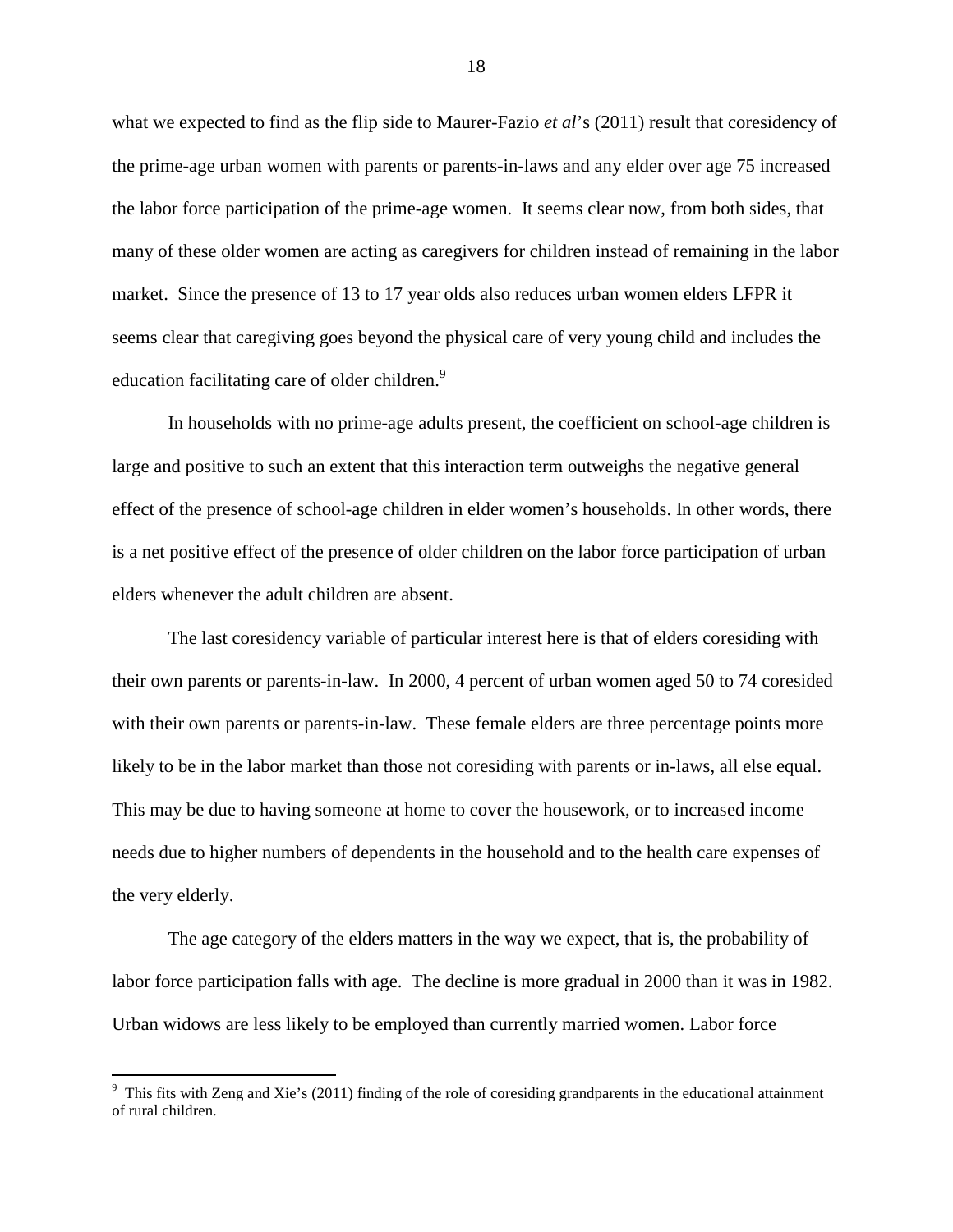participation increases with education with the strongest effects at the highest levels of education.<sup>10</sup> Having an agricultural worker in the household not only has a very large positive effect on the labor force participation of female urban elders, but also has increased substantially over the 18-year period. In 2000, urban women who live in households engaged in agriculture are 55 percentage points more likely to be employed than urban women in non-agricultural households. Finally, in terms of individual level variables, there is no effect on urban women elders' labor force participation rates of being a member of a Muslim minority.

 Some of the contextual variables do affect individual labor force participation rates, particularly the prefectural unemployment. Higher rates of unemployment discourage the labor force participation of urban female elders. This effect is especially noticeable in 2000. The percent Muslim minority in the prefecture increased employment in 1982, but decreased employment slightly in 2000. Per capita income levels and GDP growth levels switched signs between 1982 and 2000. Finally, areas with greater discrepancies by sex in illiteracy rates have higher levels of women's employment in both years. Discrepancy in the sex ratio at birth from its natural rate is also associated with higher levels of women's employment in both years but is only significant in 1982

#### *IV.B. Labor Force Participation of Urban Non-Migrant Elder Men, 1982 and 2000*

 $\overline{a}$ 

 The results of the labor force participation equation for urban elder men can be found in Table 3b. As with urban non-migrant elder women, the exogenous effect of living with one's adult children is positive and fairly large in 1982 for urban non-migrant men. The coeffiecient on the residual is also large but negative. Again, as with urban elder women, in 2000 for urban

<sup>&</sup>lt;sup>10</sup> Giles *et al*, 2011 find a U-shaped pattern for urban women where employment declines through the completion of middle school. We believe the difference between their results and ours might be attributed to their more modest sample size, differences in the timing of the study, or that they consider employment rather than labor force participation.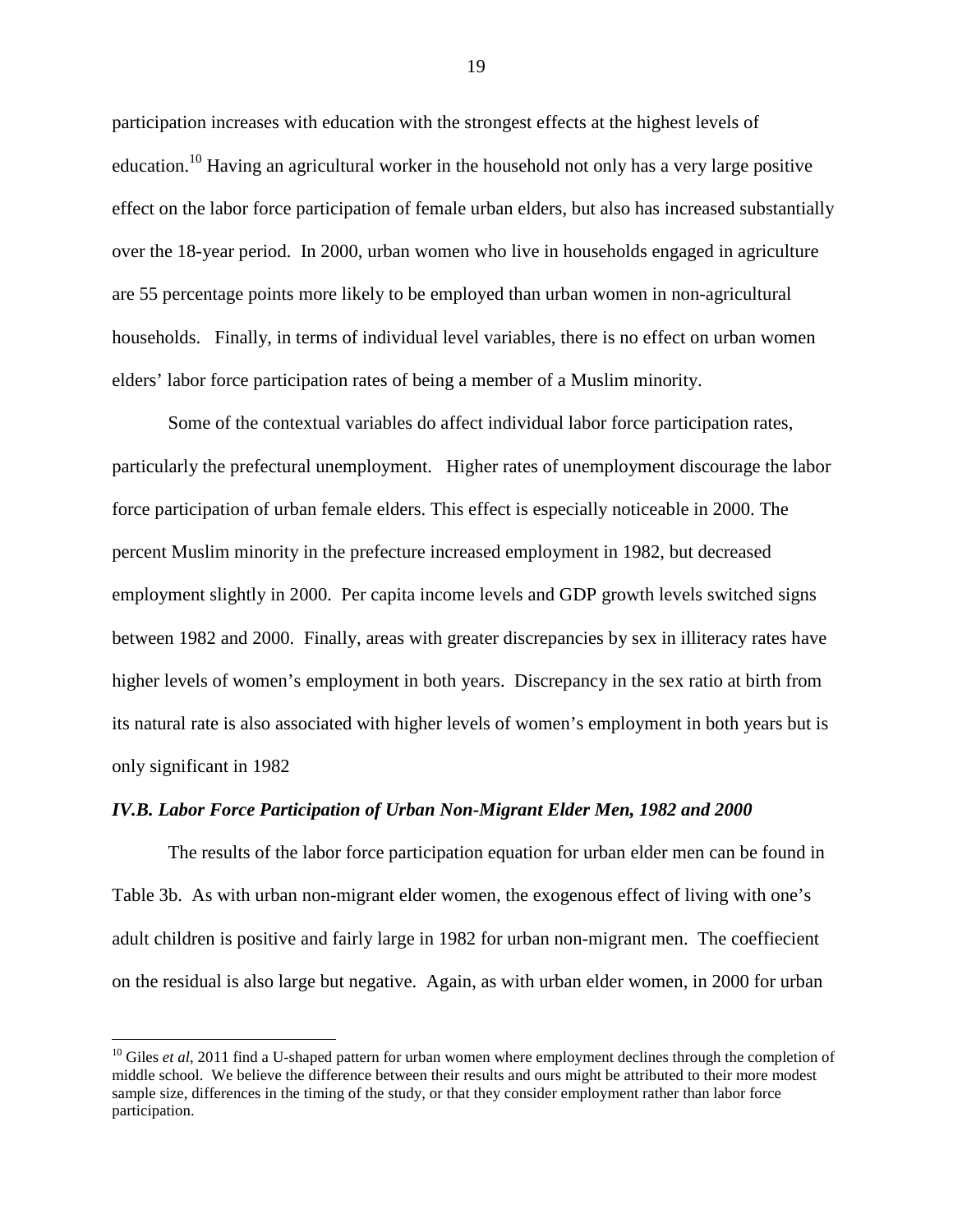male elders, the effect of coresiding with adult children is insignificant. The estimated marginal effect is small as is the effect of the residual. When we estimate the model without the residuals, the resulting marginal effects are negative and significant, reducing labor force participation by 5 percentage points. Thus, overall, urban men who coreside with their adult children are slightly less likely to be in the labor market, but mainly because of the negative correlation with unobservables in the coresidency and participation decision.

#### [Table 3b here]

 Coresiding with young children reduces the labor force participation of urban elder men just as it did for urban elder women, but no positive effects of living in a household with missing adult children are observed. Like urban women, urban male elders who live with their own parents or parents-in-law are more likely to be employed.

 Other individual level variables for urban men behave very much the way they did for urban women. The decline by age is quite steep in 1982 and less steep in 2000. Widowers are less likely to be in the labor market than married men. This might indicate a correlation in health status across couples, the increased income needs of an extra person in the household or a cultural definition of "old" associated with widowhood.

Those with the highest education are most likely to be labor market participants. This is not surprising, given the institutional structures governing retirement ages, which are graduated by education/occupation with higher educated workers expected to work longer. Retirement ages are probably also correlated with the physicality of the work in which many men are engaged. However, in 2000, those with the lowest level of education are also more likely to be in the labor market than those who graduated middle school (the omitted category). This may indicate greater financial needs and lack of state pensions for those with the lowest levels of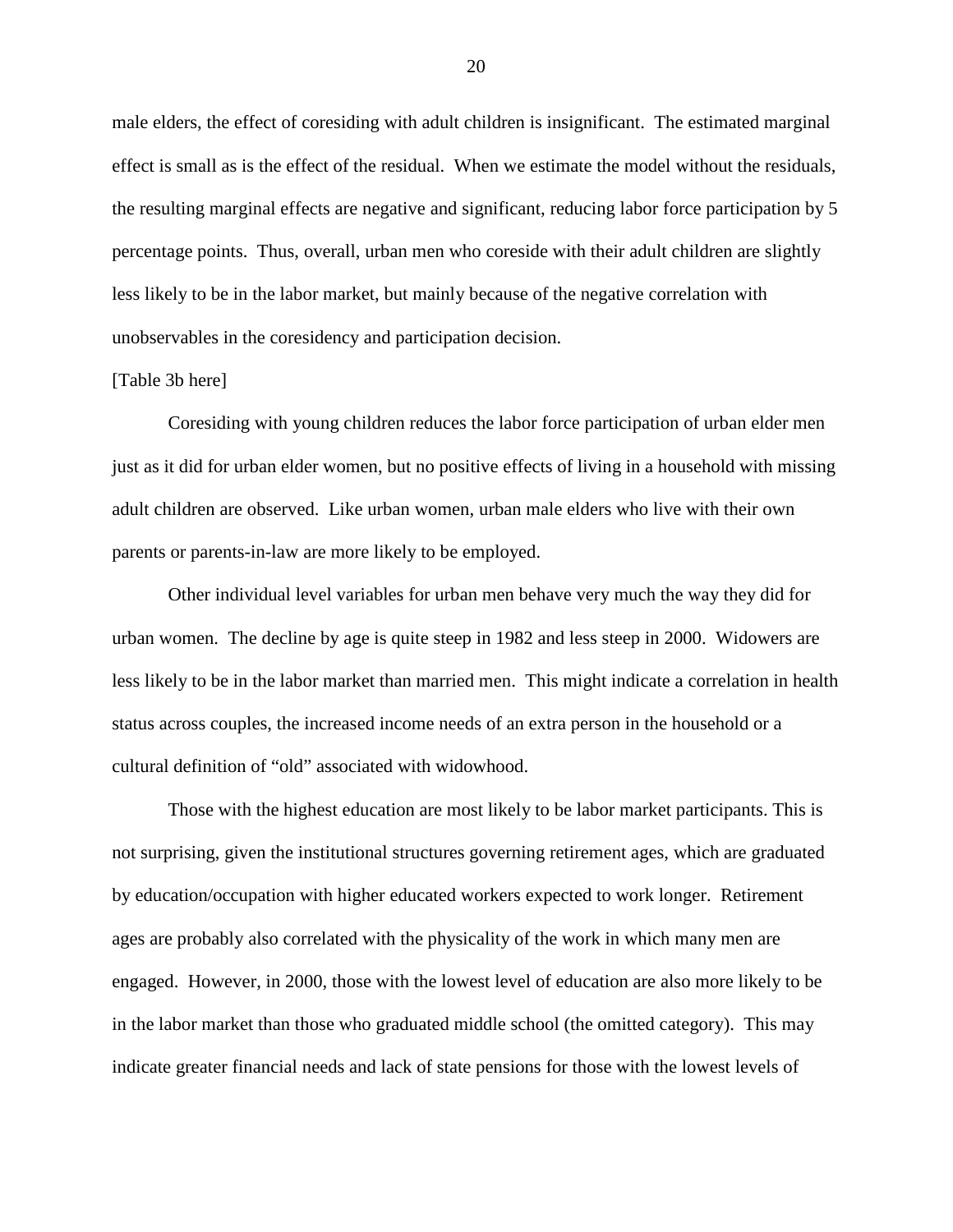education. The lack of state pensions is also part of the reason why having an agricultural worker in the household has a significant, large, positive, and increasing effect on the participation rates of urban elder men. We observed similar effects of these variables for urban women.

The contextual variables for urban elder men reveal that high prefectural unemployment rates discourage urban men from being in the labor force just as they did for urban women. This effect is consistent across the two censuses, not limited to the more recent period when unemployment rates were much higher. The unemployment rates may be serving, more broadly, as proxies for the economic health of a region. For urban elder men, provincial urban income and GDP growth rates are positively related to labor force participation. For urban elder women, the effects of these variables are quite muted in 2000 with GDP growth rate having a negative effect. Overall, the participation rates of urban elders seem to be more affected by individual characteristics than macroeconomic effects.

#### *IV.C. Labor Force Participation of Rural Women and Men Elders, 1982 and 2000*

 Table 3c presents the labor force participation results for rural women elders and Table 3d presents the results for rural men elders. By comparing these results to those of urban elders, we conclude that coresidency with adult children is a very different phenomenon in rural versus urban China. For both rural men and women, coresiding with one's adult children substantially reduces labor force participation. For rural women, residing with adult children reduces participation rates by 29 percentage points in 2000. For men the reduction is 22 percentage points. One can hypothesize that the work of elders and others in rural areas is highly substitutable. We would not expect this to be true in urban areas where elders and others are typically employed in quite different endeavors.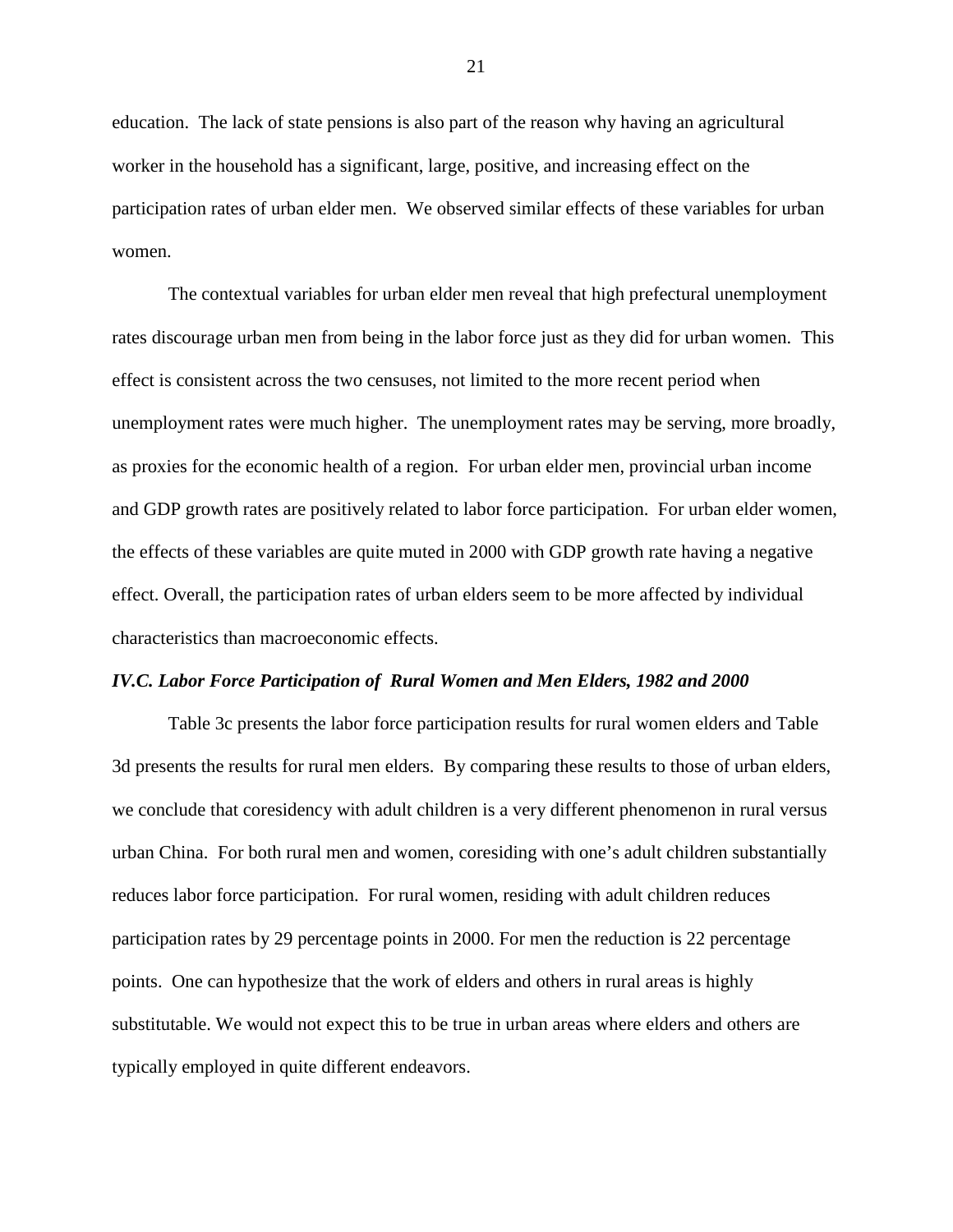[Table 3c and 3d here]

The potential substitutability of work between younger and older household members of agricultural households can also be seen in the effect of coresiding with young children. In rural areas by 2000, these young children are almost certainly grandchildren. In Table 3c, we see that in 2000, coresiding with grandchildren reduces elderly women's or men's participation rates and that the participation of elders is lower in households with school-age or teenagers than with preschoolers. Older school-age children and teenagers appear to be picking up some of the farm work. However, in 2000, in households with no prime-age household member present, living with grandchildren increases elders' participation rates by 11 percentage points for women with school-aged grandchildren and 6 percentage points for men with school-aged grandchildren, compared to those with adult children present. For female rural elders, the group who have experienced the largest increase in labor force participation, the size of these positive participation effects of the presence of children and the missing middle generation has grown over the 18-year period.

The final variable of interest related to coresidence is that of coresiding with parents or parents-in-law. For female rural elders, coresiding with a yet older generation increases the probability of participation by 6 percentage points in 1982 and by 7 percentage points in 2000. For rural men, the marginal effects are smaller and insignificant.

The age gradient for participation is much steeper for rural elders than urban, due partly to the institutionalized retirement ages in place for urban workers. For rural women, the age gradient has become steeper over time, while for men it appears almost unchanged. The education gradient differs between rural men and women. For rural women, there is a very strong negative effect on labor force participation of not graduating from primary school and a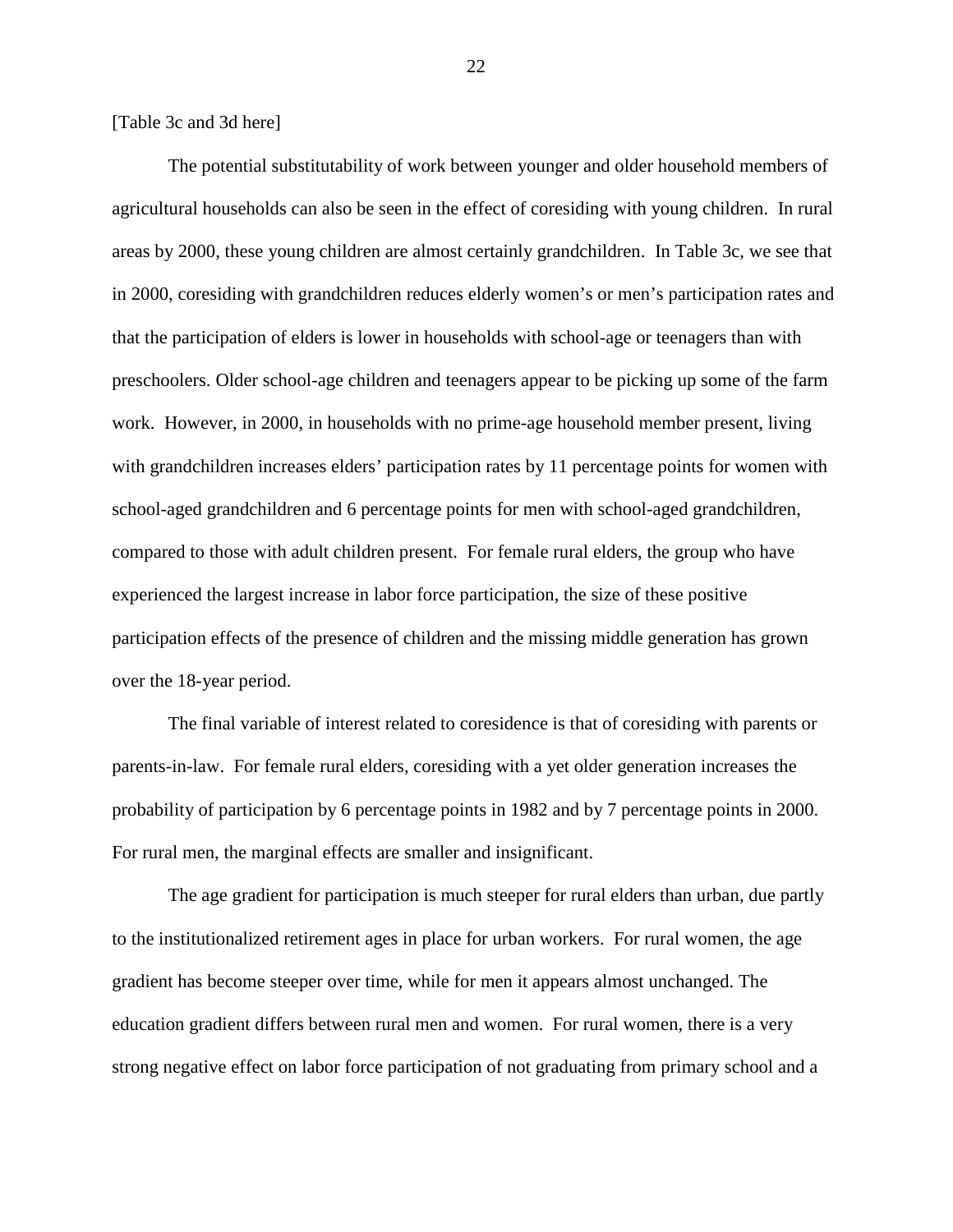strong positive effect of obtaining a high school or better education. This is similar to the education gradient for urban women, although the negative marginal effect of not graduating from primary school is much larger for rural women and applies to a larger share of rural women than urban. For rural men in 2000, the education gradient is reversed. Those with the lowest level of education are more likely to be in the labor market and those with the highest level are the least likely. This may be the result of an income effect, but it is strange that it would be the case for rural men but not rural women.<sup>11</sup>

For both rural men and rural women, being widowed reduces labor force participation. Recall this was also the case for urban men and women. Not all households in rural China have agricultural workers in them, but, of course most do. In the 2000 data, approximately 85 percent of rural households included an individual who listed his or her occupation as farming. Elders living in such households are substantially more likely to be in the labor force. The rural agricultural worker effect is even larger than the urban agricultural worker effect and has grown substantially over the 18 year period.

The final individual level variable included in Tables 3c and 3d is an indicator variable representing membership in one of China's Muslim ethnic minority groups. The effect for rural men and women is positive and significant and consistent across the two censuses. Recall that for urban dwellers this variable was insignificant. As we observed with urban men and women, the unemployment rate in the prefecture is negatively correlated with labor force participation for both rural men and women. Male bias as measured by a higher sex ratio at birth and larger differences in literacy rates between men and women is associated with higher LFPR for rural women in 2000 and lower LFPR for rural men (from the literacy gap only). It is not clear why this should be the case, unless it represents differential work patterns that favor men that exist all

 $\overline{a}$ 

<sup>&</sup>lt;sup>11</sup> Giles *et al*, 2011 find a negative education /employment relationship for both rural men and rural women.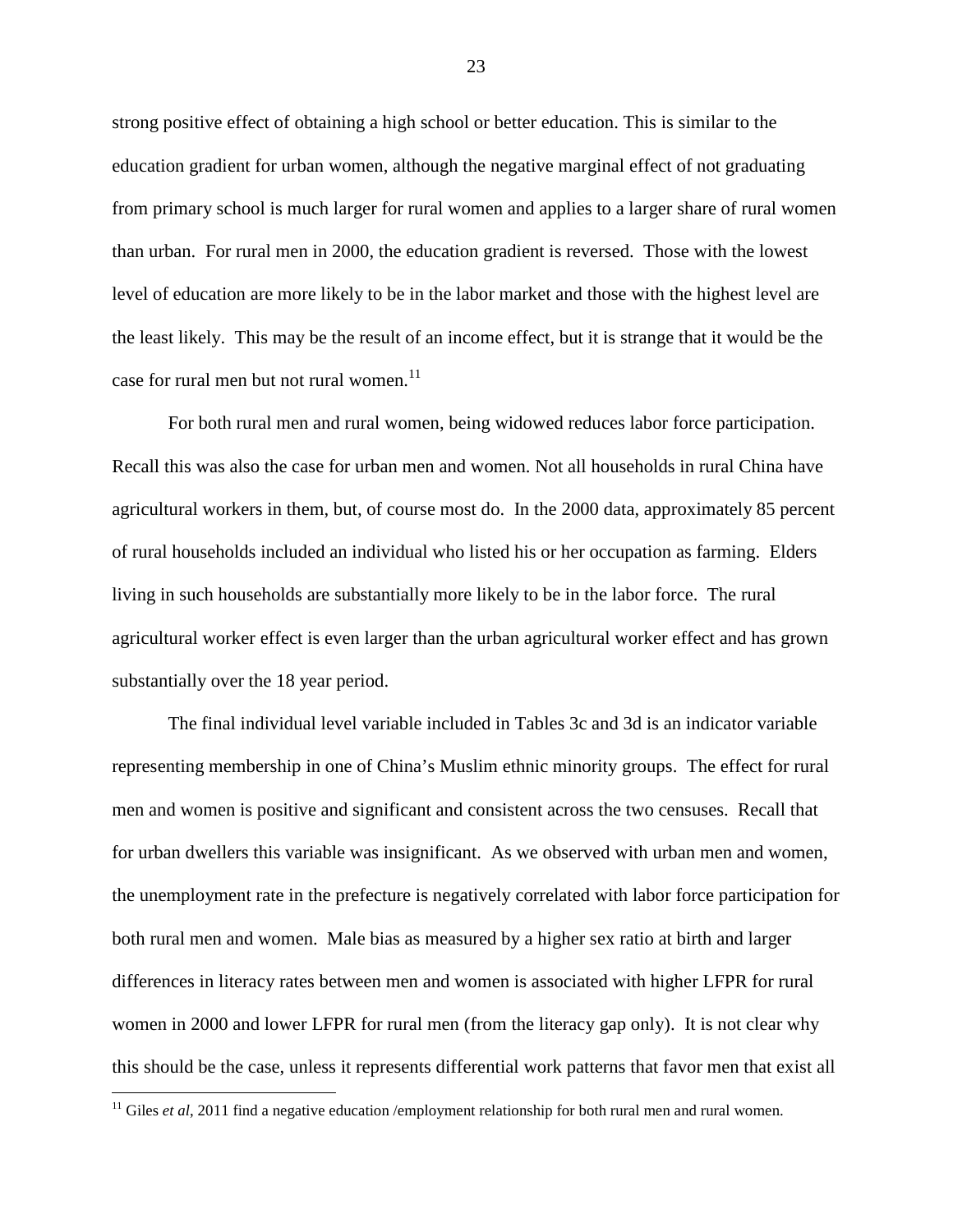the way through to old age. The other contextual variables provide mixed results, which are difficult to characterize.

#### **V: Accounting for Changes in Labor Force Participation over Time**

 Our introductory discussion focused on the changing environments of Chinese households between 1982 and 2000. We considered changes in the institutional structures of labor markets that resulted from the implementation of economic reforms in both rural and urban areas during this period. Incomes increased for most households, especially for urban and rural households in coastal areas. Light manufacturing and service sectors expanded greatly during this period. Each of these changes is expected to affect labor force participation rates of China's older population. We also highlighted changing individual and household demographics, which we have shown to impact labor force participation. The educational attainment profiles of elders in 2000 differ from those of elders in 1982. The shares of elders coresiding with adult children and with young children have also changed.

 Given the extent of labor market and demographic change, it would be interesting to know what role changes in demographic attributes play relative to changes in labor market behavior. The usual strategy for exploring similar questions is to employ the Oaxaca-Blinder decomposition, or its non-linear equivalent strategy. But the results of these traditional strategies depend on which group (in our application, the groups are census years) one uses as the base for setting the mean characteristics. A new decomposition technique provides a solution to this concern. The Borooah and Iyers (2005) decomposition strategy uses the sample mean for the full sample (in our case, both census years) to calculate the effect of the changing coefficient vectors on the dependent variable.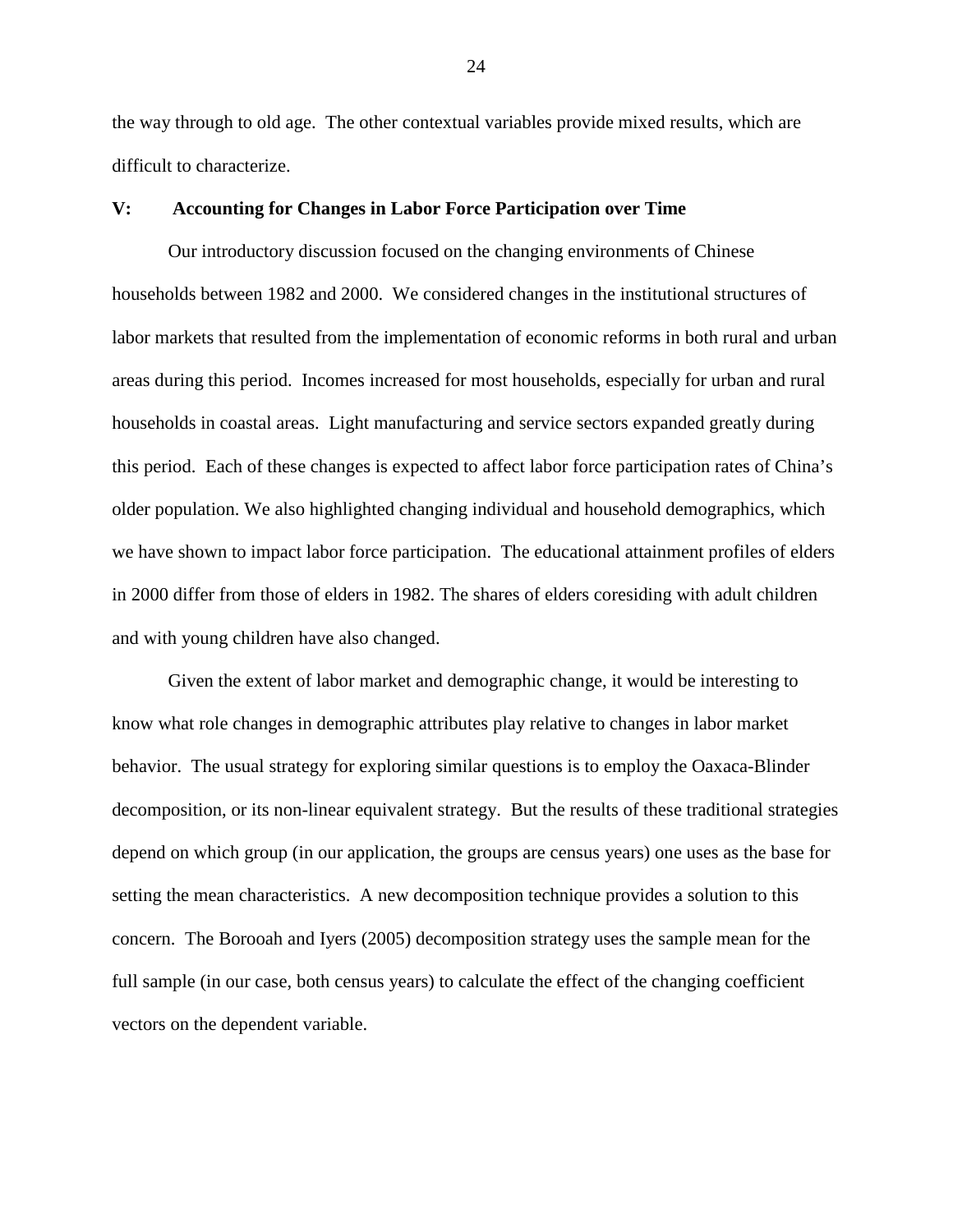Table 4 presents the results of the Borooah and Iyers decomposition for each of our four population segments (rural/urban, male/female). The first column reports the observed change in the proportion of the young elder group in the labor force between the two census years. The second column reports the response effect, which estimates the share of the change that is the result of differences in behavior (differences in the coefficients). The final column reports the attribute effect, the share of the change in participation rates that is the result of differences in individual, household and contextual characteristics (differences in the X's).

 It is clear from column one and already well known to readers that the size and direction of the observed changes varies substantially by location and gender. However, once we decompose the changes into response effects and attribute effects, we find similar patterns across these subsets of the population. Each subset had a positive response effect between 1982 and 2000. This means that changes in the marginal effects (how a given characteristic translates into labor force participation) predict increased labor force participation for each of these subsets of Chinese elders. Thus, new opportunities provided by a growing economy, increased emphasis on individual responsibility for income level, growing inequality, increased costs of health care, increased compensation for effort, increased healthfulness of the young elder group, and the increased availability of consumer goods all seem to have contributed to changes in the ways that elders make labor market participation decisions. At the same time, however, three out of our four subsets experienced a negative attribute effect, that is, changes in the groups' characteristics alone would have predicted a decline in labor force participation. Only rural women show a positive attribute effect and that effect is small.

Despite the similarities, differences in the magnitudes of the response and attribute effects lead in the end to the very different overall patterns we observe across groups. For rural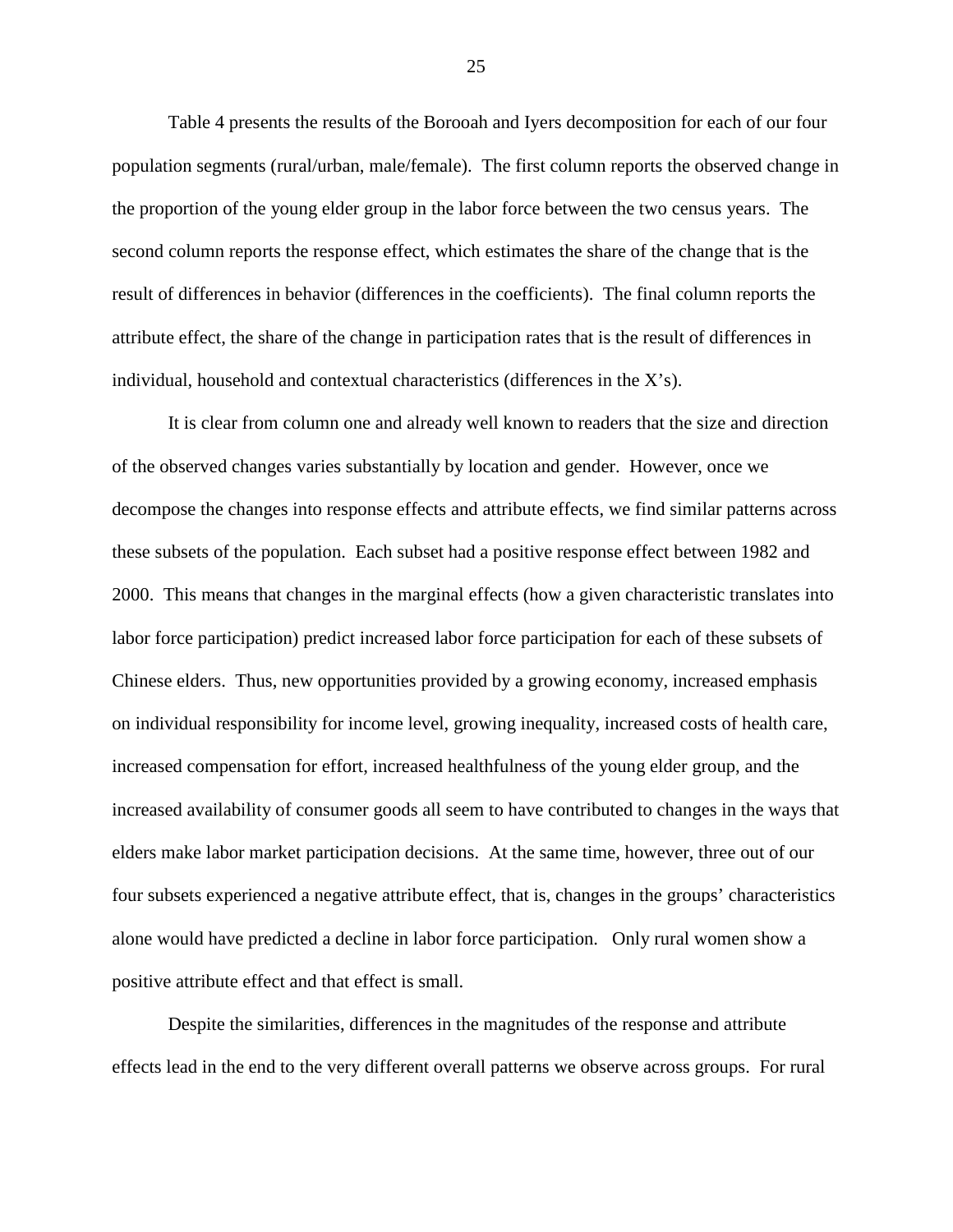men and women elders between 1982 and 2000, the response effects dominate and labor force participation increases. For urban men and women, the attribute effects dominate leading ultimately to their reduced labor force participation rates.

[Table 4 here]

#### **VI: Robustness Checks**

 One of our concerns, when specifying the model, was the possibility that the 50 to 64 year old group might behave differently than older elders. After all, those aged 50 to 64 would be considered more likely to be in the labor force and less likely to coreside with adult children. In order to test this hypothesis we estimated our model for the younger subsample only. The results for the younger group were almost identical to the results based on the full sample and thus are not included here. Thus, the decisions about labor force participation of 50 to 64 year olds appears to be affected by individual, household, and contextual level variables in the same way as the older group. Similarly, we re-ran our model on an expanded sample that included elders from age 50 to 84. Once again, we found no substantive differences in our results when we included these older individuals. Given the current policy debate and discussion focused on increasing retirement ages for China's urban workers and the changing time demands on the younger group of rural elders, we decided to focus our exposition on the group most likely to be affected, those from 50 to 74.

 In addition, as reported above, we also re-ran each model deliberately ignoring the potential endogeneity of coresidence with adult children. The marginal effect of coresidence with adult children in the single-stage models were negative in each case with effects smaller in magnitude than those reported in Tables 3a-3d. However, the marginal effects of the other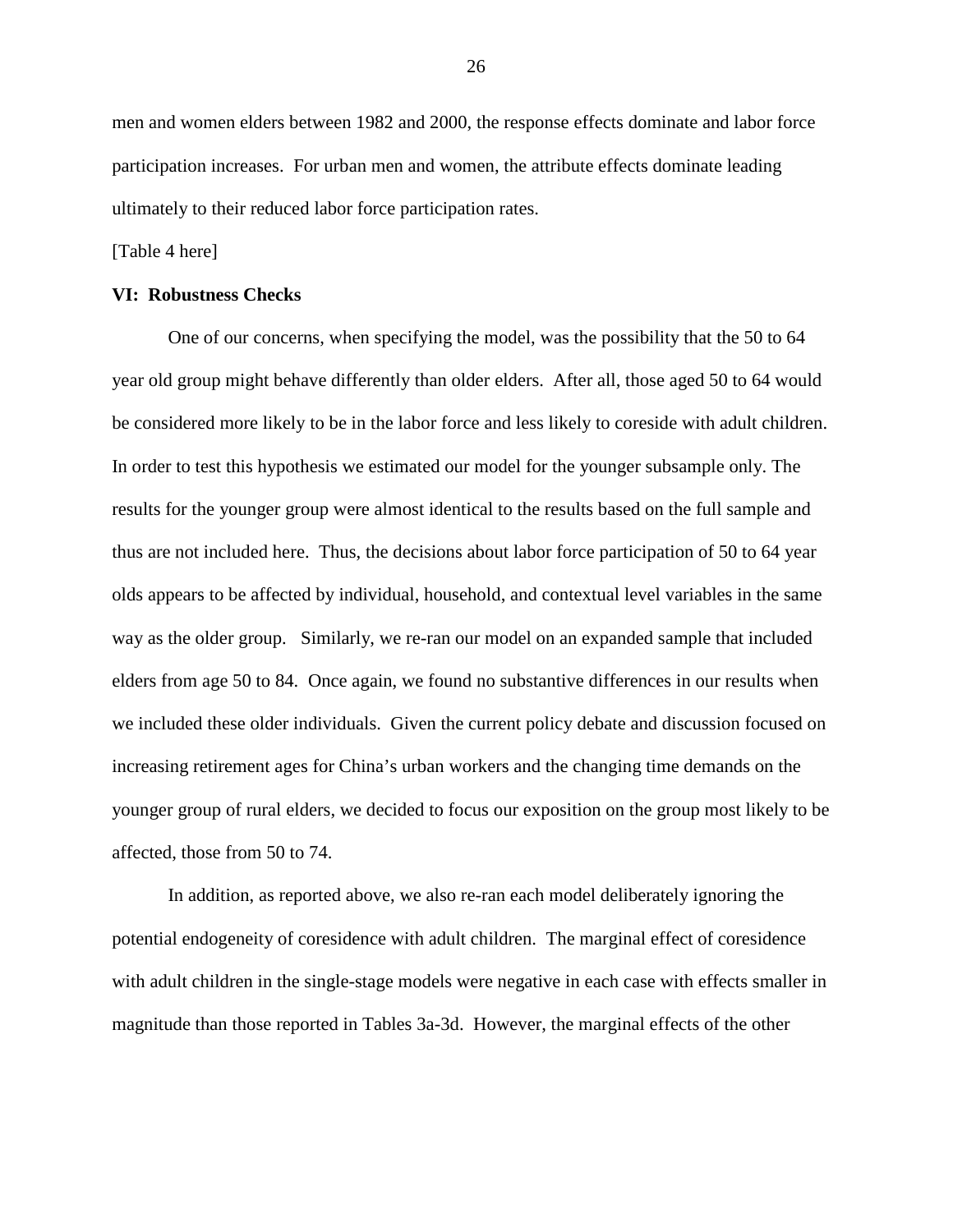variables were quite robust to the omission of the residual term. Coresiding with one's adult children appears to be orthogonal to other determinants of labor force participation.

#### **VII: Conclusion**

<u>.</u>

This paper focuses on the labor force participation decisions of elders in China and the impact of coresidency on those decisions. Coresidency with adult children continues to be very common among Chinese elders in 2000 despite large societal changes. Interestingly, the proportions of Chinese elders who coreside with their adult children are very similar in rural and urban areas although the motives may be quite different.

 For rural men and women, coresiding with adult children substantially reduces the likelihood that elders are in the labor force. We speculate that this is the result of both the high rate of substitutability of workers within agriculture and also the heavy physical demands of farming. The situation differs for urban elders, for whom by 2000, coresidence with adult children had no discernable effect on the labor force participation of urban elders, whether male or female.

When an elder's household also includes a prime-age adult, coresidency with young children exerts a universally negative effect on elders' labor force participation (for men and women, urban and rural). This result reinforces the findings of Maurer-Fazio *et al* (2011), which focused on the labor force participation of prime-aged urban women and found that those living with elders were more likely to be in the labor force. It appears that, in general, when children are present in the household, elders contribute to the household tasks related to the presence of children. Such tasks may include the supervision of the children's homework.<sup>12</sup> The recent discussion of raising retirement ages in urban China and equalizing the retirement ages for men and women has ignored one important potential side effect of so doing—many of China's elders,

 $12$  Zeng and Xie (2011) report improved educational attainment in rural households with coresident grandparents.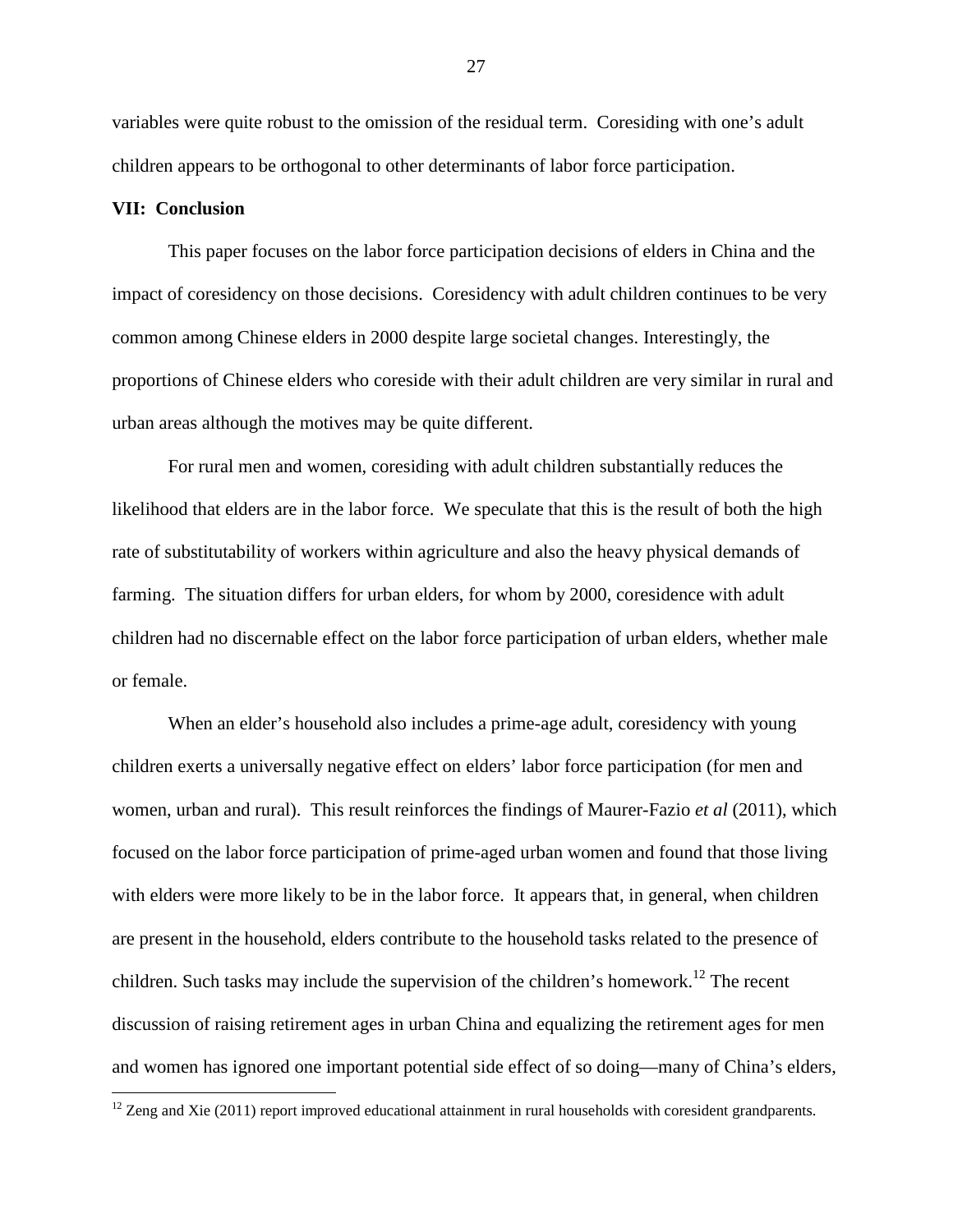especially women, are providing the child care that enables prime-age women to remain in the labor force. Raising women's retirement age to that of men in an attempt to address labor shortages, slow shrinkage of the labor force, or reduce the ratio of the retired to employed populations may inadvertently cause younger women to drop out of, or fail to re-enter the labor force after childbirth due to lack of child care.

According to the 2000 census data, about 4 percent of rural elders were living in households that included young children, but lacked any prime-aged adult. This type of household composition arises most commonly due to the out-migration of rural parents who leave their children behind in the care of grandparents. In such households, rural male and female elders have much higher rates of labor force participation than those in households where the prime-age adults are present. In these households, the net effect of coresidency with young children on the labor force participation of elders is positive. Despite the remittances sent home by migrant adult children, it appears that such elders are bearing the double burden of providing their own support via farming and caring for the left-behind children.<sup>13</sup>

 Being a widow or a widower has a consistently negative effect on labor force participation, controlling for age and education, in both urban and rural areas. Widowhood appears to be a transformative event for many Chinese families. When a spouse dies, it appears to be a sign that the surviving spouse is "old," and it is time to hand over control to adult children and withdraw from labor force. This participation effect is in addition to the effect of widowhood on coresidency. In the first stage equations, widowhood is a strong predictor of coresidency, which further reduces labor force participation for rural men and women (but has no effect for urban).

<u>.</u>

<sup>&</sup>lt;sup>13</sup> These results echo those of Chang, Dong and MacPhail (2011) and Mu and van de Walle (2011) using the CHNS.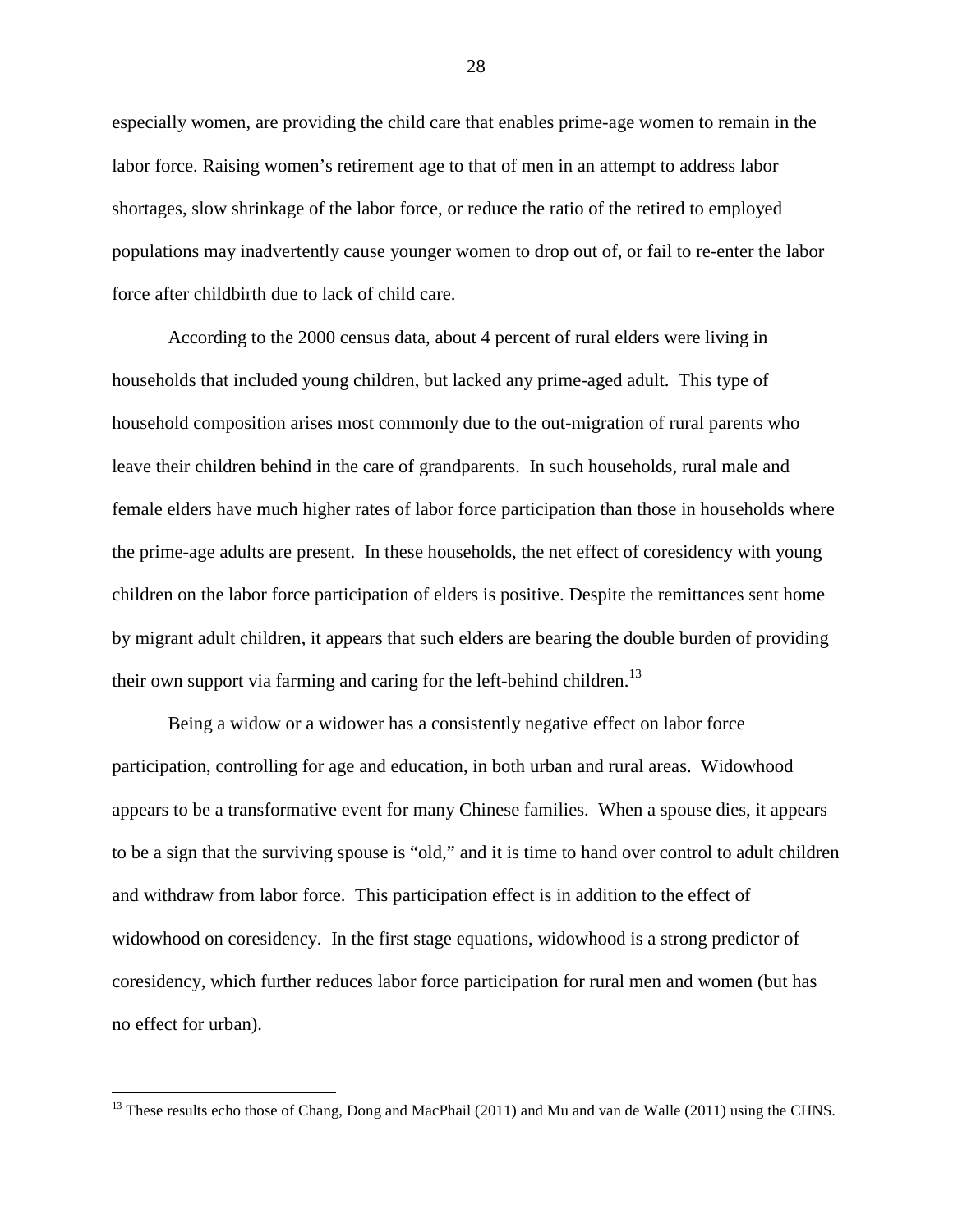A decomposition of the sources of the observed changes in labor force participation over time found consistency across each of the male, female, urban, and rural groups despite noticeable differences in observed rates labor force participation across these subsets of the elderly population. For each of the four groups, the effect of the changes in the coefficients, the response effect, which represent changes in decision-making, were positive. Elders in each of the four groups, holding demographic and economic variables constant, are choosing to remain in the labor force longer. That is, holding attributes constant, elders would have had higher participation rates in 2000 than in 1982. The changes in demographic and economic variables alone, holding the coefficients constant, would have reduced labor force participation for all but rural women and even there though the effect was positive, it was very small in magnitude. The remarkable differences in observed trends in rural and urban elders' labor force participation are due to differences in the relative sizes of the attribute and response effects.

 Inclusion of information on the health status of elders, a factor not tracked in the census data that underlies our analysis, would make a valuable further contribution to our understanding of elders' participation decisions. Of course, information on individual and household incomes and/or wealth levels would also be useful. In addition, we readily acknowledge that our most recent data, that of the 2000 population census, are already more than a decade old. To date, the micro data of the 2010 census have not been publically released, so we, as well as others, will need to look beyond the population censuses for more recent sources of information on elders' labor force participation.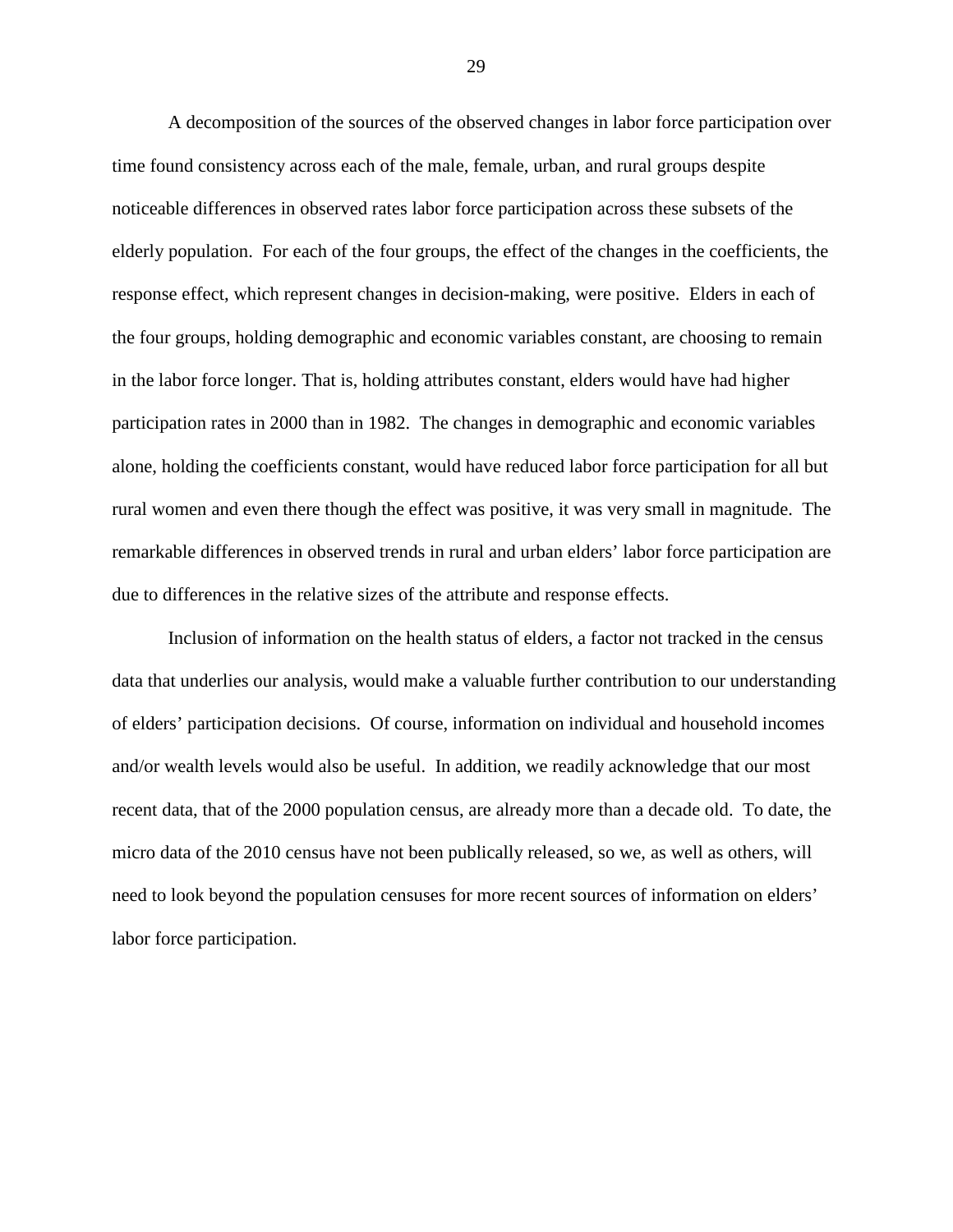|                                            | Rural        |       |       |       | Urban |       |       |       |
|--------------------------------------------|--------------|-------|-------|-------|-------|-------|-------|-------|
|                                            | Men          |       | Women |       | Men   |       | Women |       |
|                                            | 2000<br>1982 |       | 1982  | 2000  | 1982  | 2000  | 1982  | 2000  |
|                                            |              |       |       |       |       |       |       |       |
| Living alone                               | 6.59         | 6.10  | 5.69  | 5.09  | 5.66  | 4.84  | 6.13  | 6.30  |
| Living with spouse only                    | 13.63        | 28.87 | 10.52 | 26.16 | 12.95 | 33.16 | 10.04 | 29.05 |
| Living with adult children/children-in-law | 59.27        | 53.82 | 63.41 | 58.63 | 67.84 | 55.50 | 68.41 | 58.15 |
| Living with children<18: no other adults   | 17.70        | 8.41  | 18.62 | 9.30  | 11.11 | 5.05  | 12.95 | 5.60  |
| except possibly spouse                     |              |       |       |       |       |       |       |       |
| Other                                      | 2.81         | 2.80  | 1.77  | 0.82  | 2.44  | 1.45  | 2.47  | 0.90  |

Table 1: Living Arrangements of Persons Aged 50 to 74 in Rural and Urban China (%)

Source: Chinese Census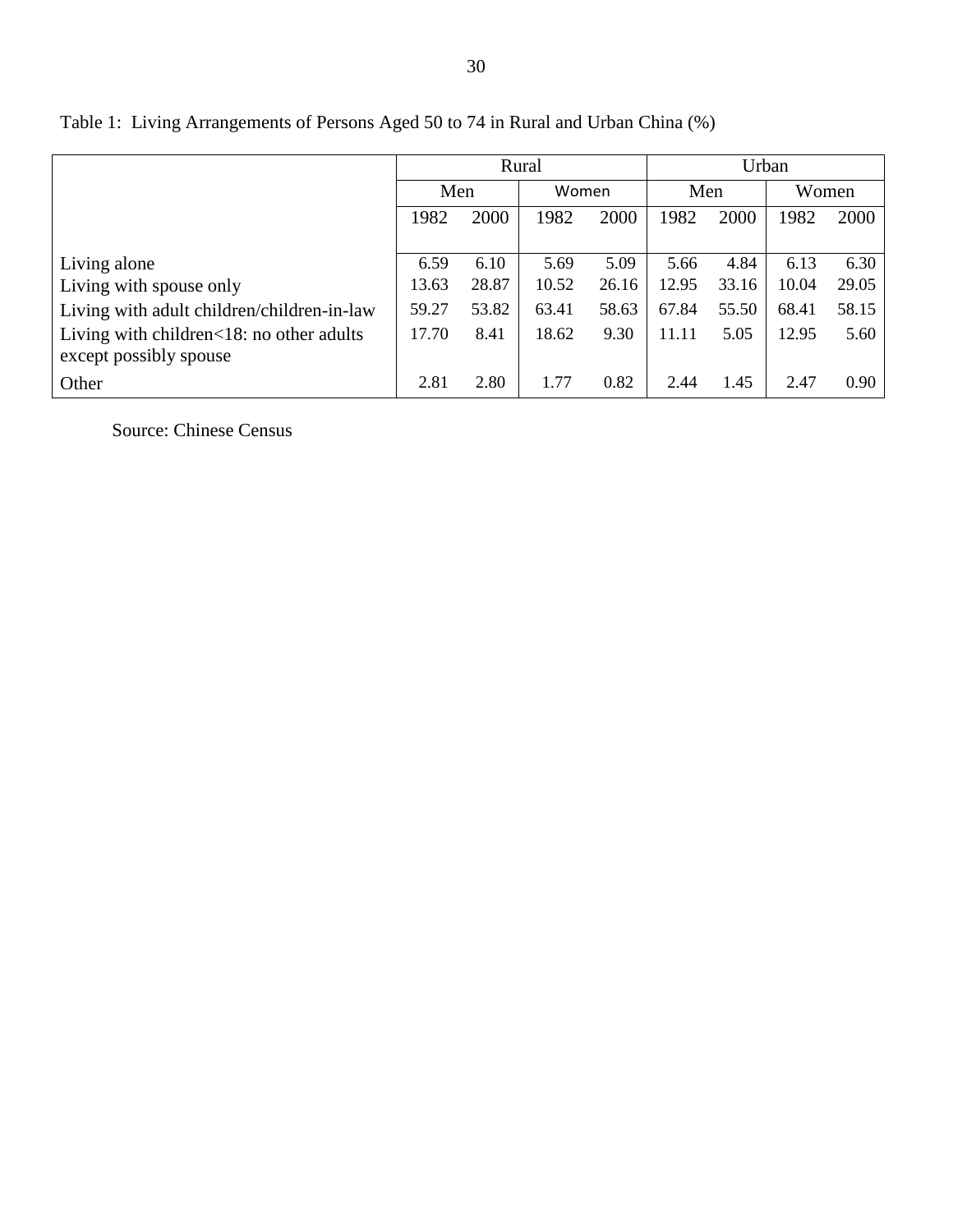



Source: Chinese Censuses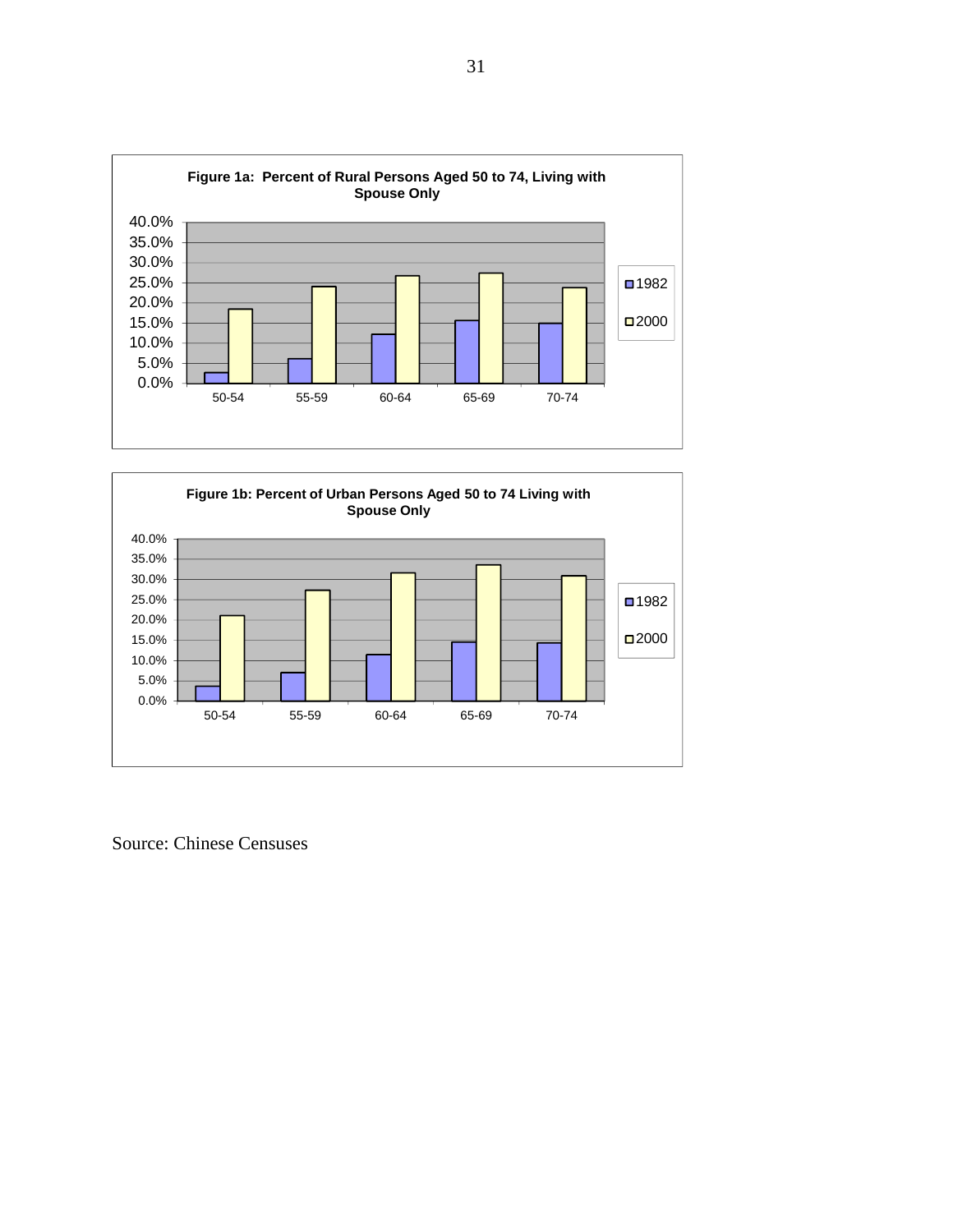



Source: Chinese Censuses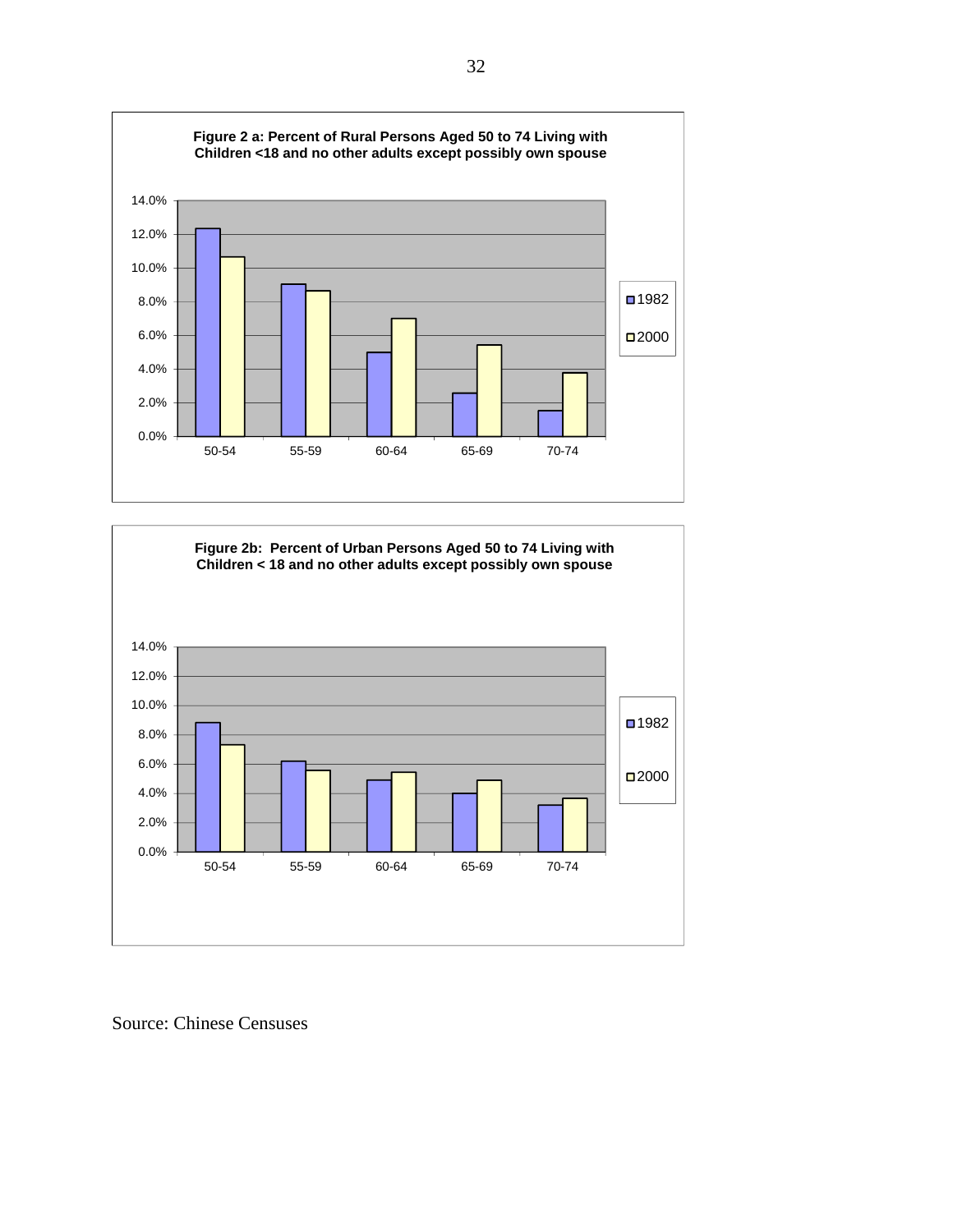|                      | Rural |       |       | Urban |       |       |       |       |
|----------------------|-------|-------|-------|-------|-------|-------|-------|-------|
|                      | Men   |       | Women |       | Men   |       | Women |       |
|                      | 1982  | 2000  | 1982  | 2000  | 1982  | 2000  | 1982  | 2000  |
| All elders, 50 to 74 | 71.2% | 78.5% | 27.9% | 58.9% | 65.3% | 46.6% | 22.7% | 20.7% |
| 50 to 54             | 92.0% | 91.8% | 52.7% | 81.8% | 89.4% | 79.8% | 40.5% | 39.1% |
| 55 to 59             | 84.0% | 89.7% | 34.8% | 71.5% | 75.4% | 59.9% | 24.8% | 21.6% |
| 60 to 64             | 65.6% | 76.7% | 17.2% | 54.1% | 52.0% | 27.5% | 13.5% | 13.0% |
| 65 to 69             | 46.6% | 61.2% | 8.0%  | 37.0% | 36.0% | 18.1% | 7.8%  | 8.2%  |
| 70 to 74             | 25.0% | 39.8% | 3.5%  | 21.3% | 20.4% | 10.4% | 3.0%  | 4.3%  |

Table 2: Labor Force Participation Rates by Age, Sex, Rural/Urban Location and Census Year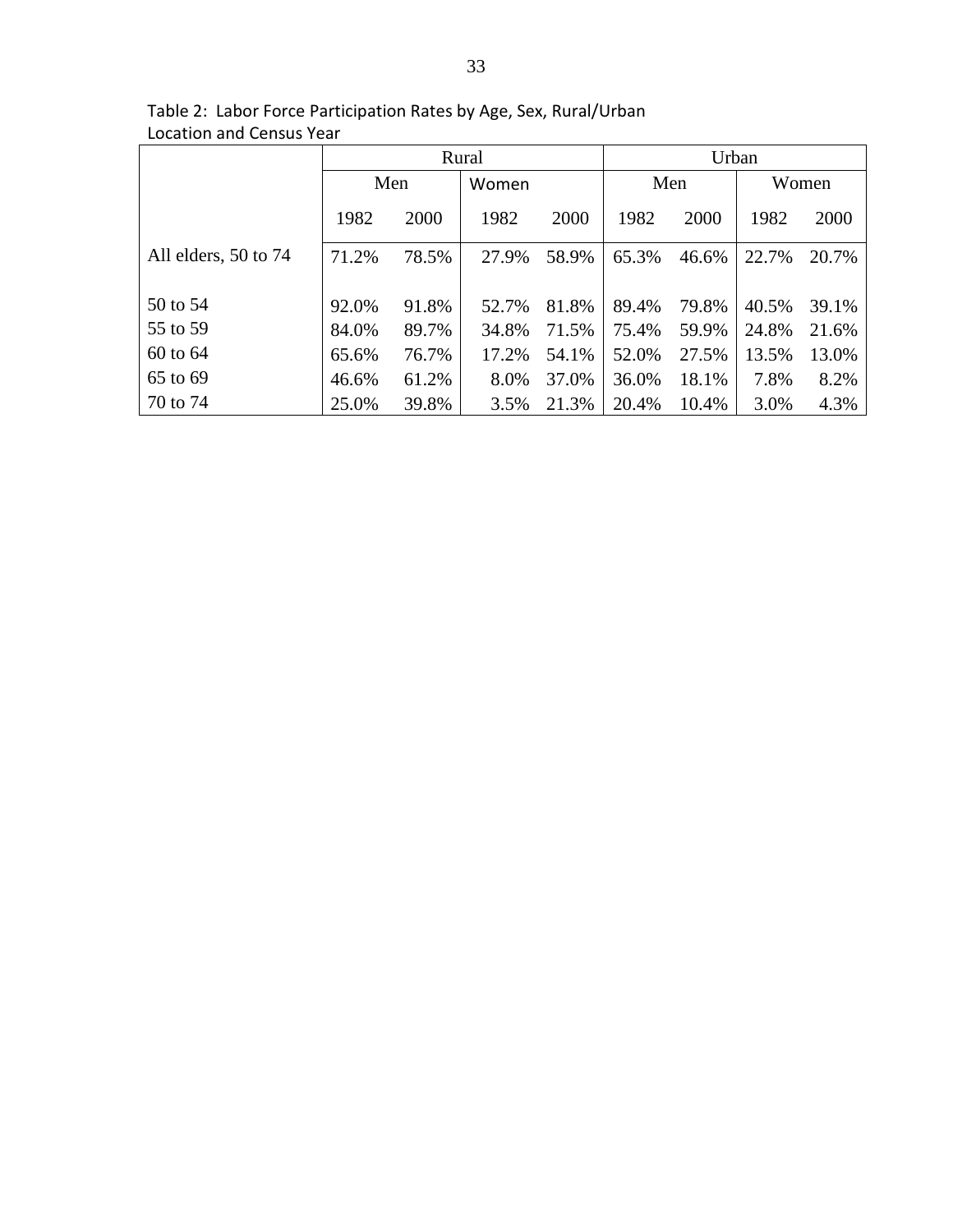Table 3a: Comparison of the Determinants of Labor Force Participation for Urban, Non-Migrant, Women, Aged 50 to 74

|                                                              | 1982                   |            |              | 2000                   |     |              |
|--------------------------------------------------------------|------------------------|------------|--------------|------------------------|-----|--------------|
|                                                              | <b>Marginal Effect</b> |            | <b>Means</b> | <b>Marginal Effect</b> |     | <b>Means</b> |
| Coresidence with adult children variables                    |                        |            |              |                        |     |              |
| Coresides with adult children                                | 0.1812                 | ***        | 0.764        | $-0.0065$              |     | 0.593        |
| Residual of coresidence with adult child                     | $-0.2795$              | ***        | 0.000        | $-0.0193$              |     | 0.000        |
| <b>Other Coresidence variables</b>                           |                        |            |              |                        |     |              |
| Coresides with child 0 to 5                                  | $-0.0443$              | $***$      | 0.203        | $-0.0369$              | *** | 0.171        |
| Coresides with child 6 to 12                                 | $-0.0345$              | ***        | 0.201        | $-0.0344$              | *** | 0.174        |
| Coresides with child 13 to 17                                | 0.0144                 | $***$      | 0.253        | $-0.0179$              | **  | 0.083        |
| Coresides with child 0 to 5, no adult child at home          | 0.0050                 |            | 0.017        | 0.0195                 |     | 0.018        |
| Coresides with child 6 to 12, no adult child at home         | 0.0514                 | $***$      | 0.042        | 0.0400                 | **  | 0.024        |
| Coresides with teenager, no adult child at home              | $-0.0195$              | $***$      | 0.097        | 0.0634                 | *** | 0.020        |
| Coresides with parents or parents in law                     | 0.0774                 | ***        | 0.033        | 0.0337                 | *** | 0.036        |
| <b>Individual Demographics</b>                               |                        |            |              |                        |     |              |
| (Base case: Age 50 to 54)<br>Age                             |                        |            |              |                        |     |              |
| Age 55 to 59                                                 | $-0.0918$              | ***        | 0.241        | $-0.1001$              | *** | 0.219        |
| Age 60 to 64                                                 | $-0.1527$              | ***        | 0.191        | $-0.1344$              | *** | 0.206        |
| Age 65 to 69                                                 | $-0.1762$              | ***        | 0.147        | $-0.1510$              | *** | 0.165        |
| Age 70 to 74                                                 | $-0.2029$              | $***$      | 0.108        | $-0.1624$              | *** | 0.118        |
| <b>Education</b> (Base case: graduated middle school)        |                        |            |              |                        |     |              |
| Did not graduate primary school                              | $-0.1827$              | ***        | 0.724        | $-0.0306$              | *** | 0.299        |
| Graduated primary school or attend middle school             | $-0.1051$              | ***        | 0.191        | $-0.0121$              | **  | 0.359        |
| Attended high school or higher                               | 0.2023                 | $***$      | 0.038        | 0.1265                 | *** | 0.144        |
| <b>Current Marital Status</b> (Base case: currently married) |                        |            |              |                        |     |              |
| Never married                                                | $-0.0505$              |            | 0.003        | 0.0100                 |     | 0.002        |
| Widowed                                                      | $-0.0091$              | $^{\star}$ | 0.300        | $-0.0226$              | *** | 0.186        |
| <b>Divorced</b>                                              | 0.0168                 |            | 0.007        | 0.0564                 | **  | 0.008        |
| Other individual level demographics                          |                        |            |              |                        |     |              |
| Agricultural worker in household                             | 0.1178                 | ***        | 0.269        | 0.5523                 | *** | 0.210        |
| Muslim                                                       | $-0.0171$              |            | 0.016        | $-0.0012$              |     | 0.013        |
| <b>Contextual Variables</b>                                  |                        |            |              |                        |     |              |
| <b>Prefecture level variables</b>                            |                        |            |              |                        |     |              |
| Percent Muslim                                               | 0.0010                 | $***$      | 1.271        | $-0.0008$              |     | 1.198        |
| Unemployment rate                                            | $-0.0005$              | **         | 15.660       | $-0.0066$              | *** | 4.985        |
| Sex ratio at birth                                           | 0.0419                 | $\ast$     | 1.082        | 0.0027                 |     | 1.218        |
| Differential in male and female illiteracy rate              | 0.0015                 | ***        | 20.779       | 0.0029                 | *** | 10.134       |
| <b>Provincial level variables</b>                            |                        |            |              |                        |     |              |
| Urban income                                                 | $-0.0464$              | ***        | 5.119        | 0.0003                 | **  | 66.021       |
| GDP growth rate                                              | 0.0169                 | ***        | 9.231        | $-0.0032$              | *   | 9.108        |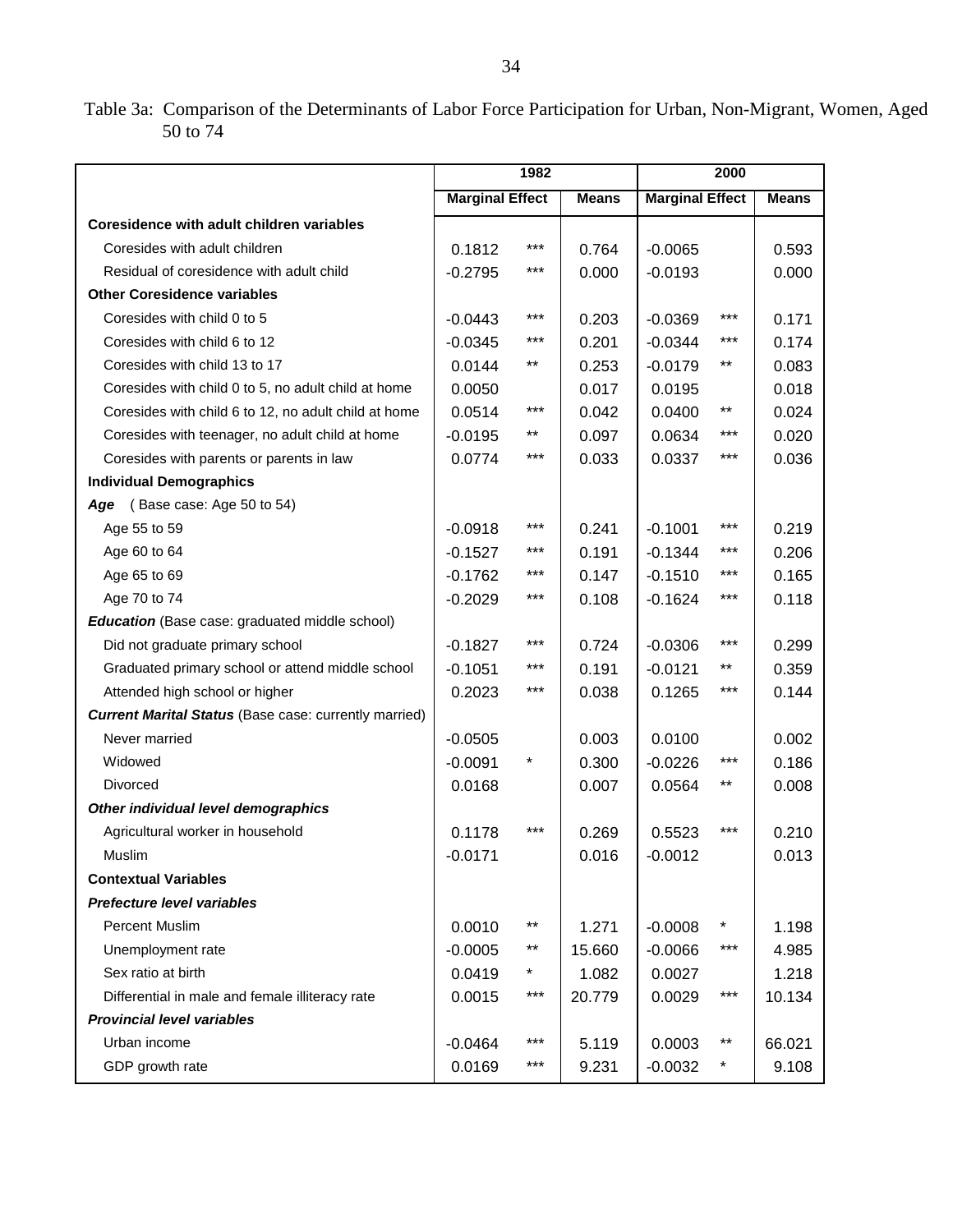Table 3b: Comparison of the Determinants of Labor Force Participation for Urban Non-Migrant Men, Aged 50 to 74

|                                                              | 1982                   |       |              | 2000                   |       |              |
|--------------------------------------------------------------|------------------------|-------|--------------|------------------------|-------|--------------|
|                                                              | <b>Marginal Effect</b> |       | <b>Means</b> | <b>Marginal Effect</b> |       | <b>Means</b> |
| Coresidence with adult children variables                    |                        |       |              |                        |       |              |
| Coresides with adult children                                | 0.2147                 | $***$ | 0.749        | $-0.0384$              |       | 0.566        |
| Residual of coresidence with adult child                     | $-0.2795$              | ***   | 0.000        | $-0.0084$              |       | 0.000        |
| <b>Other Coresidence variables</b>                           |                        |       |              |                        |       |              |
| Coresides with child 0 to 5                                  | $-0.0288$              | ***   | 0.159        | $-0.0453$              | ***   | 0.159        |
| Coresides with child 6 to 12                                 | $-0.0263$              | ***   | 0.205        | $-0.0372$              | ***   | 0.142        |
| Coresides with child 13 to 17                                | $-0.0002$              |       | 0.322        | $-0.0062$              |       | 0.086        |
| Coresides with child 0 to 5, no adult child at home          | 0.0078                 |       | 0.013        | 0.0013                 |       | 0.016        |
| Coresides with child 6 to 12, no adult child at home         | 0.0513                 | ***   | 0.036        | 0.0005                 |       | 0.021        |
| Coresides with teenager, no adult child at home              | $-0.0070$              |       | 0.085        | 0.0243                 |       | 0.018        |
| Coresides with parents or parents in law                     | 0.0719                 | ***   | 0.054        | 0.0478                 | ***   | 0.049        |
| <b>Individual Demographics</b>                               |                        |       |              |                        |       |              |
| Age (Base case: Age 50 to 54)                                |                        |       |              |                        |       |              |
| Age 55 to 59                                                 | $-0.2079$              | ***   | 0.244        | $-0.2430$              | ***   | 0.215        |
| Age 60 to 64                                                 | $-0.4475$              | ***   | 0.193        | $-0.5020$              | ***   | 0.201        |
| Age 65 to 69                                                 | $-0.5656$              | ***   | 0.140        | $-0.5427$              | ***   | 0.169        |
| Age 70 to 74                                                 | $-0.6504$              | ***   | 0.086        | $-0.5521$              | ***   | 0.116        |
| <b>Education</b> (Base case: graduated middle school)        |                        |       |              |                        |       |              |
| Did not graduate primary school                              | $-0.1147$              | ***   | 0.275        | 0.0651                 | ***   | 0.081        |
| Graduated primary school or attend middle school             | $-0.1071$              | ***   | 0.433        | 0.0125                 |       | 0.347        |
| Attended high school or higher                               | 0.1419                 | ***   | 0.110        | 0.1061                 | ***   | 0.280        |
| <b>Current Marital Status</b> (Base case: currently married) |                        |       |              |                        |       |              |
| Never married                                                | $-0.0484$              | $***$ | 0.015        | $-0.0536$              | *     | 0.016        |
| Widowed                                                      | $-0.0223$              | $***$ | 0.100        | $-0.0598$              | ***   | 0.058        |
| Divorced                                                     | 0.0205                 |       | 0.014        | $-0.0331$              |       | 0.011        |
| Other individual level demographics                          |                        |       |              |                        |       |              |
| Agricultural worker in household                             | 0.2333                 | ***   | 0.274        | 0.5609                 | ***   | 0.222        |
| Muslim                                                       | 0.0260                 |       | 0.016        | $-0.0028$              |       | 0.013        |
| <b>Contextual Variables</b>                                  |                        |       |              |                        |       |              |
| Prefecture level variables                                   |                        |       |              |                        |       |              |
| <b>Percent Muslim</b>                                        | 0.0008                 |       | 1.431        | $-0.0014$              | $***$ | 1.180        |
| Unemployment rate                                            | $-0.0015$              | ***   | 15.814       | $-0.0087$              | ***   | 4.909        |
| Sex ratio at birth                                           | 0.1790                 | ***   | 1.080        | 0.0095                 |       | 1.222        |
| Differential in male and female illiteracy rate              | $-0.0020$              | ***   | 20.435       | 0.0011                 |       | 10.178       |
| <b>Provincial level variables</b>                            |                        |       |              |                        |       |              |
| Urban income                                                 | $-0.0166$              | ***   | 5.097        | 0.0022                 | ***   | 66.235       |
| GDP growth rate                                              | 0.0101                 | ***   | 9.189        | 0.0066                 | $***$ | 9.118        |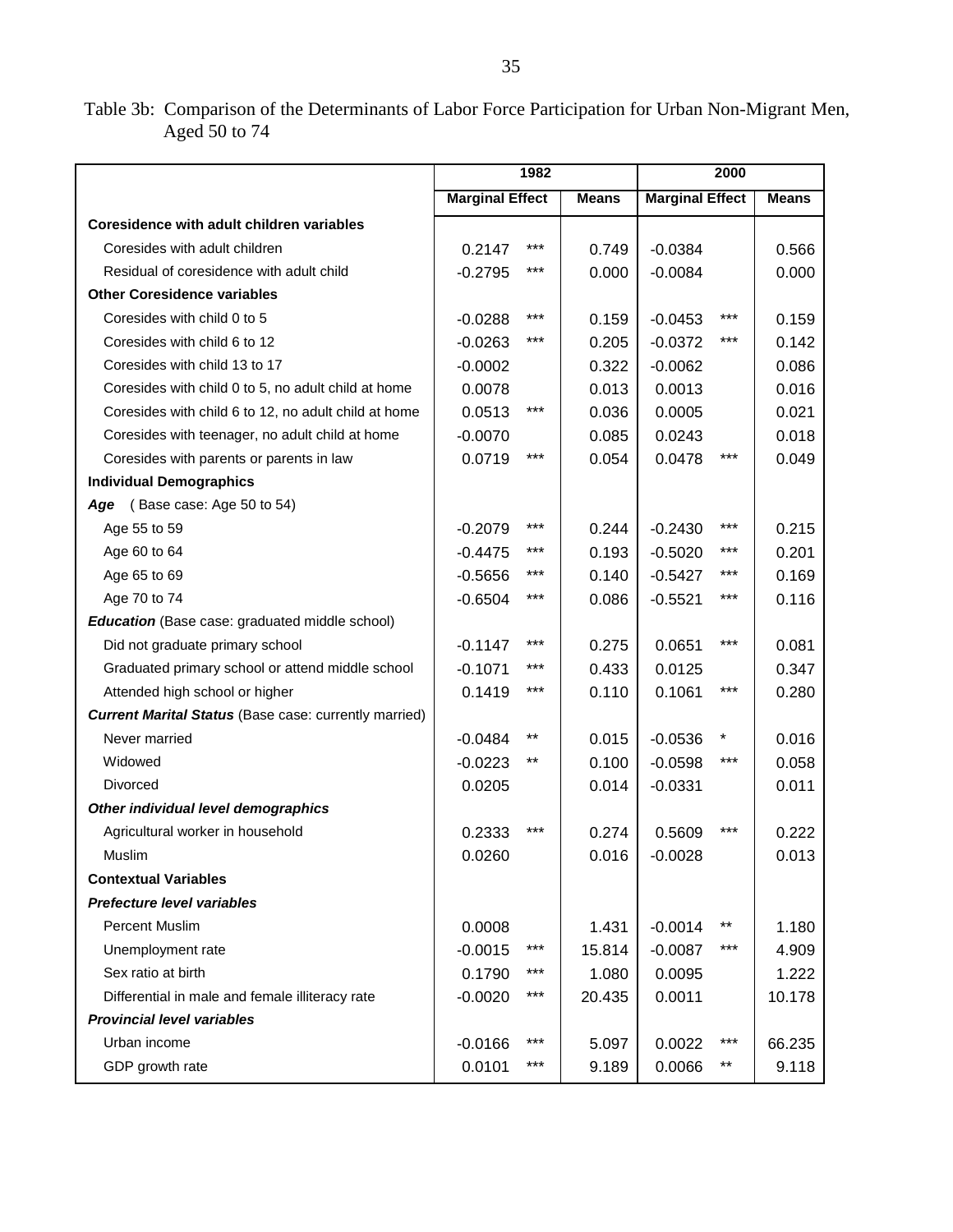Table 3c: Comparison of the Determinants of Labor Force Participation for Rural Women Aged 50 to 74

|                                                              | 1982                   |                 |              | 2000                   |       |              |
|--------------------------------------------------------------|------------------------|-----------------|--------------|------------------------|-------|--------------|
|                                                              | <b>Marginal Effect</b> |                 | <b>Means</b> | <b>Marginal Effect</b> |       | <b>Means</b> |
| Coresidence with adult children variables                    |                        |                 |              |                        |       |              |
| Coresides with adult children                                | $-0.3052$              | ***             | 0.770        | $-0.2849$              | ***   | 0.614        |
| Residual of coresidence with adult child                     | 0.1625                 | ***             | 0.000        | 0.1366                 | ***   | $-0.001$     |
| <b>Other Coresidence variables</b>                           |                        |                 |              |                        |       |              |
| Coresides with child 0 to 5                                  | $-0.0737$              | ***             | 0.262        | $-0.0685$              | ***   | 0.235        |
| Coresides with child 6 to 12                                 | $-0.0310$              | ***             | 0.326        | $-0.1049$              | ***   | 0.239        |
| Coresides with child 13 to 17                                | 0.0121                 | $***$           | 0.411        | $-0.0895$              | ***   | 0.126        |
| Coresides with child 0 to 5, no adult child at home          | 0.0440                 | ***             | 0.018        | 0.0551                 | ***   | 0.038        |
| Coresides with child 6 to 12, no adult child at home         | 0.0599                 | $***$           | 0.064        | 0.1102                 | $***$ | 0.039        |
| Coresides with teenager, no adult child at home              | $-0.0051$              |                 | 0.161        | 0.1303                 | ***   | 0.032        |
| Coresides with parents or parents in law                     | 0.0578                 | $***$           | 0.031        | 0.0733                 | $***$ | 0.048        |
| <b>Individual Demographics</b>                               |                        |                 |              |                        |       |              |
| (Base case: Age 50 to 54)<br>Age                             |                        |                 |              |                        |       |              |
| Age 55 to 59                                                 | $-0.1145$              | ***             | 0.237        | $-0.1289$              | ***   | 0.218        |
| Age 60 to 64                                                 | $-0.2124$              | ***             | 0.204        | $-0.2749$              | ***   | 0.187        |
| Age 65 to 69                                                 | $-0.2583$              | ***             | 0.165        | $-0.3946$              | ***   | 0.168        |
| Age 70 to 74                                                 | $-0.2724$              | $***$           | 0.121        | $-0.5038$              | $***$ | 0.131        |
| <b>Education</b> (Base case: graduated middle school)        |                        |                 |              |                        |       |              |
| Did not graduate primary school                              | $-0.2202$              | $***$           | 0.943        | $-0.1211$              | ***   | 0.516        |
| Graduated primary school or attend middle school             | $-0.1009$              | ***             | 0.049        | $-0.0164$              |       | 0.419        |
| Attended high school or higher                               | 0.1869                 | $***$           | 0.002        | 0.0852                 | $***$ | 0.007        |
| <b>Current Marital Status</b> (Base case: currently married) |                        |                 |              |                        |       |              |
| Never married                                                | 0.0808                 | $^{\star\star}$ | 0.003        | $-0.1485$              | $***$ | 0.002        |
| Widowed                                                      | $-0.0254$              | ***             | 0.343        | $-0.0654$              | ***   | 0.215        |
| Divorced                                                     | 0.0668                 | $***$           | 0.004        | $-0.0076$              |       | 0.003        |
| Other individual level demographics                          |                        |                 |              |                        |       |              |
| Agricultural worker in household                             | 0.2521                 | ***             | 0.834        | 0.6850                 | ***   | 0.843        |
| Muslim                                                       | 0.0865                 | ***             | 0.011        | 0.0668                 | **    | 0.014        |
| <b>Contextual Variables</b>                                  |                        |                 |              |                        |       |              |
| <b>Prefecture level variables</b>                            |                        |                 |              |                        |       |              |
| <b>Percent Muslim</b>                                        | 0.0026                 | ***             | 1.127        | $-0.0002$              |       | 1.513        |
| Unemployment rate                                            | $-0.0043$              | ***             | 5.090        | $-0.0340$              | ***   | 2.977        |
| Sex ratio at birth                                           | 0.0071                 |                 | 1.081        | 0.0247                 | ***   | 1.256        |
| Differential in male and female illiteracy rate              | 0.0047                 | $***$           | 29.778       | 0.0033                 | ***   | 12.161       |
| <b>Provincial level variables</b>                            |                        |                 |              |                        |       |              |
| Urban income                                                 | 0.0000                 |                 | 277.298      | 0.0000                 |       | 2347.630     |
| GDP growth rate                                              | 0.0035                 | $***$           | 9.547        | $-0.0192$              | $***$ | 8.974        |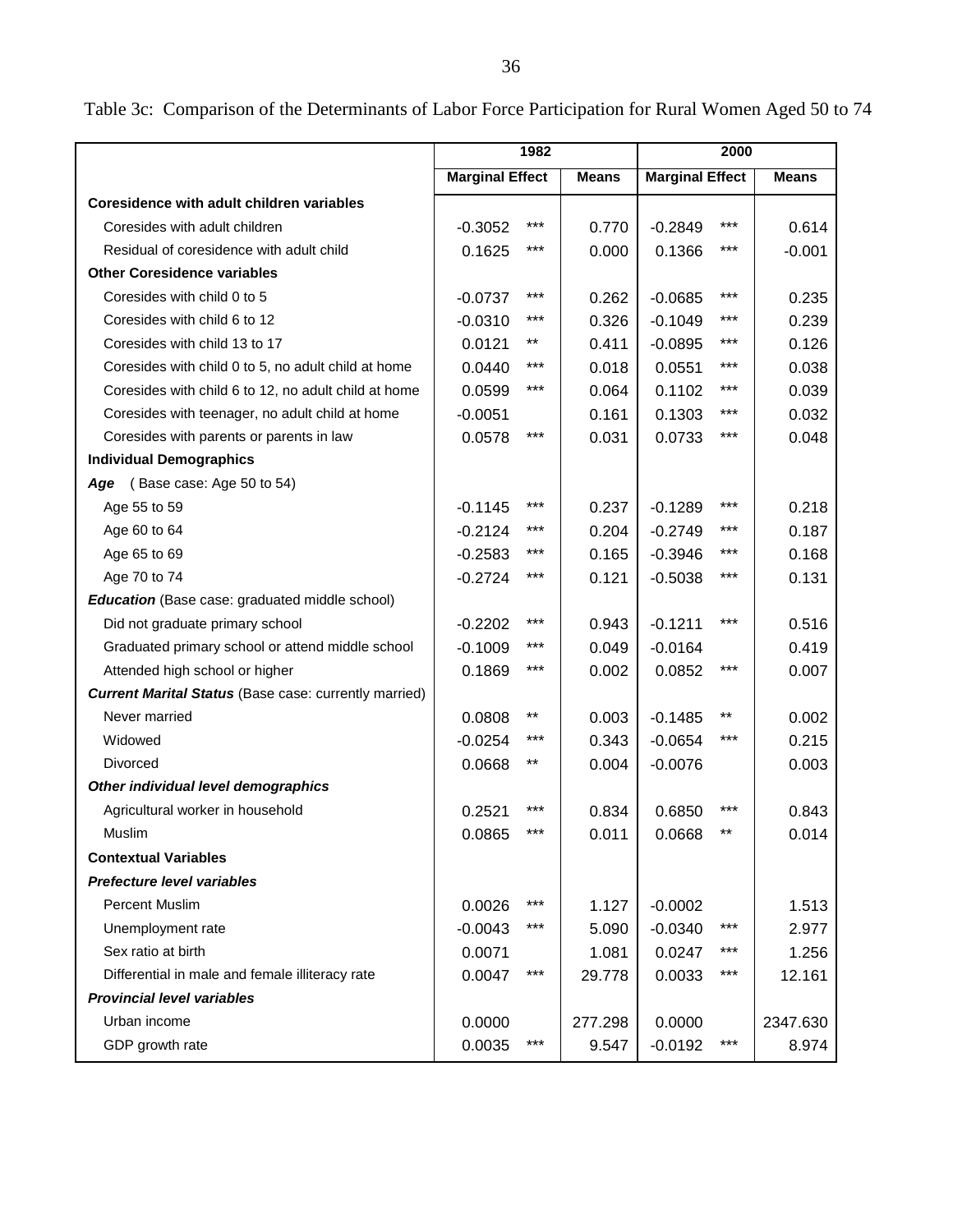Table 3d: Comparison of the Determinants of Labor Force Participation for Rural Men Aged 50 to 74

|                                                              | 1982                   |       |              |                        |       |              |
|--------------------------------------------------------------|------------------------|-------|--------------|------------------------|-------|--------------|
|                                                              | <b>Marginal Effect</b> |       | <b>Means</b> | <b>Marginal Effect</b> |       | <b>Means</b> |
| Coresidence with adult children variables                    |                        |       |              |                        |       |              |
| Coresides with adult children                                | $-0.3549$              | $***$ | 0.719        | $-0.2207$              | $***$ | 0.563        |
| Residual of coresidence with adult child                     | 0.3812                 | ***   | 0.000        | 0.1534                 | ***   | $-0.001$     |
| <b>Other Coresidence variables</b>                           |                        |       |              |                        |       |              |
| Coresides with child 0 to 5                                  | $-0.0779$              | ***   | 0.222        | $-0.0314$              | ***   | 0.219        |
| Coresides with child 6 to 12                                 | $-0.0564$              | ***   | 0.360        | $-0.0595$              | ***   | 0.206        |
| Coresides with child 13 to 17                                | $-0.0018$              |       | 0.480        | $-0.0441$              | ***   | 0.136        |
| Coresides with child 0 to 5, no adult child at home          | 0.0029                 |       | 0.017        | $-0.0032$              |       | 0.033        |
| Coresides with child 6 to 12, no adult child at home         | 0.0642                 | ***   | 0.062        | 0.0570                 | ***   | 0.034        |
| Coresides with teenager, no adult child at home              | $-0.0019$              |       | 0.153        | 0.0398                 | ***   | 0.030        |
| Coresides with parents or parents in law                     | 0.0156                 |       | 0.053        | 0.0103                 |       | 0.068        |
| <b>Individual Demographics</b>                               |                        |       |              |                        |       |              |
| (Base case: Age 50 to 54)<br>Age                             |                        |       |              |                        |       |              |
| Age 55 to 59                                                 | $-0.1517$              | ***   | 0.253        | $-0.1244$              | ***   | 0.227        |
| Age 60 to 64                                                 | $-0.3699$              | ***   | 0.201        | $-0.3040$              | ***   | 0.199        |
| Age 65 to 69                                                 | $-0.5431$              | ***   | 0.153        | $-0.4555$              | $***$ | 0.161        |
| Age 70 to 74                                                 | $-0.6972$              | ***   | 0.098        | $-0.6356$              | ***   | 0.114        |
| <b>Education</b> (Base case: graduated middle school)        |                        |       |              |                        |       |              |
| Did not graduate primary school                              | $-0.0101$              |       | 0.562        | 0.0217                 | ***   | 0.204        |
| Graduated primary school or attend middle school             | 0.0055                 |       | 0.352        | 0.0343                 | $***$ | 0.562        |
| Attended high school or higher                               | $-0.0108$              |       | 0.018        | $-0.0490$              | ***   | 0.042        |
| <b>Current Marital Status (Base case: currently married)</b> |                        |       |              |                        |       |              |
| Never married                                                | $-0.2109$              | ***   | 0.030        | $-0.0957$              | ***   | 0.047        |
| Widowed                                                      | $-0.1594$              | ***   | 0.162        | $-0.0543$              | $***$ | 0.106        |
| Divorced                                                     | $-0.1098$              | ***   | 0.020        | $-0.0072$              |       | 0.012        |
| Other individual level demographics                          |                        |       |              |                        |       |              |
| Agricultural worker in household                             | 0.6221                 | ***   | 0.851        | 0.6743                 | ***   | 0.868        |
| Muslim                                                       | 0.0537                 |       | 0.013        | 0.0431                 | ***   | 0.013        |
| <b>Contextual Variables</b>                                  |                        |       |              |                        |       |              |
| <b>Prefecture level variables</b>                            |                        |       |              |                        |       |              |
| Percent Muslim                                               | $-0.0003$              |       | 1.304        | 0.0001                 |       | 1.508        |
| Unemployment rate                                            | $-0.0014$              | ***   | 5.216        | $-0.0020$              | ***   | 2.998        |
| Sex ratio at birth                                           | 0.1001                 | ***   | 1.081        | 0.0070                 |       | 1.256        |
| Differential in male and female illiteracy rate              | $-0.0017$              | $***$ | 29.372       | $-0.0010$              | $***$ | 12.137       |
| <b>Provincial level variables</b>                            |                        |       |              |                        |       |              |
| Urban income                                                 | $-0.0003$              | $***$ | 276.014      | 0.0000                 | $***$ | 2338.830     |
| GDP growth rate                                              | 0.0150                 | $***$ | 9.491        | 0.0021                 |       | 8.967        |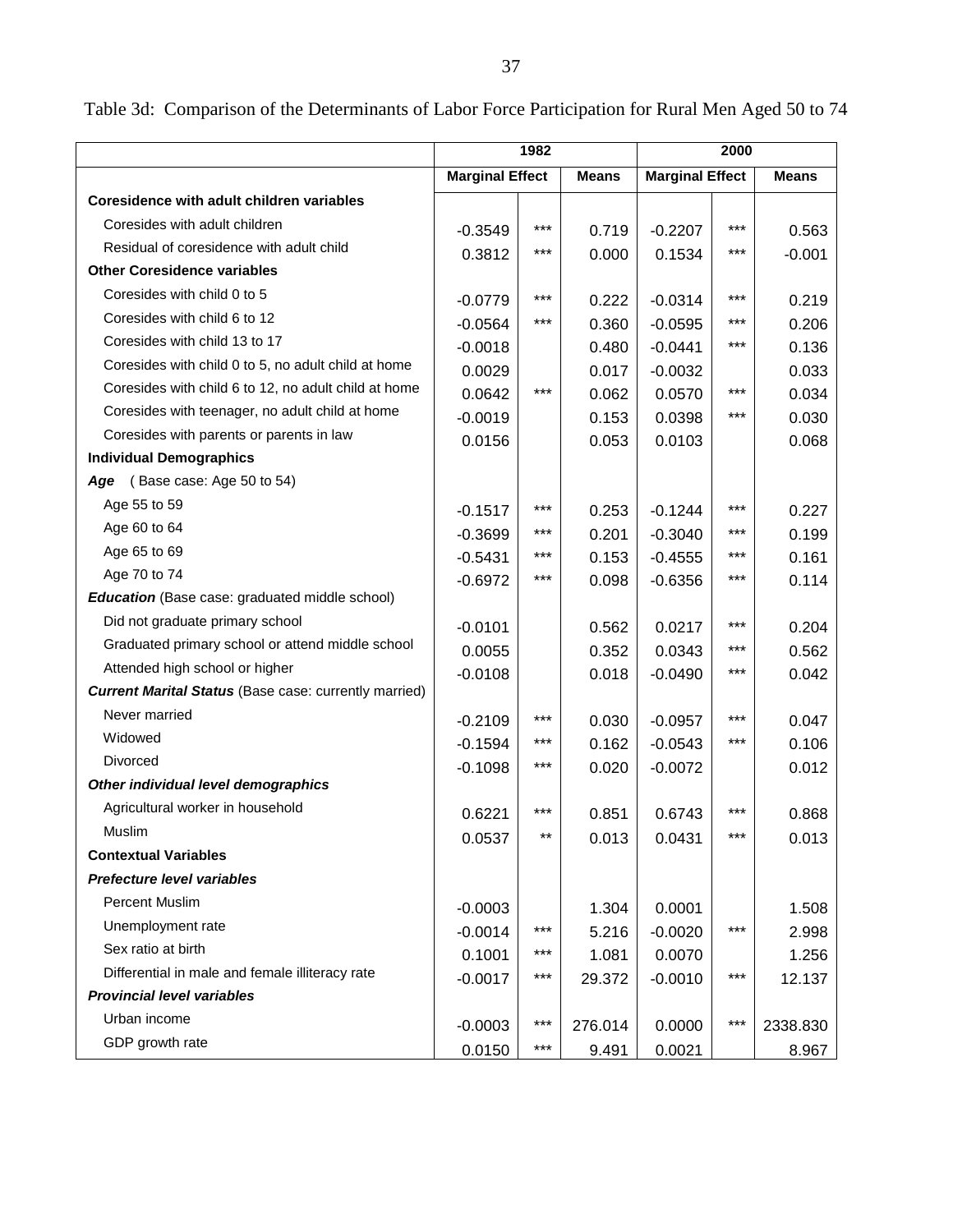| Table 4: Decomposition of LFP Rate Changes |  |
|--------------------------------------------|--|
|                                            |  |

|             |              | Actual difference<br>in LFP rate                                      | Response effect                                               | Attribute effect                                                   |
|-------------|--------------|-----------------------------------------------------------------------|---------------------------------------------------------------|--------------------------------------------------------------------|
|             |              | (percentage point<br>differences in rates<br>between census<br>years) | (differences<br>resulting from<br>changes in<br>coefficients) | (differences resulting from<br>changes in mean<br>characteristics) |
| Urban women | 2000 vs 1982 | $-0.0200$                                                             | 0.0973                                                        | $-0.1173$                                                          |
| Urban men   | 2000 vs 1982 | $-0.1875$                                                             | 0.1501                                                        | $-0.3375$                                                          |
| Rural women | 2000 vs 1982 | 0.3107                                                                | 0.2779                                                        | 0.0328                                                             |
| Rural men   | 2000 vs 1982 | 0.0735                                                                | 0.3567                                                        | $-0.2832$                                                          |

Note: This decomposition uses Borooah and Iyers (2005) methodology, which allows for pairwise comparisons based on the full sample's (in this case, including data from both census years) mean values of the X's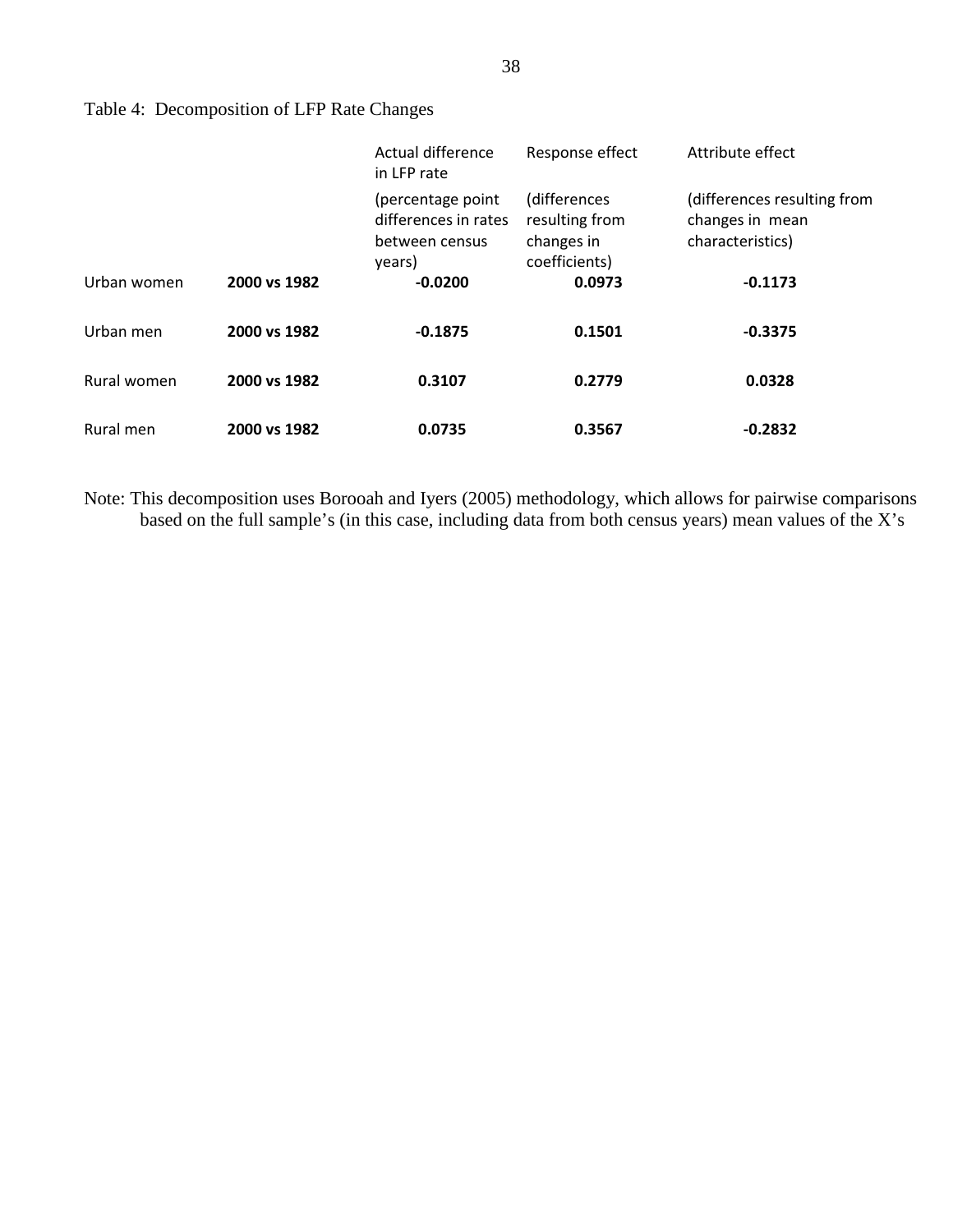#### **Bibliography**

- Borooah, V.K. and S. Iyer. 2005. "The Decomposition of Inter-group differences in a Logit Model: Extending the Oaxaca-Blinder Approach with an Application to School Enrollment in India," *Journal of Economic and Social Measurement* 30(4), 279-293.
- Cai, Fang, John Giles, Philip O'Keefe, and Dewen Wang. 2012. *The Elderly and Old Age Support in Rural China: Challenges and Prospects*. The World Bank: Washington, D.C.
- Carmichael, F. and S. Charles. 2003. "The Labour Market Costs of Community Care," *Journal of Health Economics* 22(5), 781-803.
- Chang, Hongqin, Xiao-yuan Dong, and Fiona MacPhail. 2011. "Labor Migration and Time Use Patterns of the Left-behind Children and Elderly in Rural China," World Development 39(12): 2199-2210.
- Chen, Feinian. 2005. "Residential Patterns of Parents and Their Married Children in Contemporary China: A Life Course Approach," *Population Research and Policy Review*, 24: 125-148.
- Connelly, Rachel, Ken Roberts and Zhenzhen Zheng. 2012. "The Role that Children's Education Plays in the Migration Decisions of Chinese Rural Women," *Journal of Contemporary China* 21(73), January, 93-111.
- Ettner, Susan L. 1995. "The Impact of 'Parent Care' on Female Labor Supply Decisions." *Demography* 32, no. 1: 63-80.
- Gendell, Murray. 2008. "Older workers: increasing their labor force participation and hours of work," *Monthly Labor Review*. January : 41-54.
- Giles, John, Dewen Wang, and Wei Cai. 2011. "The Labor Supply and Retirement Behavior of China's Older Workers and Elderly in Comparative Perspective," Policy Research Working Paper 5853, World Bank, Development Research Group.
- Heitmueller, Axel and Kirsty Inglis. 2007. "The Earnings of Informal Carers: Wage Differentials and Opportunity Costs," *Journal of Health Economics* 26, 821-841.
- Johnson, R. and LoSasso, A. 2006. "The Impact of Elder Care of Women's Labor Supply," *Economic Inquiry* 43(3), 195-210.
- Liu, Lan, Xiaoyuan Dong, Xiaoying Zheng. 2010. "Parental Care and Married Women's Labor Supply in Urban China," *Feminist Economics* 16(3), July, 169-92.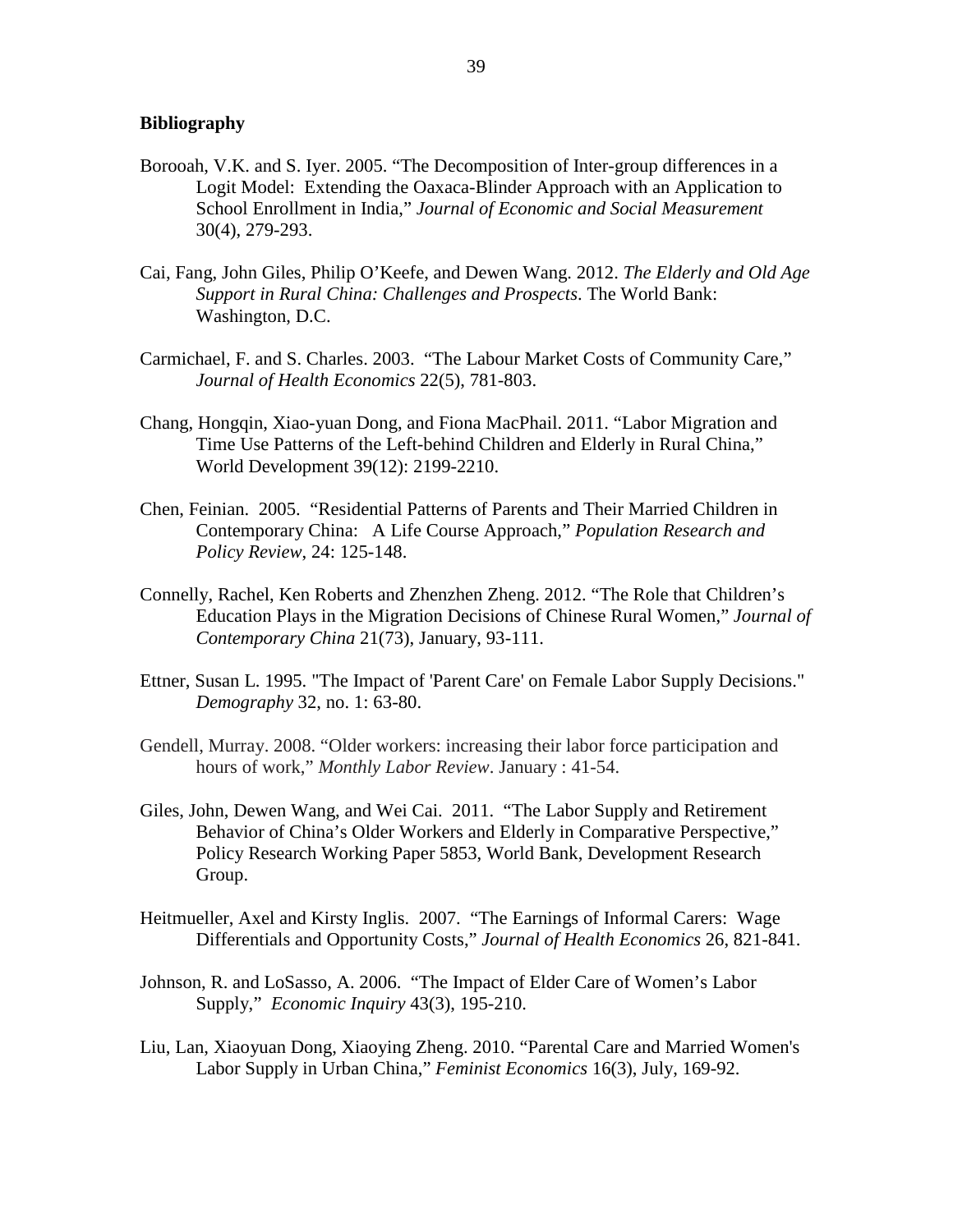- Maurer-Fazio, Margaret, Rachel Connelly, Chen Lan, and Lixin Tang. 2011. "Childcare, Eldercare, and Labor Force Participation of Urban Women in China: 1982-2000," *Journal of Human Resources* 46(2), Spring, 261-294.
- Maurer-Fazio, Margaret, James Hughes, and Dandan Zhang. 2005. **"**Economic Reform and Changing Patterns of Labor Force Participation in Urban and Rural China," *University of Michigan, William Davidson Institute Working Paper Series*, August, Working Paper Number 787, 1-39.
- Maurer-Fazio, Margaret, James Hughes, and Dandan Zhang. 2007. "An Ocean Formed from One Hundred Rivers: The Effects of Ethnicity, Gender, Marriage, and Location on Labor Force Participation in Urban China, *Feminist Economics* 13(3- 4), 159-187.
- Maurer-Fazio, Margaret, James Hughes, and Dandan Zhang. 2010. "A Comparison and Decomposition of Reform-Era Labor Force Participation Rates of China's Ethnic Minorities and Han Majority," *International Journal of Manpower* 31(2), 138- 162.
- Meng, Xin and Chuliang Luo. 2008."What Determines Living Arrangements of the Elderly in Urban China," in *Inequality and Public Policy* Bjorn Gustafsson, Shi Li, and Terry Sicular, editors, Cambridge: Cambridge University Press.
- Ren Mu and Dominique van de Walle. 2011. "Left Behind to Farm? Women's Labor Reallocation in Rural China," *Labour Economics* 18:S83–S97
- Roberts, Kenneth, Rachel Connelly, Zhenming Xie and Zhenzhen Zheng. 2004. "Patterns of Temporary Migration of Rural Women from Anhui and Sichuan Provinces of China," *The China Journal* 52, 49-70.
- Stern, Steven. 1996. "Measuring Child Work and Residence Adjustments to Parents' Long-Term Care Needs," *The Gerontologist* 36(1), 76-87.
- Terza, Joseph V., Anirban Basu, and Paul J. Rathouz. 2008. "Two-stage Residual Inclusion Estimation: Addressing Endogeneity in Health Econometric Modeling," *Journal of Health Economics* 27, 531–543.
- U.S. Department of Labor, "Quick Facts on Older Workers," The U.S. Department of Labor Home Page. Jan. 2005. Web, accessed 29 Jan. 2014. <http://www.dol.gov/wb/factsheets/Qf-olderworkers55.htm>.
- Wang, Feng. 2012. "Racing toward the Precipice," in *China Economic Quarterly*, June, pp. 17-21.